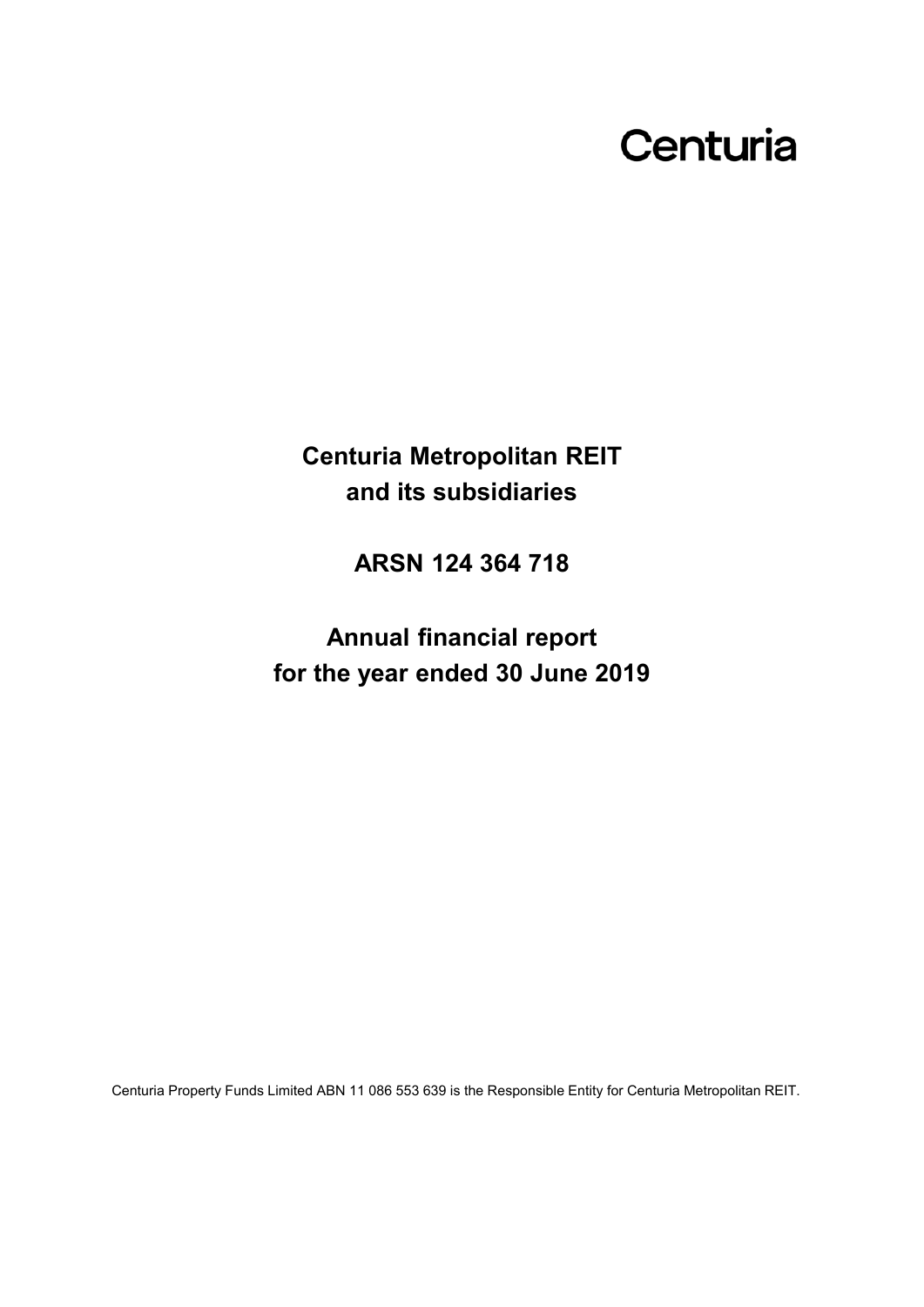### **Centuria Metropolitan REIT Table of contents**

**For the year ended 30 June 2019**

### **Contents**

|                                       | Page |
|---------------------------------------|------|
| Directors' report                     |      |
| Auditor's Independence Declaration    | 6    |
| Annual Financial Report               |      |
| Directors' declaration                | 38   |
| Independent auditor's report          | 39   |
| Corporate Governance Statement        | 43   |
| Additional stock exchange information | 44   |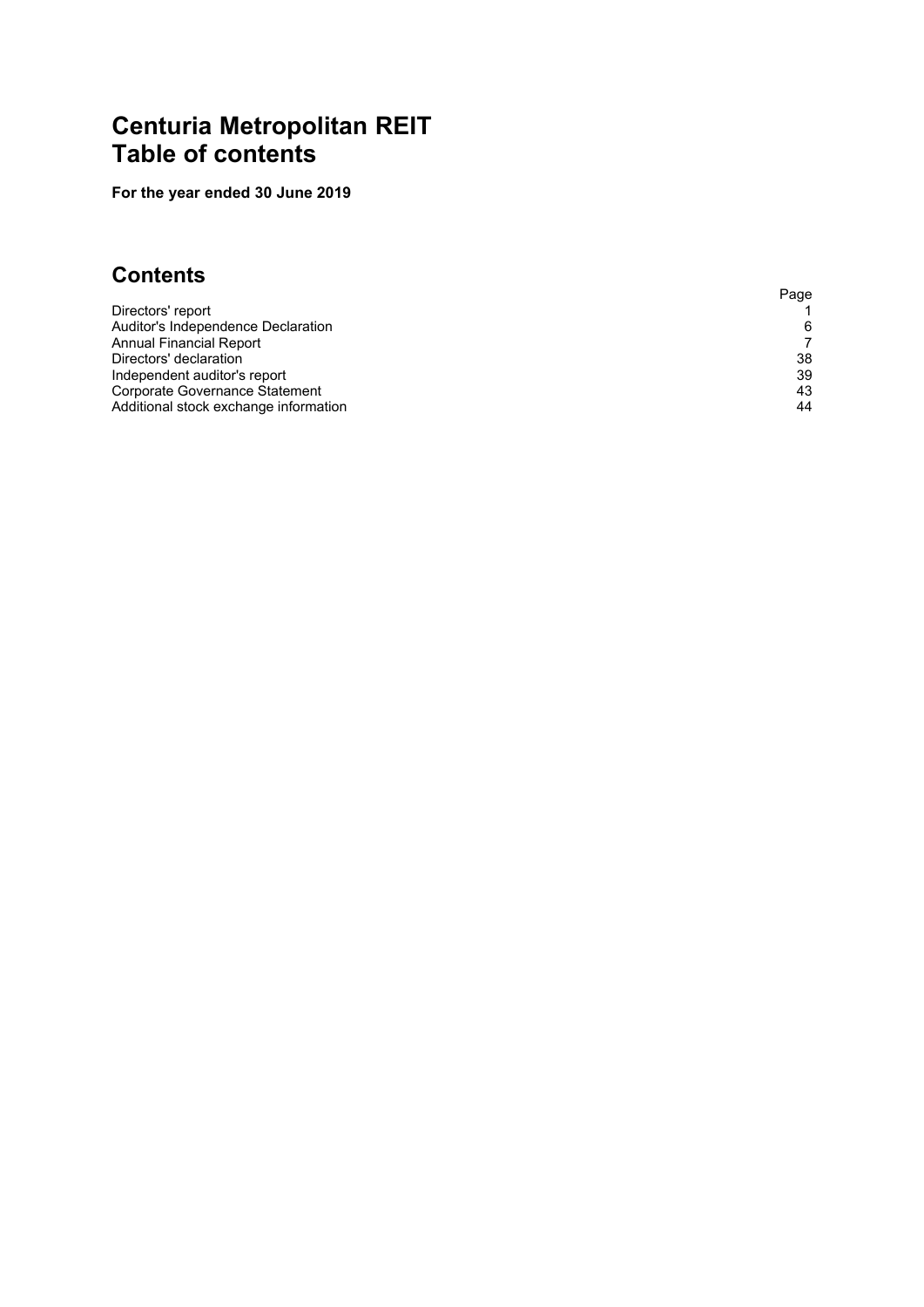### <span id="page-2-0"></span>**Directors' report**

#### **For the year ended 30 June 2019**

The directors of Centuria Property Funds Limited, the Responsible Entity of Centuria Metropolitan REIT ('CMA') present their report, together with the consolidated financial statements of the Trust and its subsidiaries ('the Trust') for the year ended 30 June 2019 and the independent auditor's report thereon.

#### **Directors of the Responsible Entity**

The directors of Centuria Property Funds Limited during or since the end of the financial year are:

| Directorship of other listed companies |
|----------------------------------------|
|                                        |
|                                        |
|                                        |
|                                        |
| Redcape Hotel Group Management Ltd     |
|                                        |
|                                        |

The company secretary of Centuria Property Funds Limited during or since the end of the financial year is:

| Name         | Appointed    | <b>Resigned</b> |
|--------------|--------------|-----------------|
| James Lonie  | 16 June 2017 | 5 July 2018     |
| Anna Kovarik | 5 July 2018  |                 |

Refer to Note [D2](#page-29-0) of the annual financial report for director's units holding in the Trust.

No director holds a right or option over interests in the Trust. No options over any issued or unissued securities in the Trust have been issued to any director.

There are no contracts to which any director is a party to under which a director is entitled to a benefit and/or confers a right to call for or be delivered interests in the Trust.

#### **Principal activities**

The Trust is a registered managed investment scheme domiciled in Australia.

The principal activity of the Trust was investment in commercial property within Australia. There have been no significant changes in the nature of the Trust's activities since the date of the Trust's establishment.

During the year, the Trust completed the divestment of two industrial assets (13 Ferndell St, Granville NSW and 149 Kerry Rd, Archerfield QLD) to transition the Trust to represent Australia's largest pure play office REIT.

The Trust did not have any employees during the financial year.

#### **Significant changes in the state of affairs**

In the opinion of the Responsible Entity there were no significant changes in the state of affairs of the Trust that occurred during the financial year.

#### **Review of operations**

#### *Results*

The results of the operations of the Trust are disclosed in the consolidated statement of profit or loss and other comprehensive income of these financial statements. The Trust's profit from continuing operations for the year ended 30 June 2019 was \$53,572,000 (30 June 2018: \$85,082,000).

As at 30 June 2019, the Trust's Net Tangible Assets ('NTA') remained at \$2.49 per unit (30 June 2018: \$2.49).

#### *Investment property valuations*

The total value of the Trust's portfolio as at 30 June 2019 was \$1,400.0 million (30 June 2018: \$872.3 million), an increase of 60.5% year on year.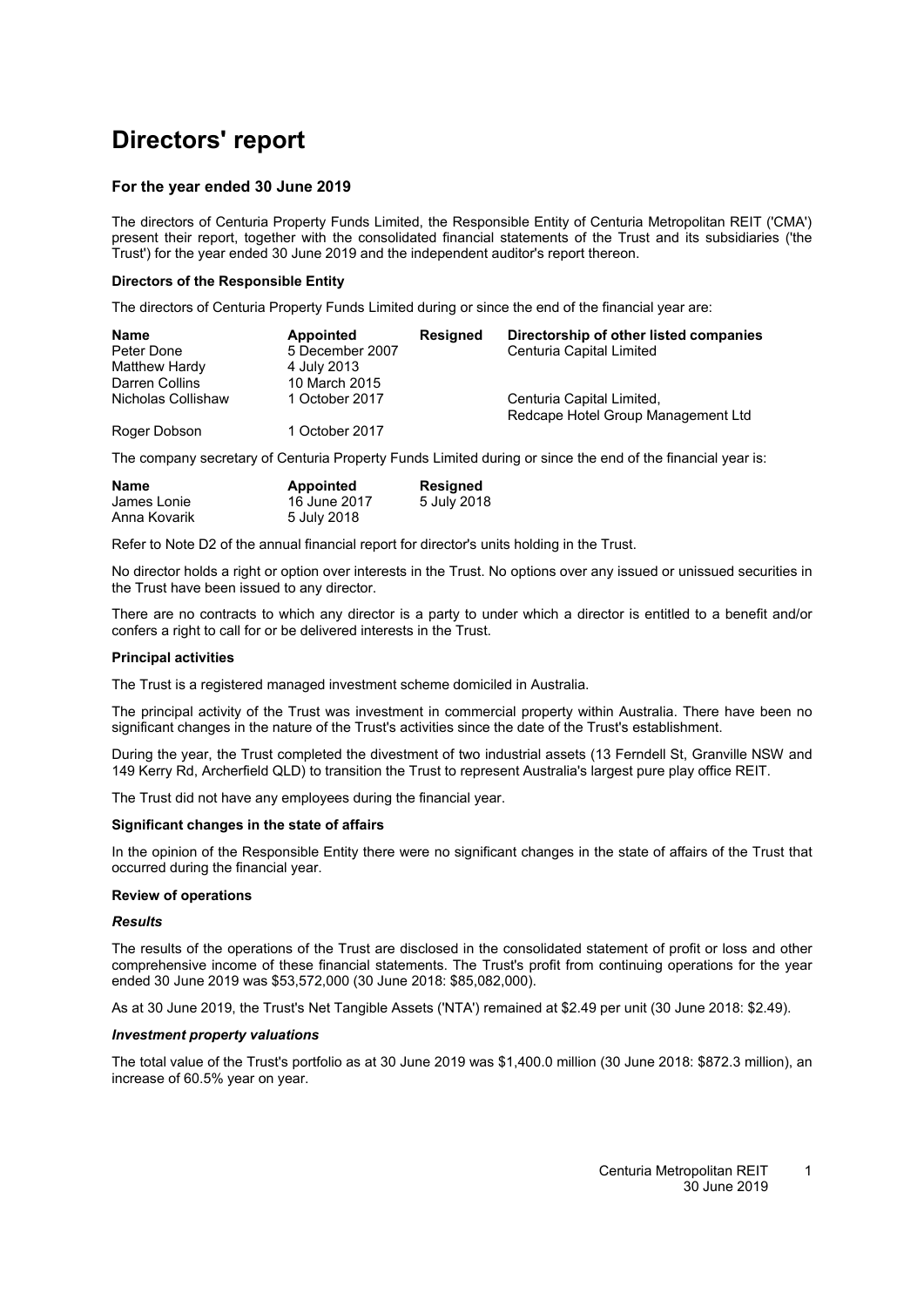#### **Directors' report**

#### **Review of operations (continued)**

#### *Investment property valuations (continued)*

The weighted average capitalisation rate for the portfolio firmed 46 basis points year on year to 6.22% as at 30 June 2019 (30 June 2018: 6.68%).

#### *Leasing and occupancy*

The Trust secured 31 leases across 21,758 square metres ('sqm') representing 10.0% of the portfolio's Net Lettable Area ('NLA') in the year ended 30 June 2019. This comprised of 18 new leases across 5.463 sqm and 13 renewals across 16,295 sqm. The leasing and occupancy risk for the year ending 30 June 2019 has been substantially reduced with only 8.5% of the portfolio expiring in the year ending 30 June 2020.

As at 30 June 2019, the Weighted Average Lease Expiry ('WALE') of the portfolio was 3.9 years (30 June 2018: 4.0 years) and the occupancy rate was 98.4% (30 June 2018: 98.9%).

#### *Capital management*

As at 30 June 2019, the Trust had a multi-bank debt facility totalling \$555.0 million (30 June 2018: \$320.0 million) with a weighted average expiry of 4.03 years (30 June 2018: 2.44 years). Drawn borrowings totalled \$498.5 million (30 June 2018: \$267.6 million), with an all in interest cost of 3.23% (30 June 2018: 3.63%) and 58% of the drawn debt hedged (30 June 2018: 60%). The Trust's gearing at 30 June 2019 was 34.2% (30 June 2018: 28.3%).

#### *Outlook*

The Responsible Entity's strategy and ongoing focus remains unchanged. Management's primary focus is on actively managing the Trust's portfolio, with an emphasis on tenant retention to ensure income and occupancy are maximised. Management will also continue to review asset allocation and assess potential acquisition opportunities that are considered complimentary to the existing portfolio and the Trust's objective of delivering sustainable income returns to unitholders.

The Trust's 2020 financial year distributable earnings guidance is expected to be in the range of 19.0 cpu. The 2020 financial year distribution guidance is 17.8 cpu which will be paid in equal quarterly instalments.

#### *Distributions*

Distributions paid or payable in respect of the financial year were:

|                   |                | 30 June 2019 |                | 30 June 2018 |
|-------------------|----------------|--------------|----------------|--------------|
|                   | Cents per unit | \$'000       | Cents per unit | \$'000       |
| September quarter | 4.525          | 10.986       | 4.525          | 9.807        |
| December quarter  | 4.358          | 15.527       | 4.525          | 10.961       |
| March quarter     | 4.358          | 15.527       | 4.525          | 10.986       |
| June quarter      | 4.358          | 15.527       | 4.525          | 10,986       |
| Total             | 17.600         | 57.568       | 18.100         | 42.740       |

Key dates in connection with the 30 June 2019 distribution are:

| Event                     | Date          |  |  |
|---------------------------|---------------|--|--|
| Ex-distribution date      | 27 June 2019  |  |  |
| Record date               | 28 June 2019  |  |  |
| Distribution payment date | 9 August 2019 |  |  |

The distributions of 17.6 cpu are in line with the revised 2019 financial year guidance provided at the November 2018 capital raise and subsequently reaffirmed at the December 2018 half year result. The table below provides a reconciliation from the consolidated statement of profit or loss and other comprehensive income to the funds from operations for the year: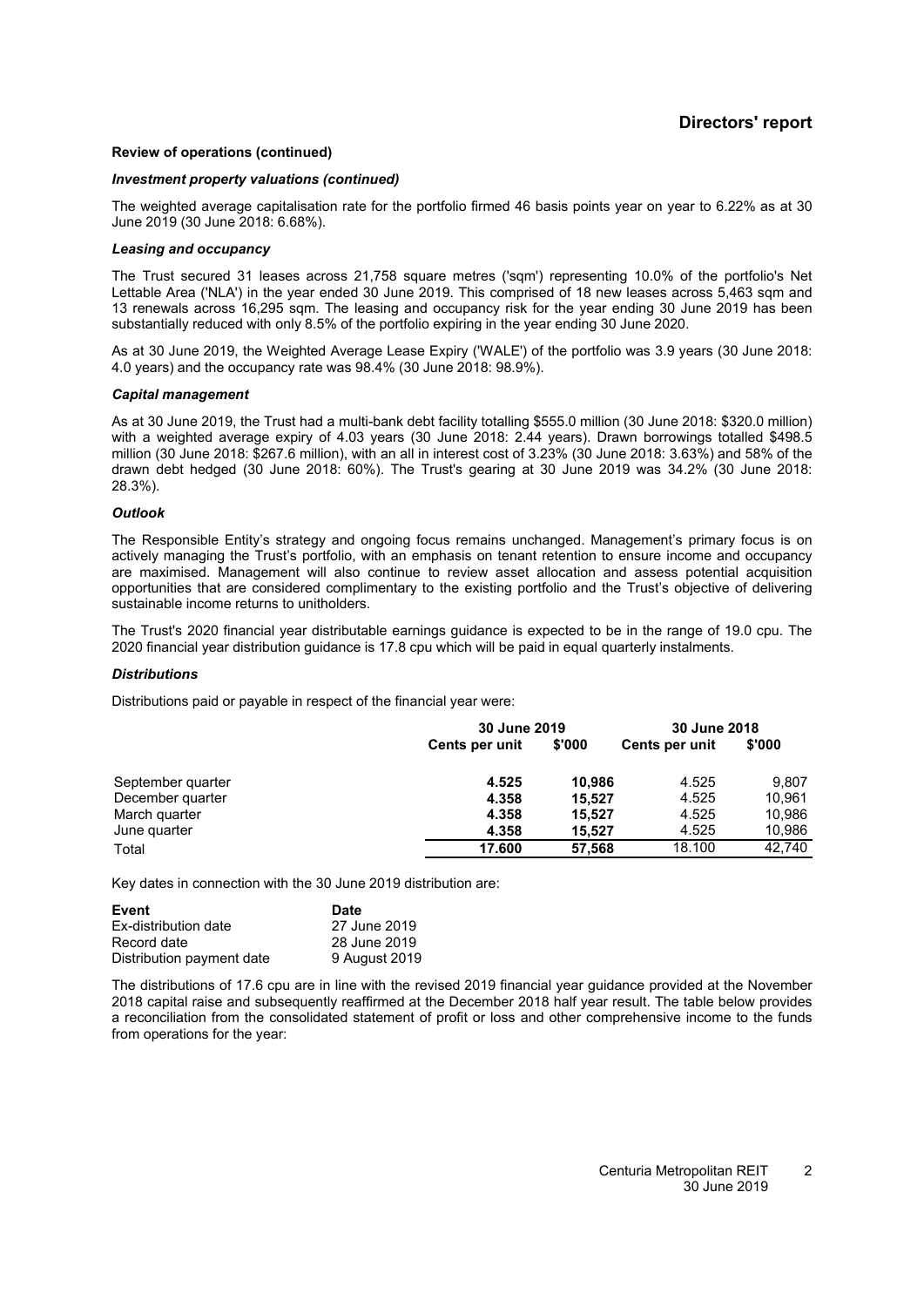#### **Review of operations (continued)**

#### *Distributions (continued)*

|                                                        | 30 June 2019<br>\$'000 | 30 June 2018<br>\$'000 |
|--------------------------------------------------------|------------------------|------------------------|
| Net profit for the year                                | 53,572                 | 85,082                 |
| <b>Adjustments</b>                                     |                        |                        |
| Gain on fair value of investment properties            | (7, 143)               | (41, 957)              |
| Loss on fair value of derivative financial instruments | 6,752                  | 646                    |
| Straight-lining of rental income                       | (4,805)                | (3, 927)               |
| Amortisation of incentives and leasing fees            | 1.955                  | 1,530                  |
| Transaction costs                                      | 403                    | 448                    |
| One off refinancing costs                              | 6,682                  |                        |
| Rent free and abatement                                | 3,788                  | 2,316                  |
| <b>Funds from operations</b>                           | 61,204                 | 44,138                 |

#### **Distribution reinvestment plan**

The Trust did not activate the Distribution Reinvestment Plan ('DRP') during the year ended 30 June 2019.

#### **Environmental regulation**

The Trust's operations are not subject to any significant environmental regulation under Commonwealth, State or Territory legislation.

#### **Options granted**

No options were granted over unissued securities in the Trust during or since the end of the financial year.

No unissued securities in the Trust were under option as at the date of this report.

No securities were issued in the Trust during or since the end of the financial year as a result of the exercise of an option over unissued securities in the Trust.

#### **Events subsequent to balance date**

There are no other matters or circumstances which have arisen since the end of the period and the date of this report, in the opinion of the Responsible Entity, which significantly affect the operations of the Fund, the results of those operations, or the state of affairs of the Fund, in future financial years.

#### **Indemnifying officers or auditors**

#### *Indemnification*

Under the Trust's constitution the Responsible Entity, including its officers and employees, is indemnified out of the Trust's assets for any loss, damage, expense or other liability incurred by it in properly performing or exercising any of its powers, duties or rights in relation to the Trust.

The Responsible Entity has not indemnified or agreed to indemnify any auditor or other officer of the Trust, or any related body corporate.

#### *Insurance premiums*

The Responsible Entity has paid insurance premiums in respect of directors' and officers' liability and legal expense insurance contracts, for current and former directors and officers, including senior executives of the Responsible Entity.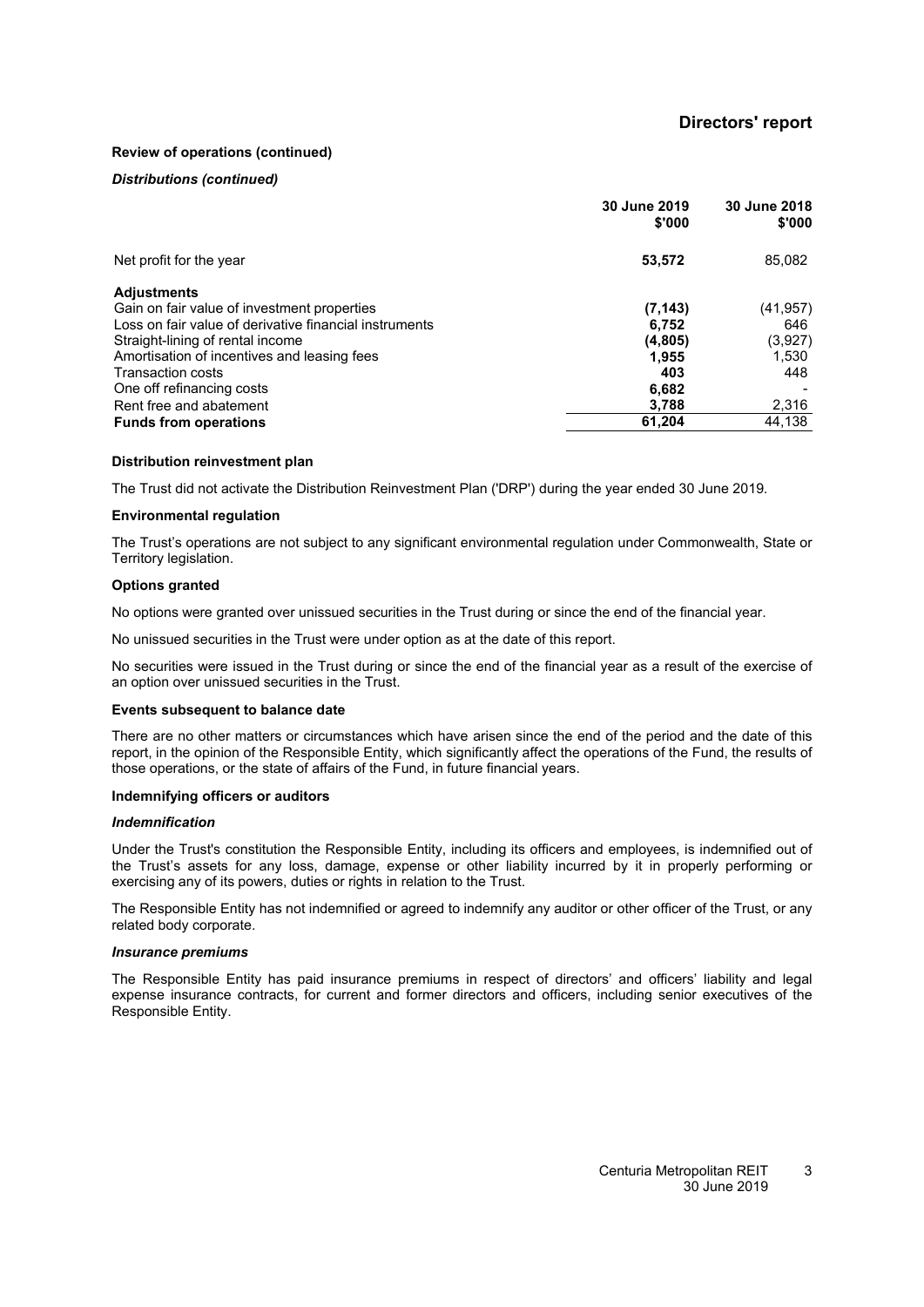#### **Trust information in the directors' report**

#### *Responsible Entity interests*

The following fees were paid or payable to the Responsible Entity and related parties during the financial year:

|                                | \$'000 | 30 June 2019 30 June 2018<br>\$'000 |
|--------------------------------|--------|-------------------------------------|
| Management fees                | 6,867  | 4,192                               |
| Property management fees       | 2,726  | 970                                 |
| Custodian fees                 | 372    | 164                                 |
| Leasing fees                   | 249    | 408                                 |
| Due diligence acquisition fees | 150    |                                     |
| Project management fees        | 147    | 448                                 |
|                                | 10.511 | 6.182                               |

Under the previous property management agreement, related party and external agent property management fees were billed and paid directly by the Trust. The revised agreement provides that Centuria Property Services Pty Limited ('CPS') as the manager, will pay all external agent property management fees on behalf of the Trust, and will recover these costs from the Trust as part of their billing process. As a result of this change, property management fees are higher compared to the prior period given it includes both external agent and related party property management fees.

Centuria Metropolitan REIT pay both external custodians and related party custodians for the custody services provided. Centuria Property Funds Limited ('CPFL') is the custodian for Centuria Urban REIT ('CUA') which is a subsidiary of Centuria Metropolitan REIT. The custodian fees above reflect the fees paid by the Trust to the related party custodian only for the assets under their custody.

The Responsible Entity and/or its related parties that hold securities in the Trust during the financial year as outlined in Note [D2](#page-29-0) to the financial statements.

#### *Other Trust information*

The number of securities in the Trust issued and redeemed during the financial year, and the balance of issued securities at the end of the financial year are disclosed in Note [C9](#page-27-0) to the financial statements.

The recorded value of the Trust's assets as at the end of the financial year is disclosed in the consolidated statement of financial position as "Total assets" and the basis of recognition and measurement is included in the notes to the financial statements.

#### <span id="page-5-0"></span>**Auditor's independence declaration**

A copy of the auditor's independence declaration as required under section 307C of the *Corporations Act 2001* is set out on page [6.](#page-5-0)

#### **Rounding of amounts**

The Trust is an entity of the kind referred to in ASIC Corporations (Rounding in Financial/Directors' Reports) Instrument 2016/191, related to the 'rounding off' of amounts in the Directors' Report and financial statements. Amounts in the Directors' Report and financial statements have been rounded off, in accordance with the instrument to the nearest thousand dollars, unless otherwise indicated.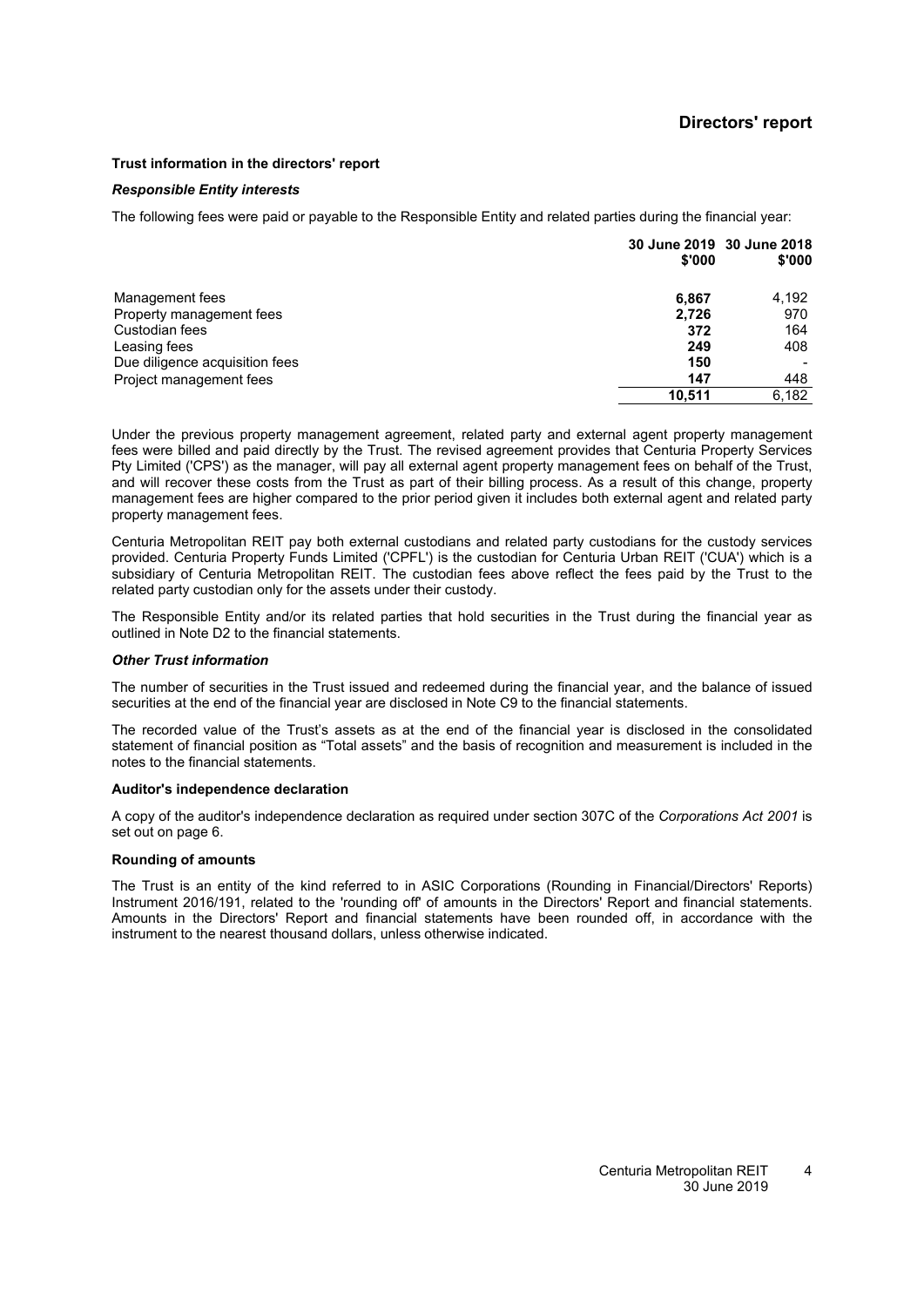### **Directors' report**

This report is made in accordance with a resolution of Directors.

Peter Done Director

7

Matthew Hardy Director

Sydney 6 August 2019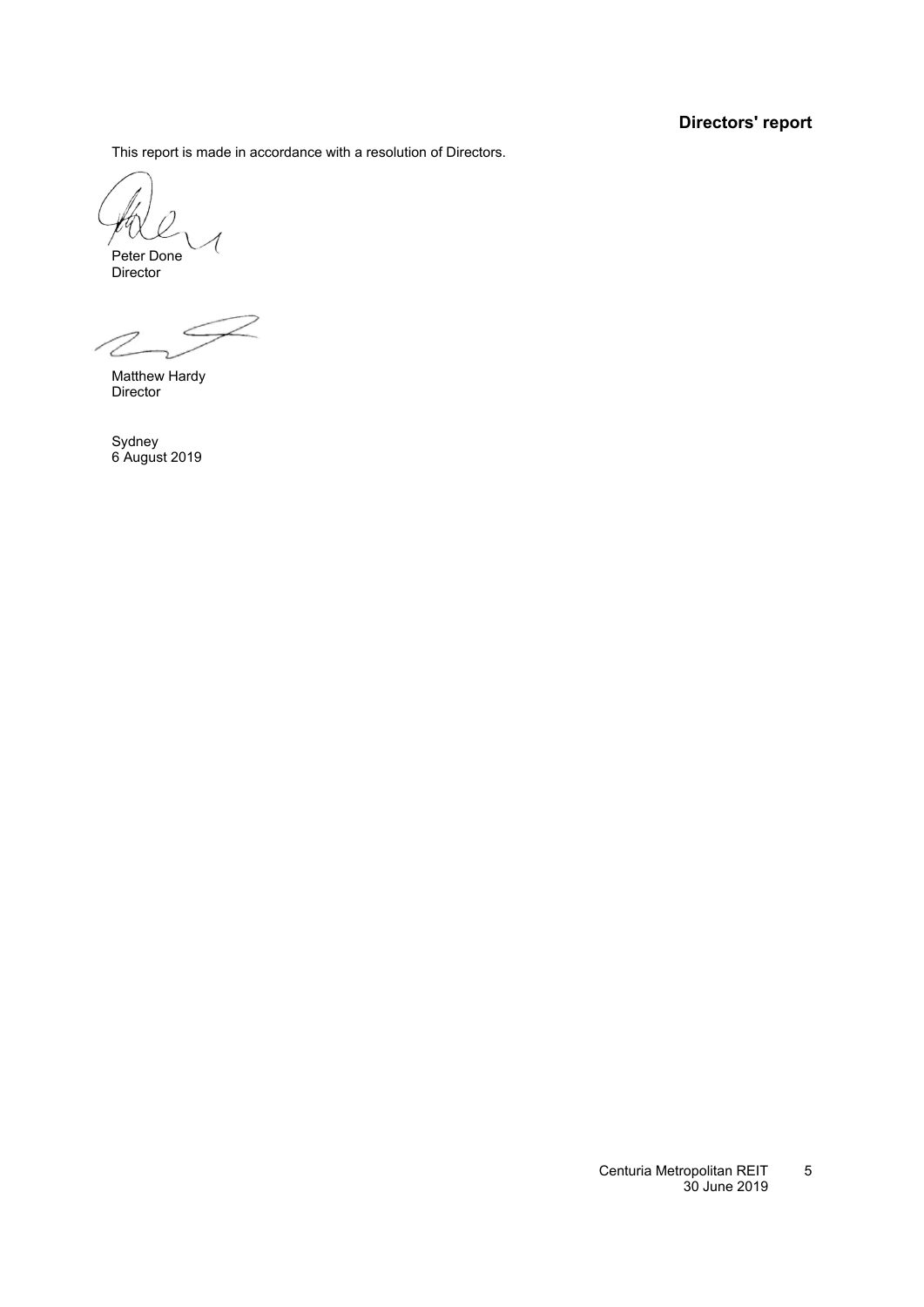

# Lead Auditor's Independence Declaration under Section 307C of the Corporations Act 2001

### To the Directors of Centuria Property Funds Limited, the Responsible Entity of Centuria Metropolitan REIT

I declare that, to the best of my knowledge and belief, in relation to the audit of Centuria Metropolitan REIT for the financial year ended 30 June 2019 there have been:

- i. no contraventions of the auditor independence requirements as set out in the Corporations Act 2001 in relation to the audit; and
- ii. no contraventions of any applicable code of professional conduct in relation to the audit.

/////

KPMG Nigel Virgo Partner Sydney 6 August 2019

6 KPMG, an Australian partnership and a member firm of the KPMG network of independent member firms affiliated with KPMG International Cooperative ("KPMG International"), a Swiss entity.

Liability limited by a scheme approved under Professional Standards Legislation.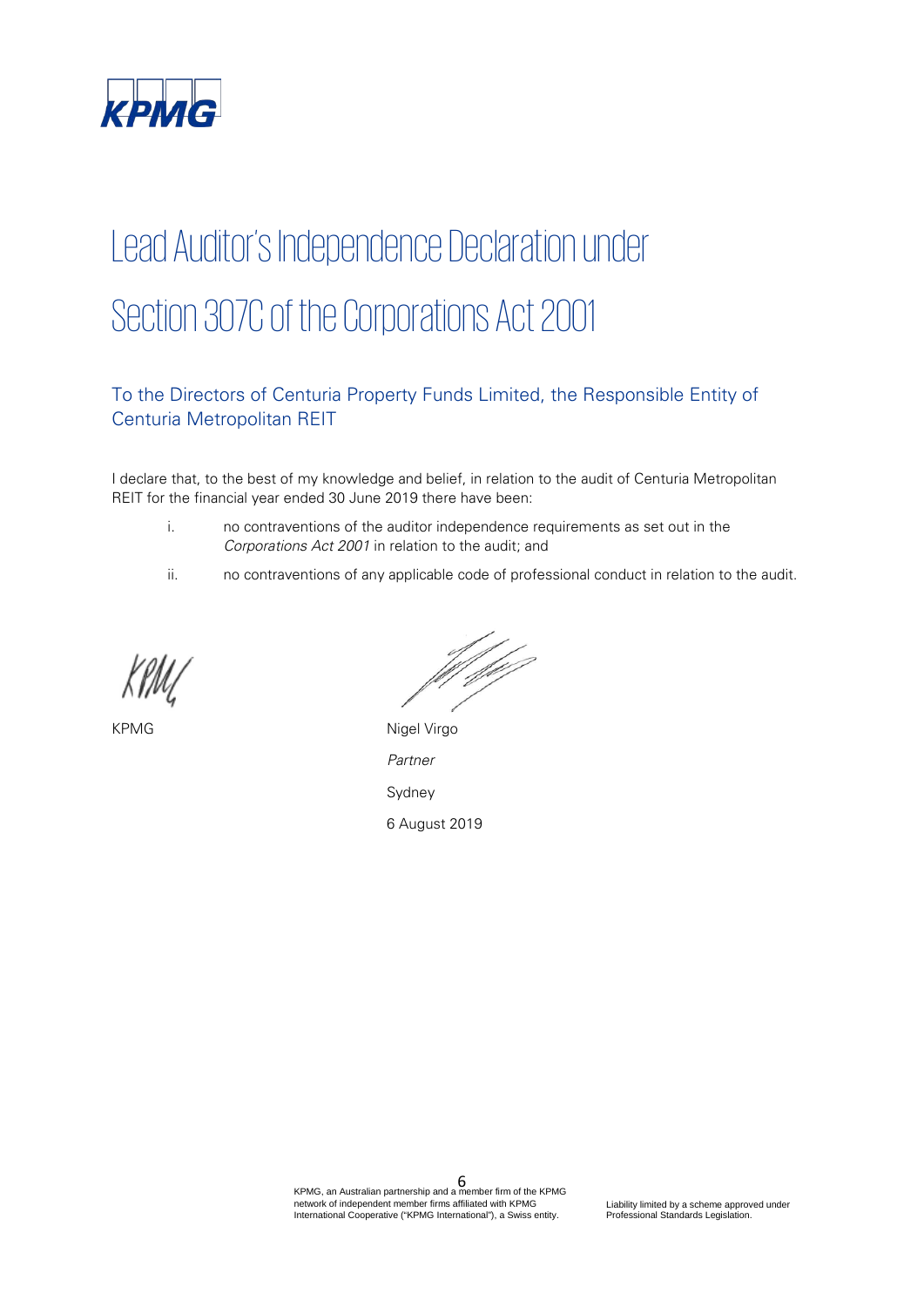### <span id="page-8-0"></span>**Centuria Metropolitan REIT Annual Financial Report**

**For the year ended 30 June 2019**

| Contents                                                                | Page |
|-------------------------------------------------------------------------|------|
| Consolidated statement of profit or loss and other comprehensive income | 8    |
| Consolidated statement of financial position                            | 9    |
| Consolidated statement of changes in equity                             | 10   |
| Consolidated statement of cash flows                                    | 11   |
| Note to the financial statements                                        | 12   |
| A About the report                                                      | 12   |
| A1 General information                                                  | 12   |
| A2 Significant accounting policies                                      | 12   |
| <b>B</b> Trust performance                                              | 14   |
| <b>B1 Distribution</b>                                                  | 14   |
| <b>B2 Revenue</b>                                                       | 14   |
| <b>B3 Expenses</b>                                                      | 15   |
| B4 Earnings per unit                                                    | 16   |
| C Trust's assets and liabilities                                        | 17   |
| C1 Trade and other receivables                                          | 17   |
| C2 Investment properties                                                | 18   |
| C3 Investment properties held for sale                                  | 22   |
| C4 Intangibles                                                          | 22   |
| C5 Other non-current assets                                             | 23   |
| C6 Trade and other payables                                             | 23   |
| C7 Borrowings                                                           | 24   |
| <b>C8 Derivatives</b>                                                   | 24   |
| C9 Issued capital                                                       | 26   |
| C10 Contingent assets, liabilities and commitments                      | 26   |
| C11 Cash and cash equivalents                                           | 26   |
| D Trust structure                                                       | 27   |
| D1 Interest in material subsidiaries                                    | 27   |
| D2 Related parties                                                      | 28   |
| D3 Parent entity disclosures                                            | 30   |
| E Other notes                                                           | 32   |
| E1 Auditor's remuneration                                               | 32   |
| <b>E2 Financial instruments</b>                                         | 32   |
| E3 New accounting standards and interpretations                         | 35   |
| E4 Events subsequent to reporting date                                  | 37   |
| E5 Additional information                                               | 37   |
| Directors' declaration                                                  | 38   |
| Independent auditor's report                                            | 39   |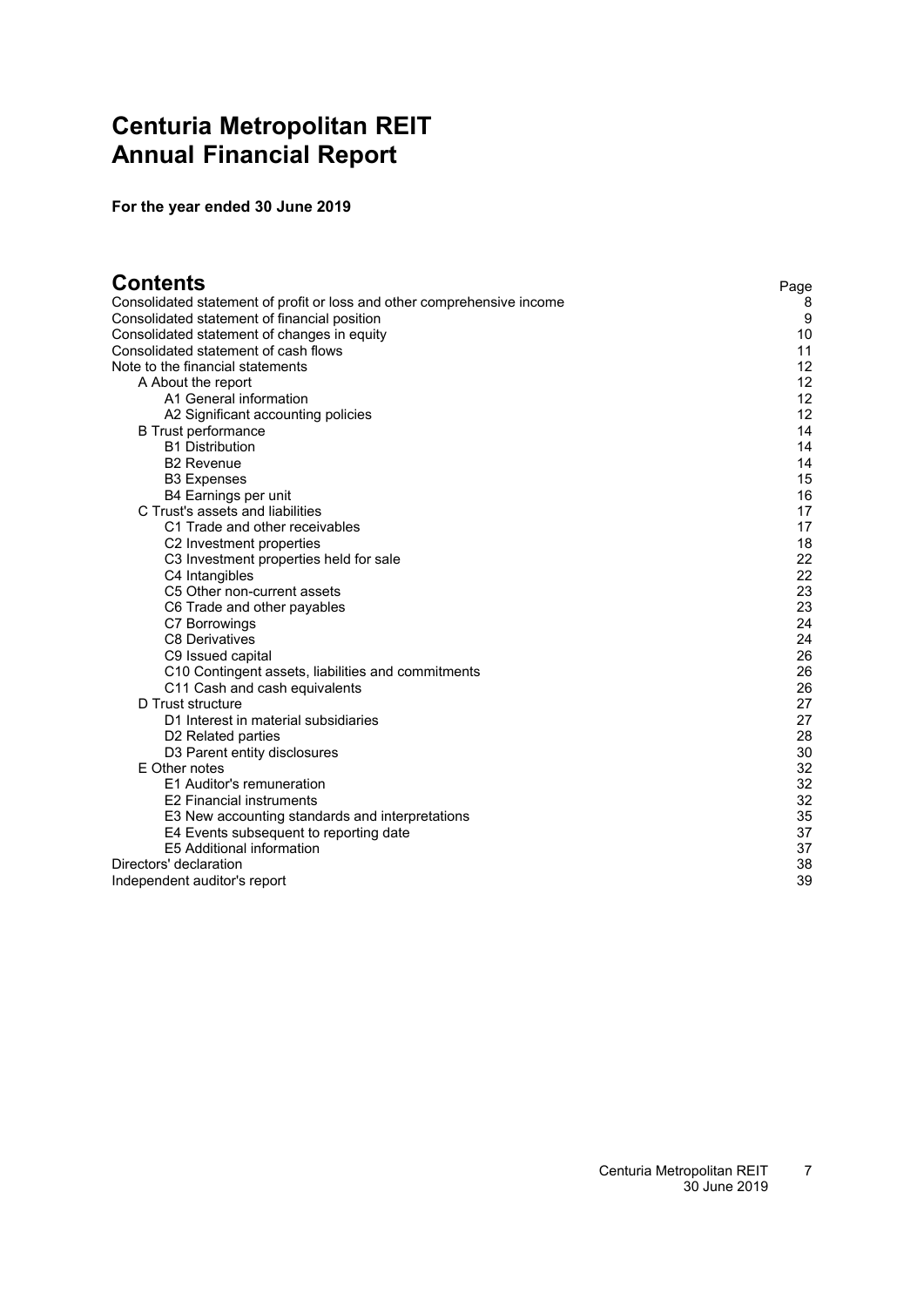### <span id="page-9-0"></span>**Consolidated statement of profit or loss and other comprehensive income**

#### **For the year ended 30 June 2019**

|                                                           | <b>Note</b>    | \$'000  | 30 June 2019 30 June 2018<br>\$'000 |
|-----------------------------------------------------------|----------------|---------|-------------------------------------|
| <b>Revenue</b>                                            |                |         |                                     |
| Rent and recoverable outgoings                            | <b>B2</b>      | 108,859 | 77,049                              |
| Total revenue from continuing operations                  |                | 108,859 | 77,049                              |
| <b>Other income</b>                                       |                |         |                                     |
| Interest income                                           |                | 334     | 195                                 |
| Net gain on fair value of investment properties           | C <sub>2</sub> | 7,143   | 41,957                              |
| Other income                                              |                | 8       | 27                                  |
| <b>Total other income</b>                                 |                | 7,485   | 42,179                              |
| Total revenue from continuing operations and other income |                | 116,344 | 119,228                             |
| <b>Expenses</b>                                           |                |         |                                     |
| Rates, taxes and other property outgoings                 |                | 25,498  | 18,537                              |
| Finance costs                                             | B <sub>3</sub> | 22,110  | 9,010                               |
| Loss on fair value of derivative financial instruments    |                | 6,752   | 646                                 |
| Management fees                                           | D <sub>2</sub> | 6,867   | 4,192                               |
| Other expenses                                            |                | 1,142   | 1,313                               |
| <b>Transaction costs</b>                                  |                | 403     | 448                                 |
| Profit from continuing operations for the year            |                | 53,572  | 85,082                              |
| Net profit for the year                                   |                | 53,572  | 85,082                              |
| Other comprehensive income                                |                |         |                                     |
| Other comprehensive income for the period                 |                |         |                                     |
| Total comprehensive income for the period                 |                | 53,572  | 85,082                              |
| Basic and diluted earnings per unit                       |                |         |                                     |
| Basic earnings per unit (cents per unit)                  | <b>B4</b>      | 16.3    | 37.4                                |

*The above consolidated statement of profit or loss and other comprehensive income should be read in conjunction with the accompanying notes.*

> Centuria Metropolitan REIT 30 June 2019 8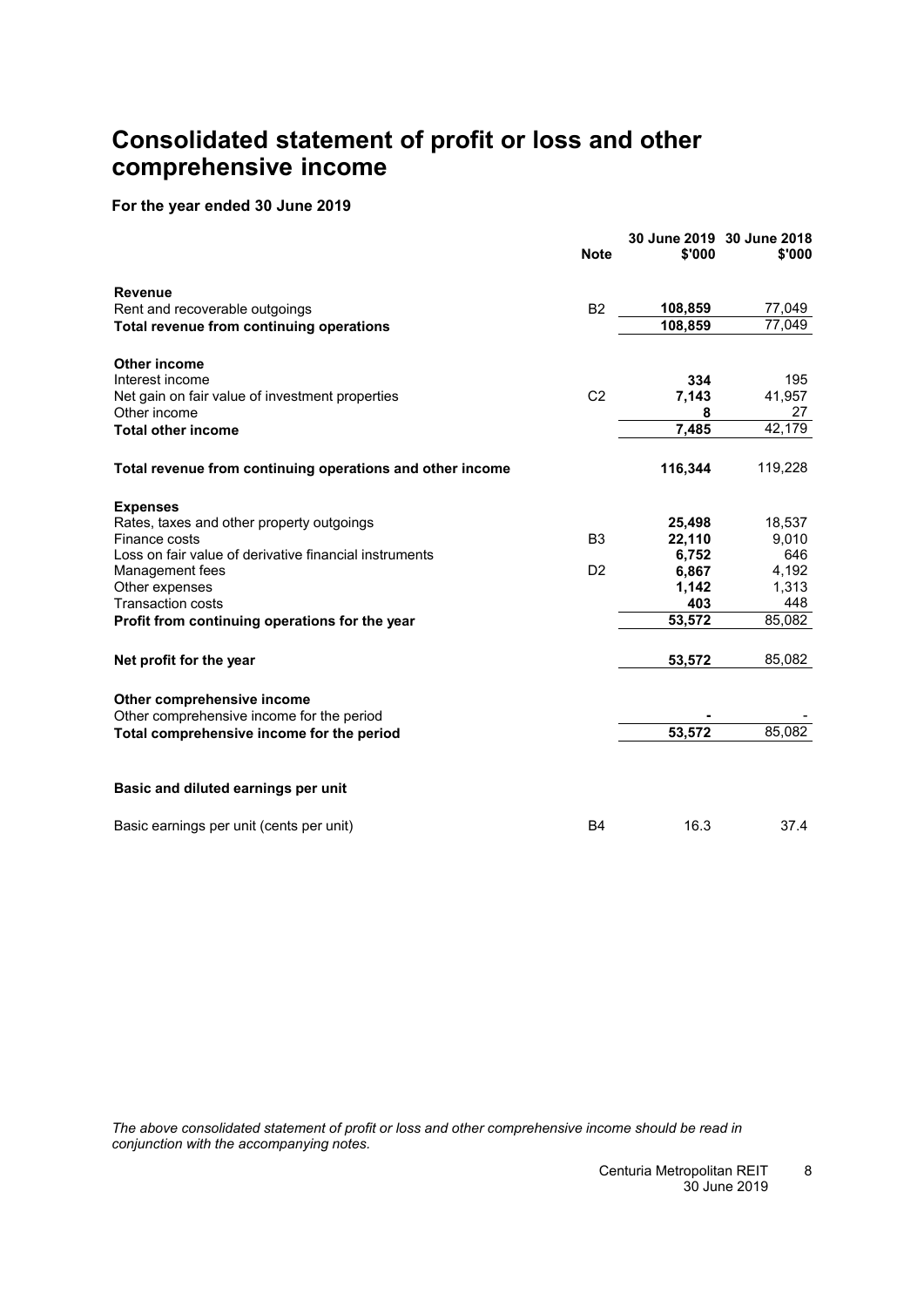### <span id="page-10-0"></span>**Consolidated statement of financial position**

#### **As at 30 June 2019**

|                                      | <b>Note</b>     | \$'000    | 30 June 2019 30 June 2018<br>\$'000 |
|--------------------------------------|-----------------|-----------|-------------------------------------|
| <b>ASSETS</b>                        |                 |           |                                     |
| <b>Current assets</b>                |                 |           |                                     |
| Cash and cash equivalents            | C <sub>11</sub> | 17,546    | 18,978                              |
| Trade and other receivables          | C <sub>1</sub>  | 4,080     | 1,325                               |
| Other assets                         |                 | 1,464     | 940                                 |
| Investment properties held for sale  | C <sub>3</sub>  | 78,500    | 36,000                              |
| <b>Total current assets</b>          |                 | 101,590   | 57,243                              |
| <b>Non-current assets</b>            |                 |           |                                     |
| Investment properties                | C <sub>2</sub>  | 1,321,475 | 836,300                             |
| Intangibles                          | C <sub>4</sub>  | 6,356     | 6,356                               |
| Other non-current assets             | C <sub>5</sub>  |           | 2,912                               |
| <b>Total non-current assets</b>      |                 | 1,327,831 | 845,568                             |
| <b>Total assets</b>                  |                 | 1,429,421 | 902,811                             |
| <b>LIABILITIES</b>                   |                 |           |                                     |
| <b>Current liabilities</b>           |                 |           |                                     |
| Trade and other payables             | C <sub>6</sub>  | 14,924    | 14,964                              |
| Distributions payable                | <b>B1</b>       | 15,527    | 10,986                              |
| <b>Total current liabilities</b>     |                 | 30,451    | 25,950                              |
| <b>Non-current liabilities</b>       |                 |           |                                     |
| Borrowings                           | C7              | 497,222   | 265,961                             |
| Derivative financial instruments     | C <sub>8</sub>  | 7,180     | 428                                 |
| <b>Total non-current liabilities</b> |                 | 504,402   | 266,389                             |
| <b>Total liabilities</b>             |                 | 534,853   | 292,339                             |
| <b>Net assets</b>                    |                 | 894,568   | 610,472                             |
| <b>EQUITY</b>                        |                 |           |                                     |
| Issued capital                       | C <sub>9</sub>  | 833,320   | 545,228                             |
| Retained earnings                    |                 | 61,248    | 65,244                              |
|                                      |                 |           |                                     |
| <b>Total equity</b>                  |                 | 894,568   | 610,472                             |

*The above consolidated statement of financial position should be read in conjunction with the accompanying notes.*

> Centuria Metropolitan REIT 30 June 2019 9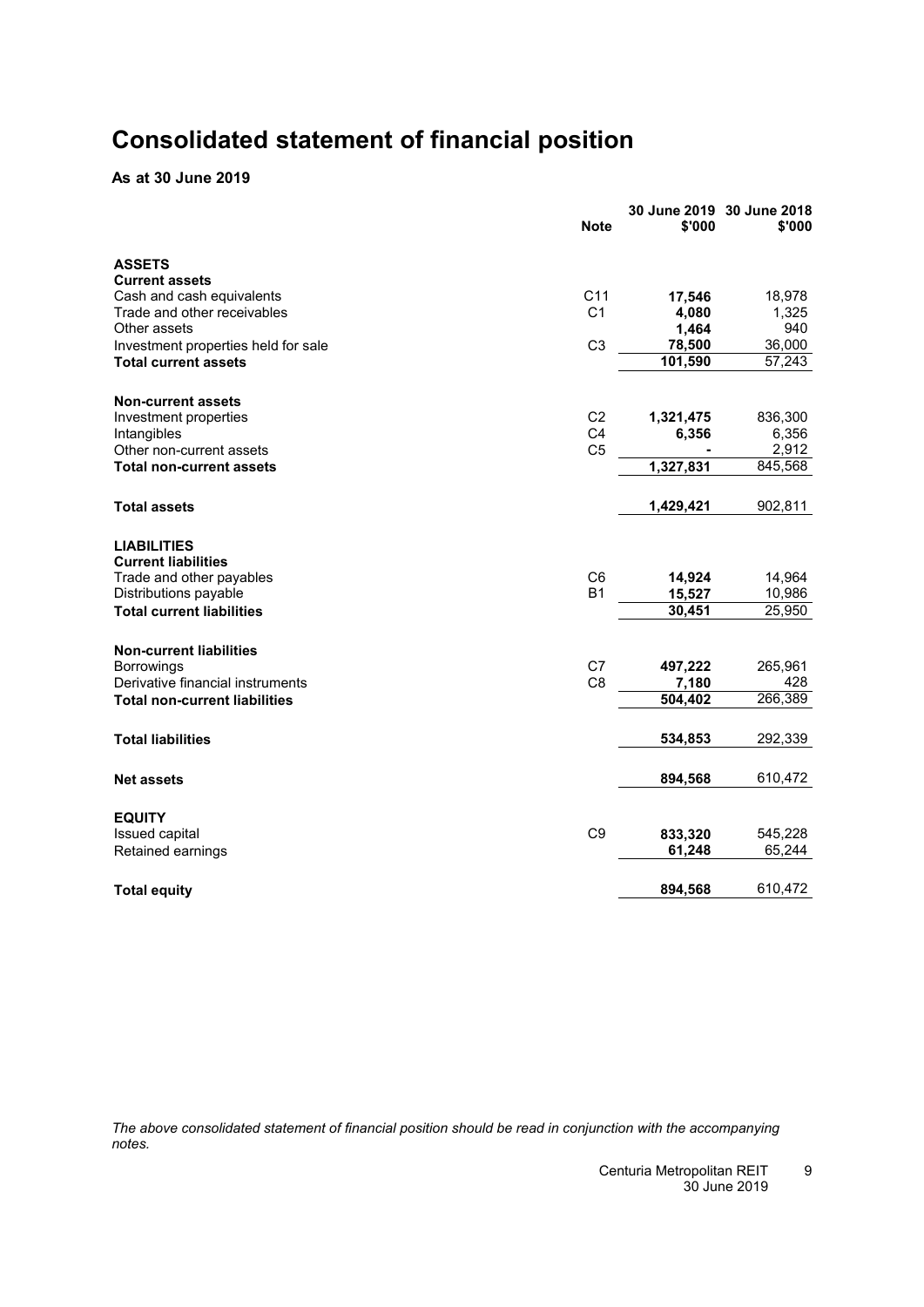### <span id="page-11-0"></span>**Consolidated statement of changes in equity**

### **For the year ended 30 June 2019**

|                                                                                                                                                 | <b>Note</b>                                                     | <b>Issued capital</b><br>\$'000          | <b>Retailed</b><br>earnings/<br>(accumulated<br>losses)<br>\$'000 | Total<br>equity<br>\$'000                             |
|-------------------------------------------------------------------------------------------------------------------------------------------------|-----------------------------------------------------------------|------------------------------------------|-------------------------------------------------------------------|-------------------------------------------------------|
| Balance at 1 July 2017                                                                                                                          |                                                                 | 397,637                                  | 22,902                                                            | 420,539                                               |
| Net profit for the year<br>Total comprehensive income for the year                                                                              |                                                                 | ۰                                        | 85,082<br>85,082                                                  | 85,082<br>85,082                                      |
| Units issued<br>Distribution reinvestment plan ('DRP')<br>Equity raising costs<br>Distributions provided for or paid<br>Balance at 30 June 2018 | B <sub>1</sub>                                                  | 150,450<br>2,272<br>(5, 131)<br>545,228  | (42, 740)<br>65,244                                               | 150,450<br>2,272<br>(5, 131)<br>(42, 740)<br>610,472  |
| Balance at 1 July 2018                                                                                                                          |                                                                 | 545,228                                  | 65,244                                                            | 610,472                                               |
| Net profit for the year<br>Total comprehensive income for the year                                                                              |                                                                 | ۰                                        | 53,572<br>53,572                                                  | 53,572<br>53,572                                      |
| Units issued<br>Equity raising costs<br>Distributions provided for or paid<br>Contribution from manager<br>Balance at 30 June 2019              | C <sub>9</sub><br>C <sub>9</sub><br><b>B1</b><br>C <sub>9</sub> | 275,845<br>(7, 753)<br>20.000<br>833,320 | (57, 568)<br>61,248                                               | 275,845<br>(7, 753)<br>(57, 568)<br>20,000<br>894,568 |

*The above consolidated statement of changes in equity should be read in conjunction with the accompanying notes.*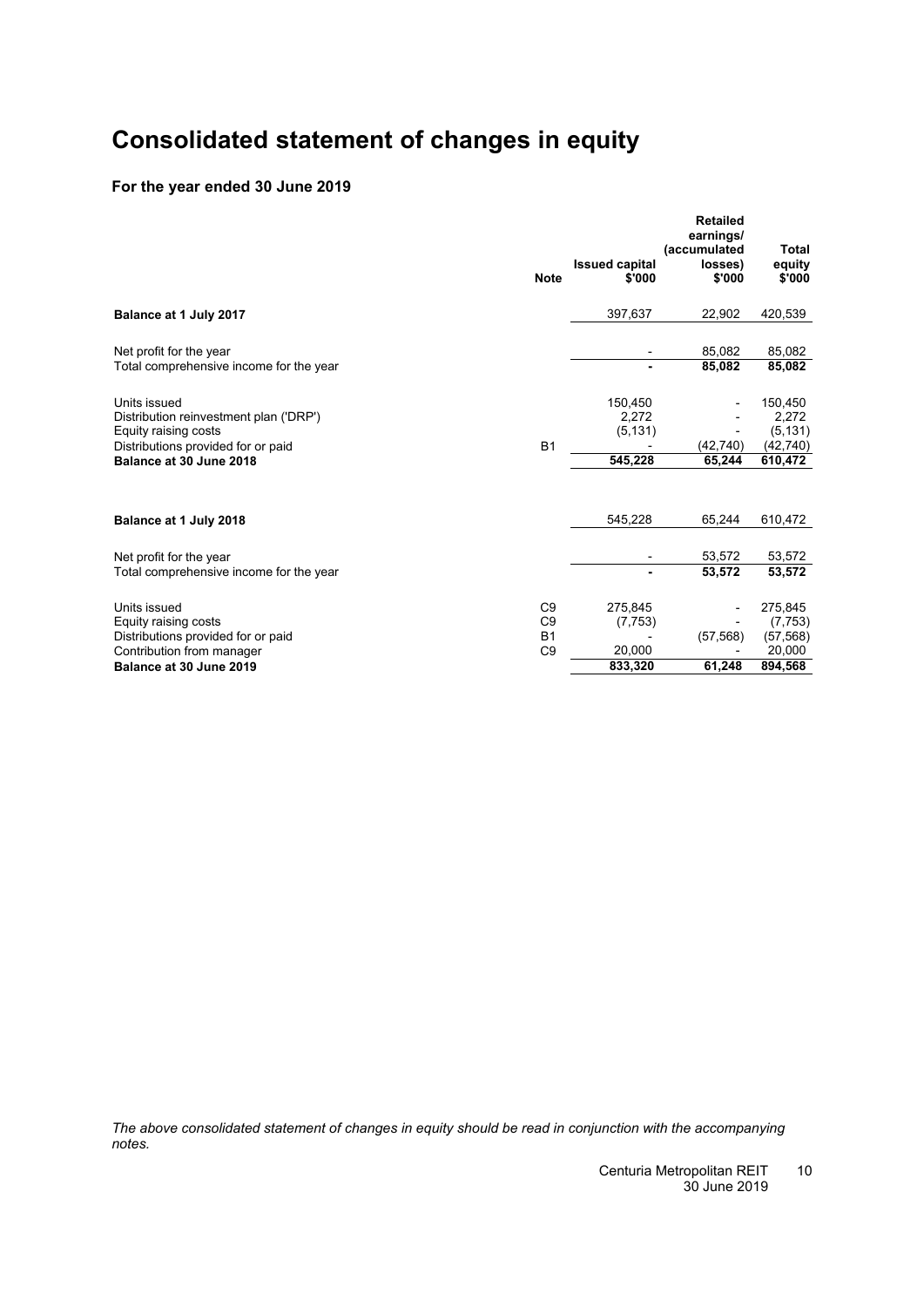### <span id="page-12-0"></span>**Consolidated statement of cash flows**

### **For the year ended 30 June 2019**

|                                                            | <b>Note</b>     | \$'000    | 30 June 2019 30 June 2018<br>\$'000 |
|------------------------------------------------------------|-----------------|-----------|-------------------------------------|
| Cash flows from operating activities                       |                 |           |                                     |
| Receipts from customers                                    |                 | 117,752   | 85,619                              |
| Payments to suppliers                                      |                 | (41, 382) | (28, 582)                           |
| Interest received                                          |                 | 334       | 195                                 |
| Interest paid                                              |                 | (19,158)  | (8,079)                             |
| Net cash generated by operating activities                 | C <sub>11</sub> | 57,546    | 49,153                              |
| Cash flows from investing activities                       |                 |           |                                     |
| Proceeds from sale of investment properties                |                 | 56,038    | 10,008                              |
| Payments for investment properties                         |                 | (578,525) | (231,929)                           |
| Net cash used in investing activities                      |                 | (522,487) | (221, 921)                          |
| Cash flows from financing activities                       |                 |           |                                     |
| Distribution paid                                          |                 | (53, 027) | (37, 213)                           |
| Payments for borrowing costs                               |                 | (2,507)   | (368)                               |
| Proceeds from borrowings                                   |                 | 524,951   | 143,027                             |
| Repayment of borrowings                                    |                 | (294,000) | (65,000)                            |
| Payments for derivative financial instruments              |                 |           | (2,206)                             |
| Equity issue costs                                         |                 | (7, 753)  |                                     |
| Contribution from manager                                  |                 | 20,000    |                                     |
| Proceeds from issue of units                               |                 | 275,845   | 150,450                             |
| Equity issue costs                                         |                 |           | (5, 131)                            |
| Net cash generated by financing activities                 |                 | 463,509   | 183,559                             |
| Net (decrease)/increase in cash and cash equivalents       |                 | (1, 432)  | 10,791                              |
| Cash and cash equivalents at beginning of financial period |                 | 18,978    | 8,187                               |
| Cash and cash equivalents at end of financial year         | C <sub>11</sub> | 17.546    | 18,978                              |

*The above consolidated statement of cash flows should be read in conjunction with the accompanying notes.*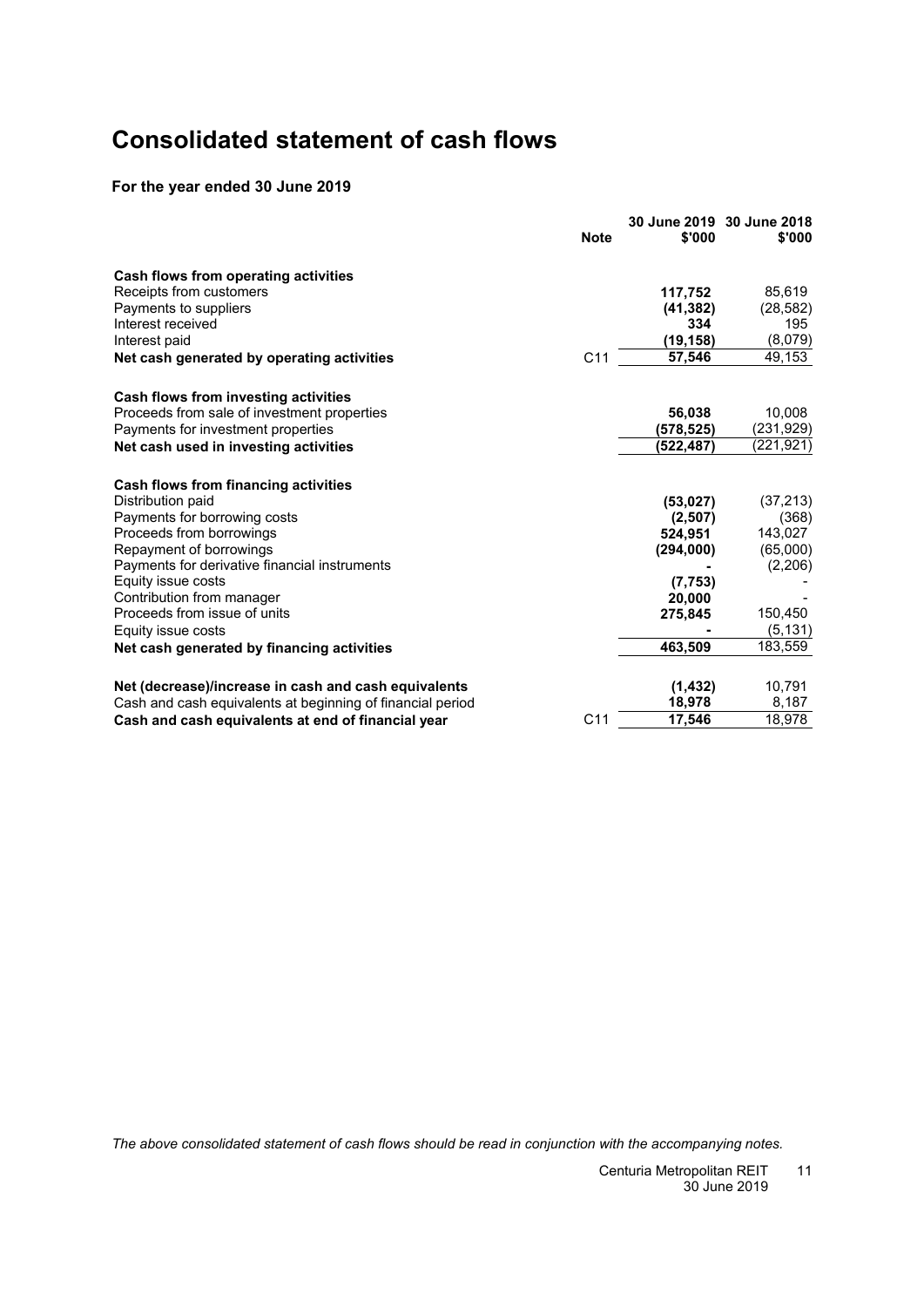### <span id="page-13-4"></span><span id="page-13-0"></span>**Note to the financial statements**

#### <span id="page-13-1"></span>**For the year ended 30 June 2019**

### <span id="page-13-2"></span>**A About the report**

#### **[A1](#page-13-2) General information**

Centuria Metropolitan REIT is a registered managed investment scheme under the Corporations Act 2001 and domiciled in Australia. The principal activity of the Trust is disclosed in the directors' report.

#### **Statement of compliance**

The consolidated financial statements are general purpose financial statements which have been prepared in accordance with Australian Accounting Standards adopted by the Australian Accounting Standards Board (AASB) and the Corporations Act 2001. The consolidated financial statements comply with International Financial Reporting Standards (IFRS) adopted by the International Accounting Standards Board (IASB).

For the purposes of preparing the financial statements, the Trust is a for-profit entity.

The financial report was authorised for issue in accordance with a resolution of the board of directors of Centuria Property Funds Limited, the Responsible Entity, on 6 August 2019.

#### **Basis of preparation**

The consolidated financial statements have been prepared on the basis of historical cost, except for investment property and derivative financial instruments which have been measured at fair value at the end of each reporting period. Cost is based on the fair values of the consideration given in exchange for assets. All amounts are presented in Australian dollars, which is the Trust's functional currency, unless otherwise noted.

#### *(i) Going concern*

The financial report has been prepared on a going concern basis, which assumes continuity of normal business activities and the realisation of assets and the settlement of liabilities in the ordinary course of business.

#### **Rounding of amounts**

The Trust is a scheme of a kind referred to in ASIC Legislative Instrument 2016/191, related to the 'rounding off' of amounts in the Directors' Report and financial statements. Amounts in the Directors' Report and financial statements have been rounded off, in accordance with the instrument to the nearest thousand dollars, unless otherwise indicated.

#### <span id="page-13-3"></span>**[A2](#page-13-3) Significant accounting policies**

The accounting policies and methods of computation in the preparation of the consolidated financial statements are consistent with those adopted in the previous financial year ended 30 June 2018 unless specifically outlined below or in the relevant notes to the consolidated financial statements.

When the presentation or classification of items in the consolidated financial statements has been amended, comparative amounts are also reclassified, unless it is impractical.

Accounting policies are selected and applied in a manner that ensures that the resulting financial information satisfies the concepts of relevance and reliability, thereby ensuring that the substance of the underlying transactions or other events are reported.

These financial statements contain all significant accounting policies that summarise the recognition and measurement basis used and which are relevant to provide an understanding of the financial statements. Accounting policies that are specific to a note to the financial statements are described in the note to which they relate.

#### **Use of estimates and judgements**

In the application of the Trust's accounting policies, the Responsible Entity is required to make judgements, estimates and assumptions about carrying values of assets and liabilities that are not readily apparent from other sources. The judgements, estimates and associated assumptions are based on historical experience and various other factors that are believed to be reasonable under the circumstances, the results of which form the basis of making judgements. Actual results may differ from these estimates.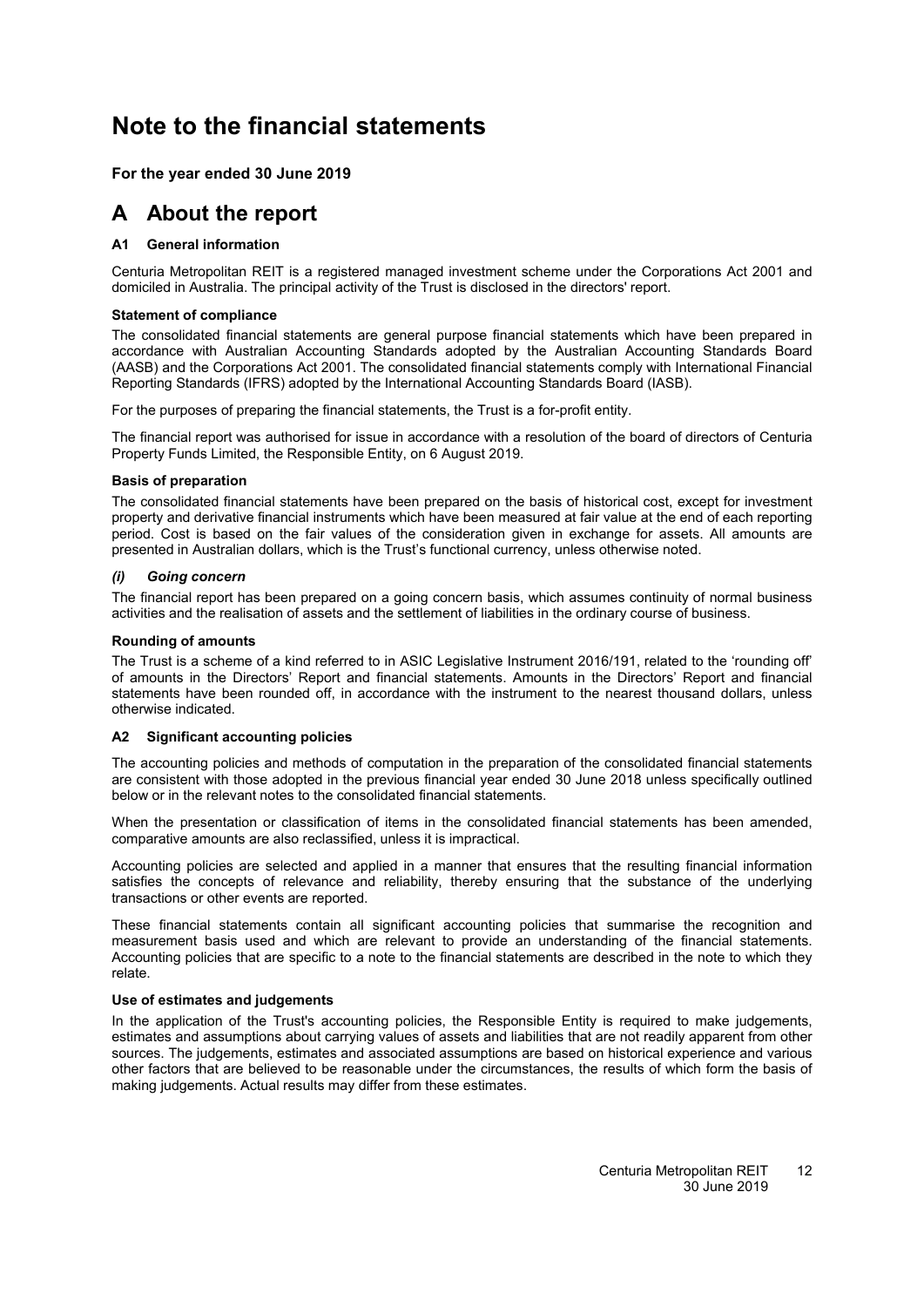### **About the report**

#### **[A2](#page-13-3) Significant accounting policies (continued)**

#### **Use of estimates and judgements (continued)**

The estimates and underlying assumptions are reviewed on an ongoing basis. Revisions to accounting estimates are recognised in the period in which the estimate is revised if the revision affects only that period; or in the period of the revision and future periods if the revision affects both current and future periods. The key estimates and judgements in the financial report relate to the valuation of investment properties (per Note [C2\)](#page-13-0), goodwill (per Note [C4\)](#page-23-1) and derivative financial instruments (per Note [E2\)](#page-33-2).

Judgements made by the Responsible Entity that have significant effects on the financial statements and estimates with significant risk of material adjustments in the next year are disclosed, where applicable, in the relevant notes to the financial statements.

#### **Segment reporting**

The Trust operates in one segment, being investments in Australian metropolitan and business park office property. The Trust has determined its one operating segment based on the internal information that is provided to the chief operating decision maker and which is used in making strategic decisions. The Responsible Entity has been identified as the Trust's chief operating decision maker.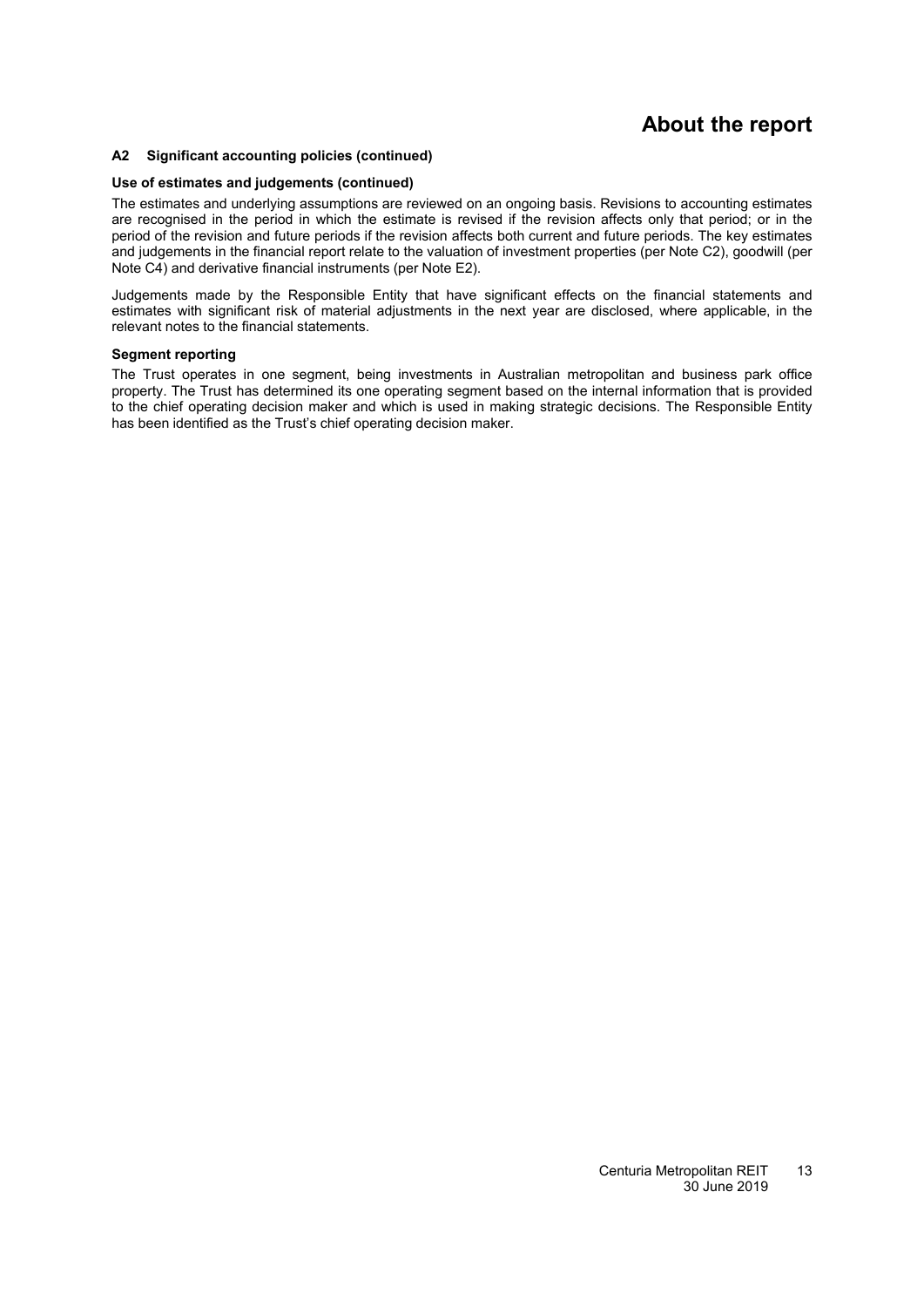### <span id="page-15-1"></span><span id="page-15-0"></span>**B Trust performance**

#### **[B1](#page-15-1) Distribution**

|                   |                | 30 June 2019 |                | 30 June 2018 |
|-------------------|----------------|--------------|----------------|--------------|
|                   | Cents per unit | \$'000       | Cents per unit | \$'000       |
| September quarter | 4.525          | 10.986       | 4.525          | 9.807        |
| December quarter  | 4.358          | 15.527       | 4.525          | 10.961       |
| March quarter     | 4.358          | 15.527       | 4.525          | 10.986       |
| June quarter      | 4.358          | 15.527       | 4.525          | 10,986       |
| Total             | 17.600         | 57.568       | 18.100         | 42,740       |

Key dates in connection with the 30 June 2019 distribution are:

| Event                     | Date          |
|---------------------------|---------------|
| Ex-distribution date      | 27 June 2019  |
| Record date               | 28 June 2019  |
| Distribution payment date | 9 August 2019 |

#### **Distribution and taxation**

Under current legislation the Trust is not subject to income tax when its taxable income (including assessable realised capital gains) is distributed in full to the security holders. The Trust ordinarily fully distributes its distributable income, calculated in accordance with the Trust constitution and applicable taxation legislation, to the security holders who are presently entitled to the income under the constitution.

Investments and financial instruments held at fair value may include unrealised capital gains. Should such a gain be realised that portion of the gain that is subject to capital gains tax will be distributed to security holders so that the Trust is not subject to capital gains tax.

Realised capital losses are not distributed to security holders but are retained in the Trust to be offset against any future realised capital gains. If realised capital gains exceed realised capital losses the excess is distributed to the security holders.

Distributions paid and payable are recognised as distributions within equity. A liability is recognised where distributions have been declared but have not been paid. Distributions paid are included in cash flows from financing activities in the consolidated statement of cash flows.

#### <span id="page-15-2"></span>**[B2](#page-15-2) Revenue**

|                                  | 30 June 2019 30 June 2018<br>\$'000 | \$'000 |
|----------------------------------|-------------------------------------|--------|
| Rental income                    | 87.234                              | 60.541 |
| Recoverable outgoings            | 16.820                              | 12.581 |
| Straight-lining of lease revenue | 4,805                               | 3,927  |
|                                  | 108.859                             | 77.049 |

#### **Recognition and measurement**

Revenue is measured at the fair value of the consideration received or receivable to the extent it is probable that the economic benefits will flow to the Trust and the revenue can be reliably measured.

#### *(i) Rental income*

Rental income from investment property is recognised in profit or loss on a straight line basis over the term of the lease. Rental income not received at reporting date is reflected in the consolidated statement of financial position as a receivable. If rents are paid in advance these amounts are recorded as payables in the consolidated statement of financial position.

Lease incentives granted are recognised as an integral part of the net consideration agreed for the use of the leased premises, irrespective of the incentive's nature or form or the timing of payments. The aggregate cost of lease incentives are recognised as a reduction of rental income on a straight-line basis over the lease term.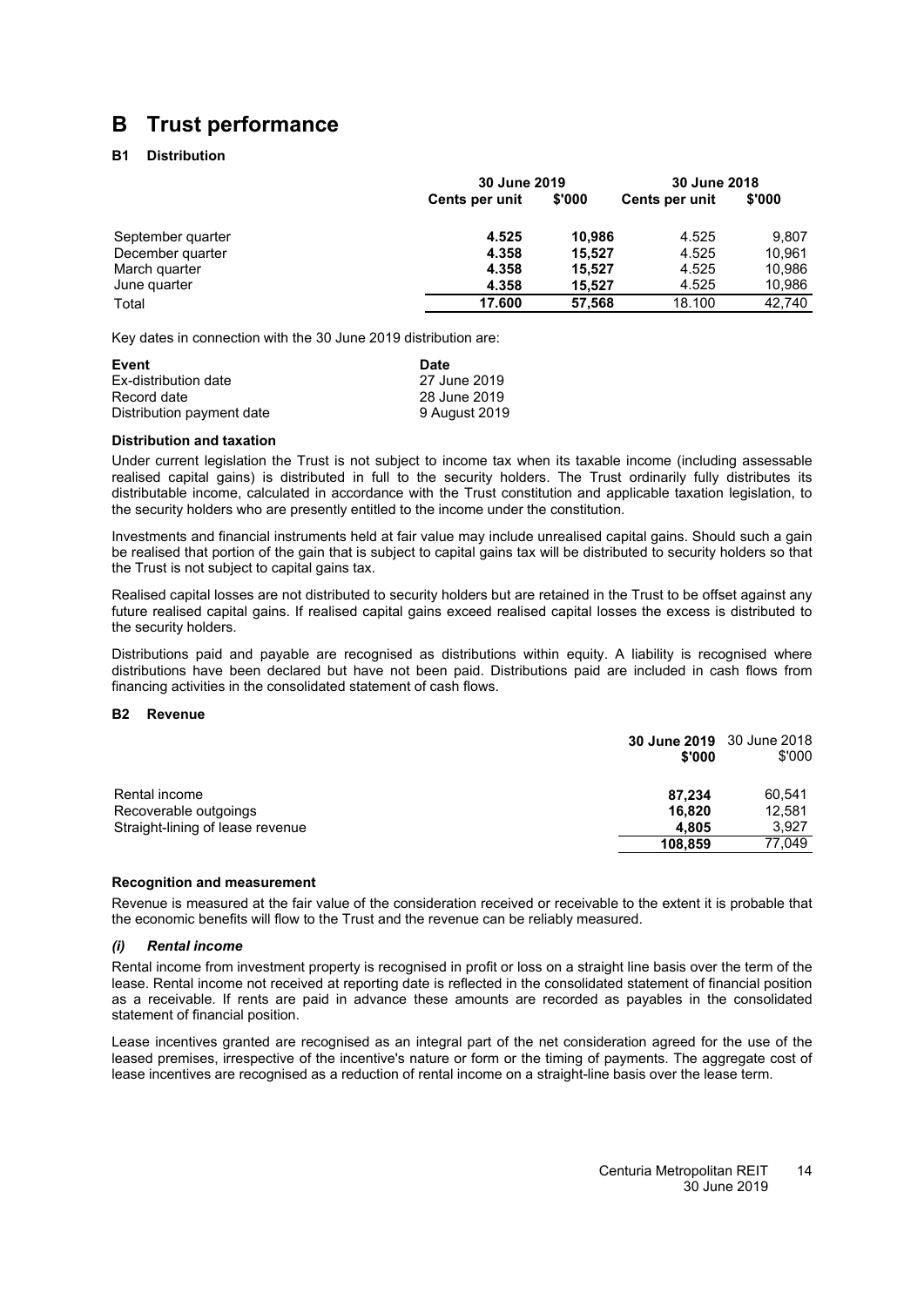### **Trust performance**

#### **[B2](#page-15-2) Revenue (continued)**

#### **Recognition and measurement (continued)**

#### *(i) Rental income (continued)*

Contingent rents based on the future amount of a factor that changes other than with the passage of time are only recognised when charged.

#### *(ii) Recoverable outgoings*

The Trust recovers the costs associated with general building and tenancy operation from lessees in accordance with specific clauses within lease agreements. These are invoiced monthly based on an annual estimate. The consideration is due 30 days from the invoice date. Should any adjustment be required based on actual costs incurred, this is recognised in the statement of profit or loss and other comprehensive income within the same reporting period and billed annually. Under AASB 118, recoverable outgoings revenue was recognised on an accruals basis based on the contract terms. On transition to AASB 15, these are not recognised over time as defined in the contract terms.

#### *(iii) Interest revenue*

Interest revenue is accrued on a time basis, by reference to the principal outstanding using the effective interest rate method.

#### *(iv) Sale of properties*

Any gain or loss arising on the sale of an investment property is recognised when the control of the asset is passed on to the buyer, which normally coincides with the settlement of the contract for sale. Under the old accounting standard, the gain was only recognised when the risk and rewards had been transferred to the buyer. The gain or loss is calculated as the difference between the net disposal proceeds and the carrying amount of the asset.

#### <span id="page-16-0"></span>**[B3](#page-16-0) Expenses**

#### **Recognition and measurement**

Finance costs are recognised in the profit or loss statement as they accrue. Finance costs are recognised using the effective interest rate applicable to the financial liability.

#### *(i) Finance costs*

Finance costs include interest expense and amortised borrowing costs.

|                                 | 30 June 2019 30 June 2018<br>\$'000 | \$'000 |
|---------------------------------|-------------------------------------|--------|
| Interest expense                | 19.293                              | 8.450  |
| Amortisation of borrowing costs | 2.817                               | 560    |
|                                 | 22.110                              | 9.010  |

#### *(ii) Other expenses*

All other expenses, including rates, taxes and other property outgoings and management fees are recognised in profit or loss on an accruals basis. Other operating expenses include legal, accounting and audit fees.

#### *(iii) Goods and services tax*

Revenues, expenses and assets are recognised net of the amount of goods and services tax (GST) recoverable from the Australian Taxation Office (ATO) as an input tax credit (ITC).

Receivables and payables are stated with the amount of GST included. The net amount of GST recoverable from, or payable to, the ATO is included in receivables or payables in the consolidated statement of financial position.

Cash flows are included in the consolidated statement of cash flows on a gross basis. The GST component of cash flows arising from investing and financing activities which is recoverable from, or payable to, the ATO is classified as operating cash flows.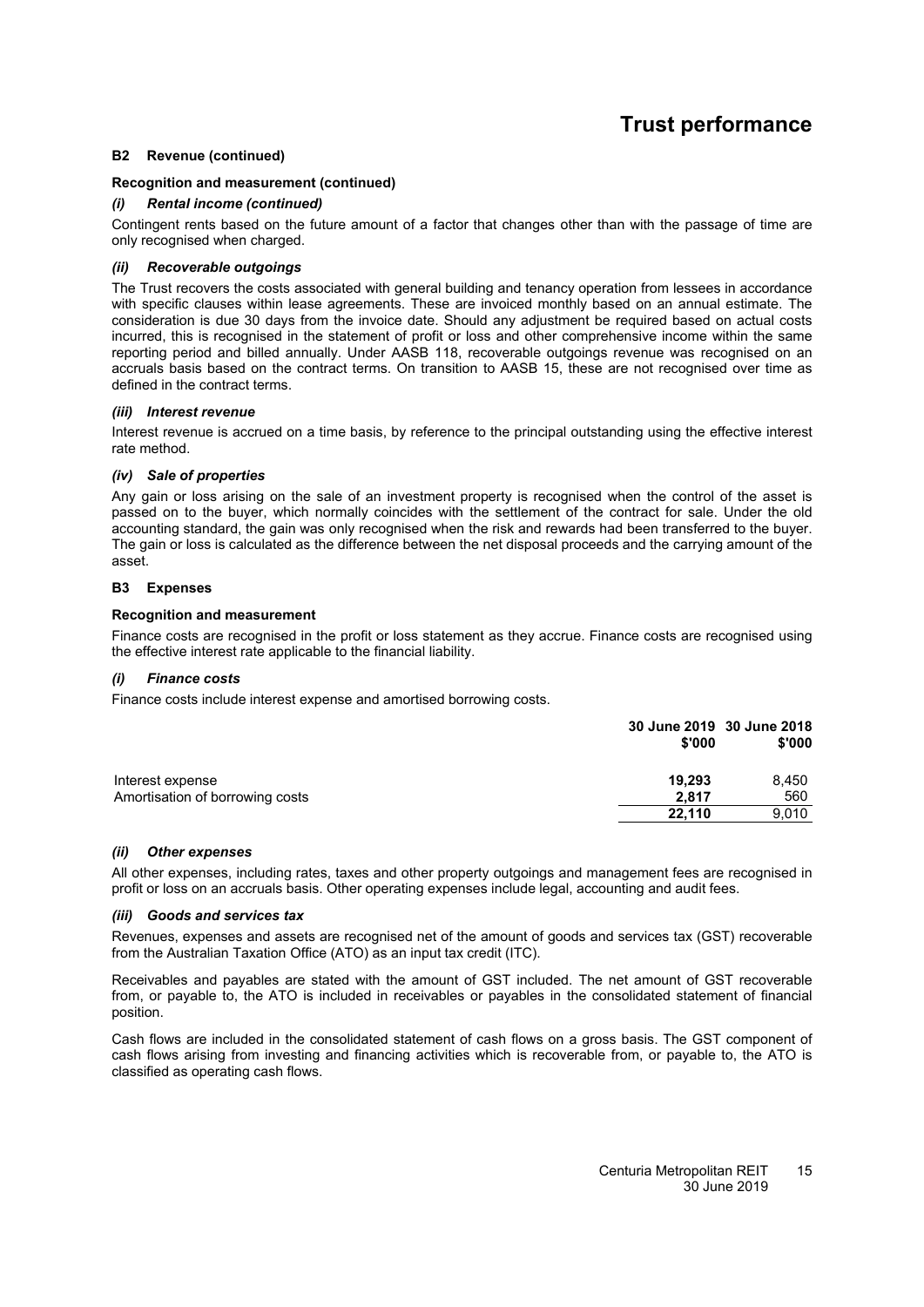### **Trust performance**

#### <span id="page-17-0"></span>**[B4](#page-17-0) Earnings per unit**

| Basic and diluted earnings per CMA unit (cents per unit)                  | 16.3    | 37.4    |
|---------------------------------------------------------------------------|---------|---------|
| Earnings used in calculating basic and diluted earnings per unit (\$'000) | 53.572  | 85.082  |
| Weighted average number of CMA units ('000)                               | 327.683 | 227.637 |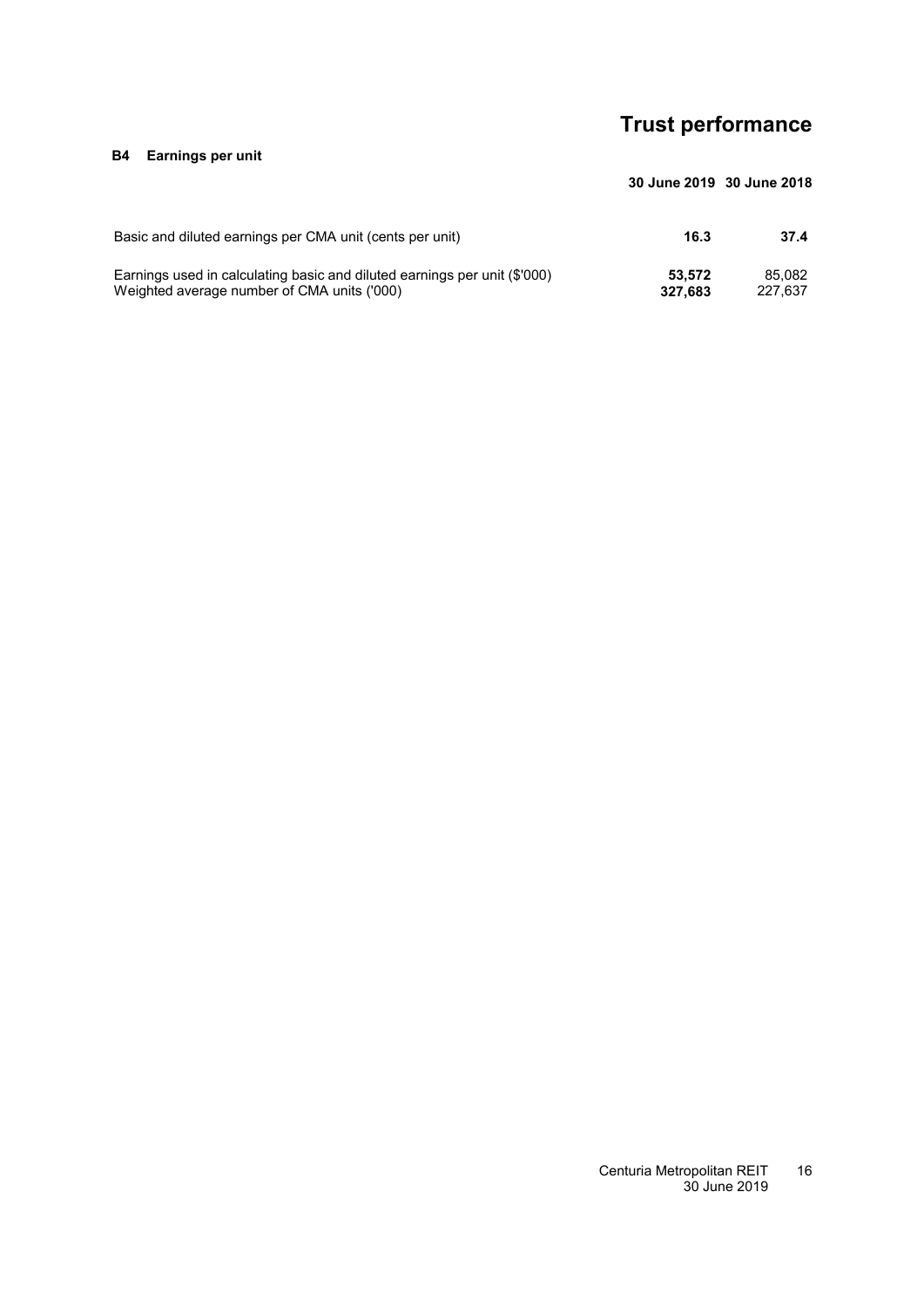#### <span id="page-18-0"></span>**[C1](#page-18-0) Trade and other receivables**

|                                     | 30 June 2019 30 June 2018<br>\$'000 | \$'000 |
|-------------------------------------|-------------------------------------|--------|
| <b>Current</b><br>Trade receivables |                                     | 91     |
|                                     | 1.013                               |        |
| Other receivables                   | 3.067                               | 1.234  |
|                                     | 4.080                               | 1,325  |

Refer to Note [E2](#page-33-2) for details on fair value measurement and the Trust's exposure to risks associated with financial assets (other receivables are not considered to be financial assets).

#### **Recognition and measurement**

Loans and receivables are initially recognised at fair value and subsequently amortised cost using the effective interest rate method less any allowance under the expected credit loss ('ECL') model. Under the old standard, receivables are measured at amortised cost. On transition to AASB 9, the Trust's receivables continue to be measured at amortised cost. The new impairment model does not have a material impact on the Trust.

Refer to the policy application below and Note [E3](#page-36-0) for further details.

#### **Policy application from 1 July 2018**

#### **Recoverability of loans and receivables**

At each reporting period, the Trust assesses whether financial assets carried at amortised cost are 'credit-impaired'. A financial asset is 'credit-impaired' when one or more events that has a detrimental impact on the estimated future cash flows of the financial asset have occurred.

The Trust recognises loss allowances at an amount equal to lifetime ECL on trade and other receivables. Loss allowances for financial assets measured at amortised cost are deducted from the gross carrying amount of the assets.

Lifetime ECLs are the ECLs that result from all possible default events over the expected life of the trade receivables and are a probability-weighted estimate of credit losses. Credit losses are measured as the difference between cash flows due to the Trust in accordance with the contract and the cash flows that the Trust expects to receive.

The Trust analyses the age of outstanding receivable balances and applies historical default percentages adjusted for other current observable data as a means to estimate lifetime ECL, including forecasts of interest rates and inflation, as well as the financial stress of counterparties and their ability to operate as a going concern.

Debts that are known to be uncollectable are written off when identified.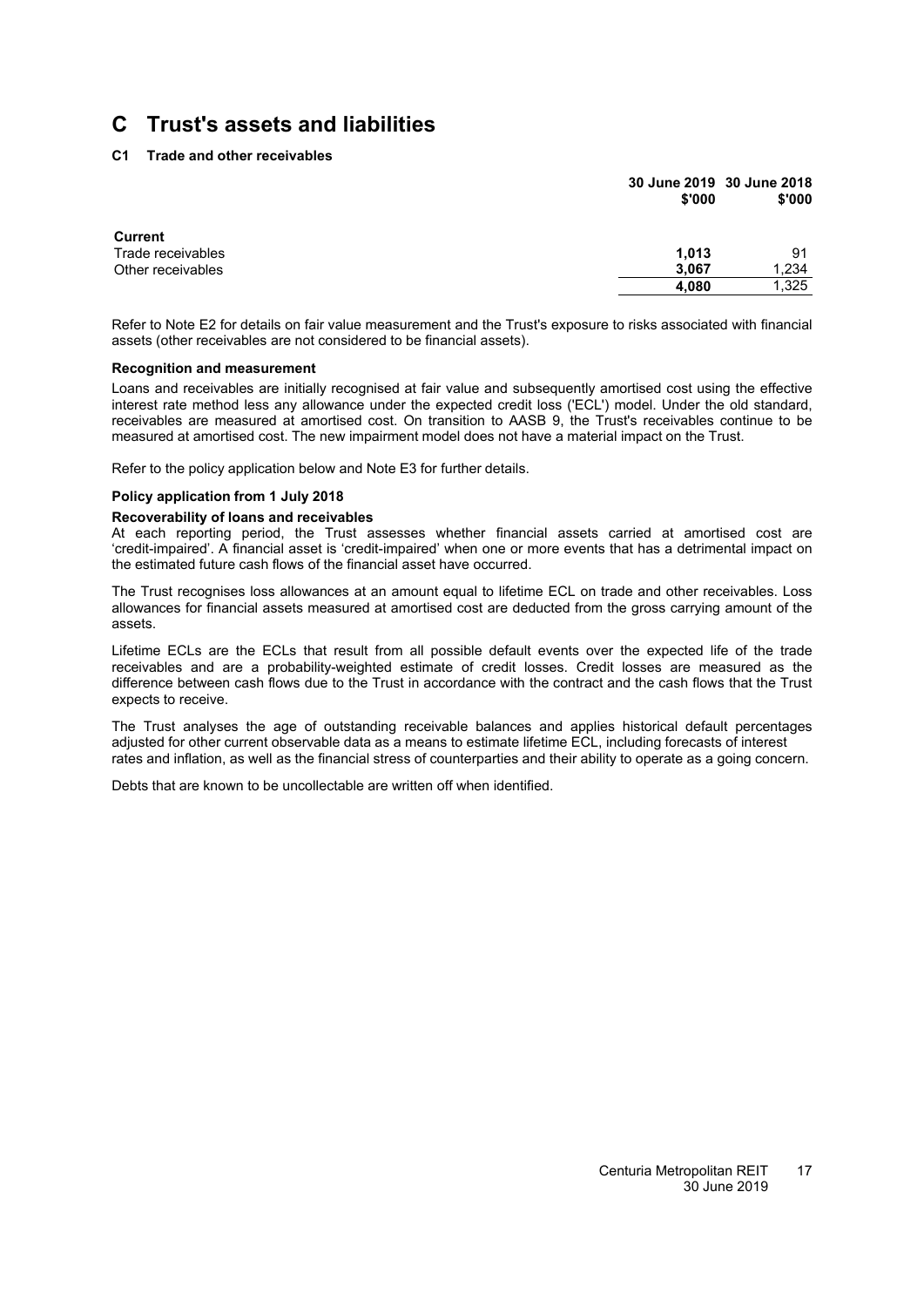#### **[C2](#page-13-0) Investment properties**

| \$'000    | 30 June 2019 30 June 2018<br>\$'000 |
|-----------|-------------------------------------|
| 836,300   | 609,950                             |
| 562,492   | 222,485                             |
| 10,941    | 9,279                               |
| 606,085   | 231.764                             |
| 7,143     | 41,957                              |
| 4,108     | (1,323)                             |
| 495       | 281                                 |
|           | (10, 300)                           |
|           | (29)                                |
| (78, 500) | (36,000)                            |
| 1,321,475 | 836,300                             |
|           | 32,652<br>(54, 775)<br>619          |

^ The carrying amount of investment properties includes components related to deferred rent, capitalised lease incentives and leasing fees amounting to \$22,004,000 (30 June 2018: \$17,401,000).

#### **Leases as lessor**

The Trust leases out its investment properties under operating leases. The future minimum lease payments receivable under non-cancellable leases are as follows:

|                            | \$'000  | 30 June 2019 30 June 2018<br>\$'000 |
|----------------------------|---------|-------------------------------------|
| Less than one year         | 85.741  | 56.050                              |
| Between one and five years | 220,918 | 133,302                             |
| More than five years       | 53.620  | 27,338                              |
|                            | 360,279 | 216.690                             |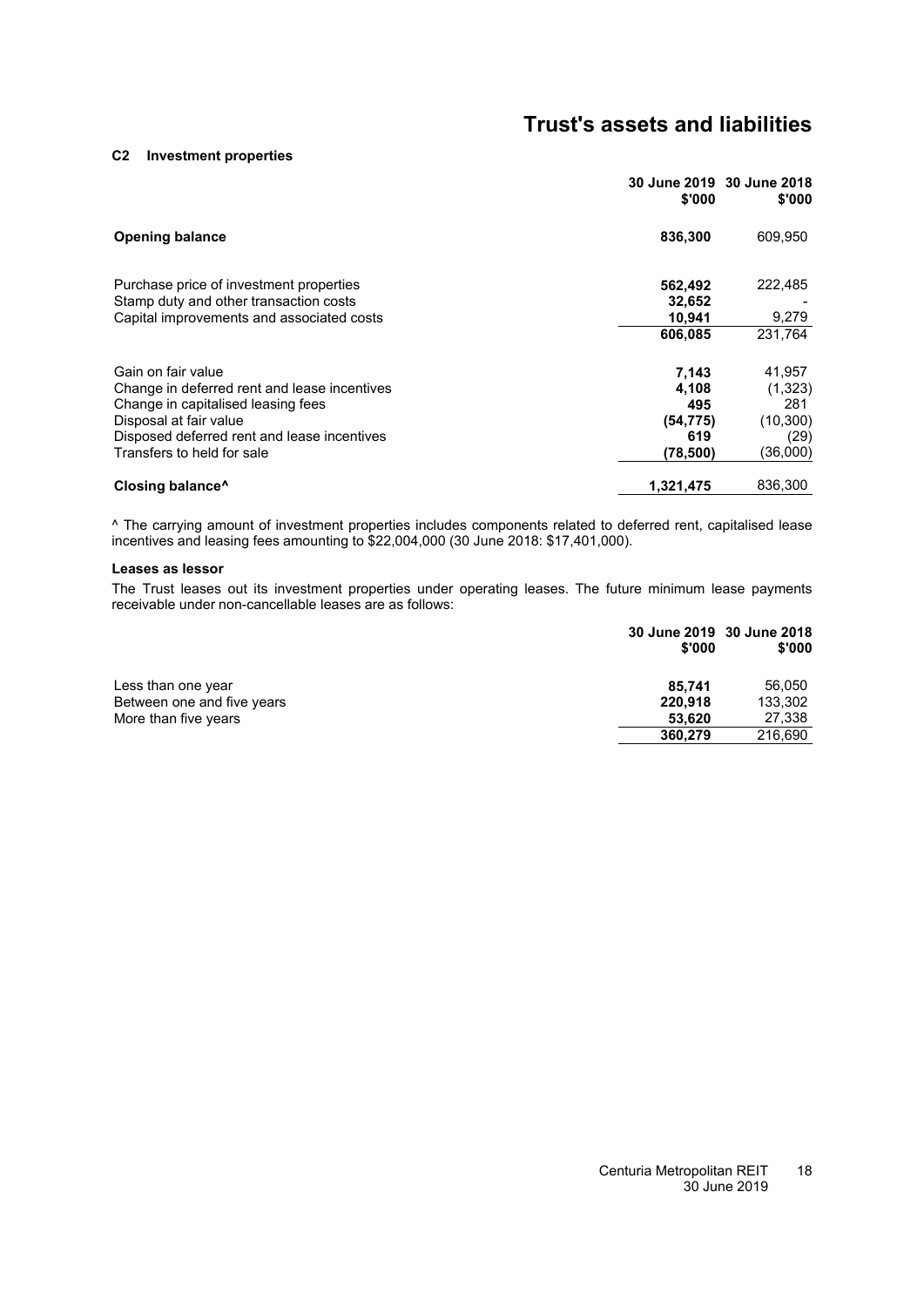#### **[C2](#page-13-4) Investment properties (continued)**

|                                                                                                                                                                                                                                                                                                   | <b>Fair value</b>                               |                                                | <b>Capitalisation rate</b>           |                                                                                                    | <b>Discount rate</b>                 |                                      |                                                                                                 |                                                                      |
|---------------------------------------------------------------------------------------------------------------------------------------------------------------------------------------------------------------------------------------------------------------------------------------------------|-------------------------------------------------|------------------------------------------------|--------------------------------------|----------------------------------------------------------------------------------------------------|--------------------------------------|--------------------------------------|-------------------------------------------------------------------------------------------------|----------------------------------------------------------------------|
| <b>Property</b>                                                                                                                                                                                                                                                                                   | \$'000                                          | \$'000                                         | %                                    | 30 June 2019 30 June 2018 30 June 2019 30 June 2018 30 June 2019 30 June 2018 30 June 2019<br>$\%$ | %                                    | $\%$                                 |                                                                                                 | Last<br>independent<br>Valuer valuation date                         |
| <b>NSW</b><br>201 Pacific Hwy, St Leonards NSW*<br>9 Help St, Chatswood NSW<br>203 Pacific Hwy, St Leonards NSW*^<br>465 Victoria Ave, Chatswood NSW**<br>77 Market St, Wollongong NSW<br>13 Ferndell St, Granville NSW                                                                           | 101,500<br>84,000<br>65,750<br>41,625<br>36,200 | 85,000<br>76,000<br>57,000<br>34,600<br>20,700 | 5.75<br>5.75<br>5.88<br>5.75<br>7.25 | 6.50<br>6.00<br>6.50<br>7.00<br>6.75                                                               | 6.75<br>7.00<br>7.00<br>7.00<br>8.00 | 7.50<br>7.50<br>7.75<br>8.00<br>8.00 | Colliers<br>C&W<br>M <sub>3</sub><br><b>Directors</b><br><b>Directors</b>                       | Jun 2019<br>Jun 2019<br>Jun 2019<br>Dec 2018<br>Dec 2018             |
| <b>ACT</b><br>60 Marcus Clarke St, Canberra ACT^<br>54 Marcus Clarke St, Canberra ACT^                                                                                                                                                                                                            | 62,000<br>21,250                                | 63,500<br>20,900                               | 7.00<br>7.50                         | 7.00<br>7.50                                                                                       | 7.50<br>7.75                         | 7.75<br>7.75                         | Colliers<br><b>Directors</b>                                                                    | Jun 2019<br>Jun 2018                                                 |
| <b>QLD</b><br>825 Ann St, Fortitude Valley QLD<br>483-517 Kingsford Smith Dr, Hamilton QLD <sup>^^</sup><br>154 Melbourne St, South Brisbane QLD<br>100 Brookes St, Fortitude Valley QLD<br>35 Robina Town Ctr Dr, Robina QLD<br>555 Coronation Dr, Brisbane QLD<br>149 Kerry Rd, Archerfield QLD | 164,000<br>83,500<br>79,500<br>54,000<br>29,000 | 78,000<br>78,500<br>55,250<br>32,500<br>28,100 | 6.25<br>6.50<br>6.25<br>7.25<br>7.75 | 6.25<br>6.75<br>7.13<br>7.50<br>6.25                                                               | 7.00<br>7.50<br>7.25<br>6.75<br>8.00 | 7.50<br>7.25<br>7.00<br>7.75<br>7.25 | <b>Directors</b><br>Colliers<br><b>CBRE</b><br><b>Directors</b><br>Colliers<br><b>Directors</b> | Dec 2018<br>Jun 2019<br>Jun 2019<br>Dec 2018<br>Jun 2019<br>Dec 2018 |
| <b>VIC</b><br>818 Bourke St, Docklands VIC<br>576 Swan St, Richmond VIC<br>2 Kendall St, Williams Landing VIC                                                                                                                                                                                     | 224,000<br>68,000<br>64,300                     | 63,500                                         | 5.25<br>5.50<br>5.88                 | 5.75                                                                                               | 6.50<br>6.75<br>7.00                 | 6.75                                 | <b>Directors</b><br>Colliers<br><b>Directors</b>                                                | Dec 2018<br>Jun 2019<br>Dec 2018                                     |
| <b>SA</b><br>1 Richmond Rd, Keswick SA<br>131-139 Grenfell St, Adelaide SA                                                                                                                                                                                                                        | 36,100<br>17,000                                | 33,000<br>19,250                               | 7.50<br>7.75                         | 7.50<br>8.00                                                                                       | 7.75<br>8.00                         | 7.75<br>8.25                         | <b>Directors</b><br>Savills                                                                     | Jun 2018<br>Jun 2019                                                 |

Centuria Metropolitan REIT 30 June 2019 19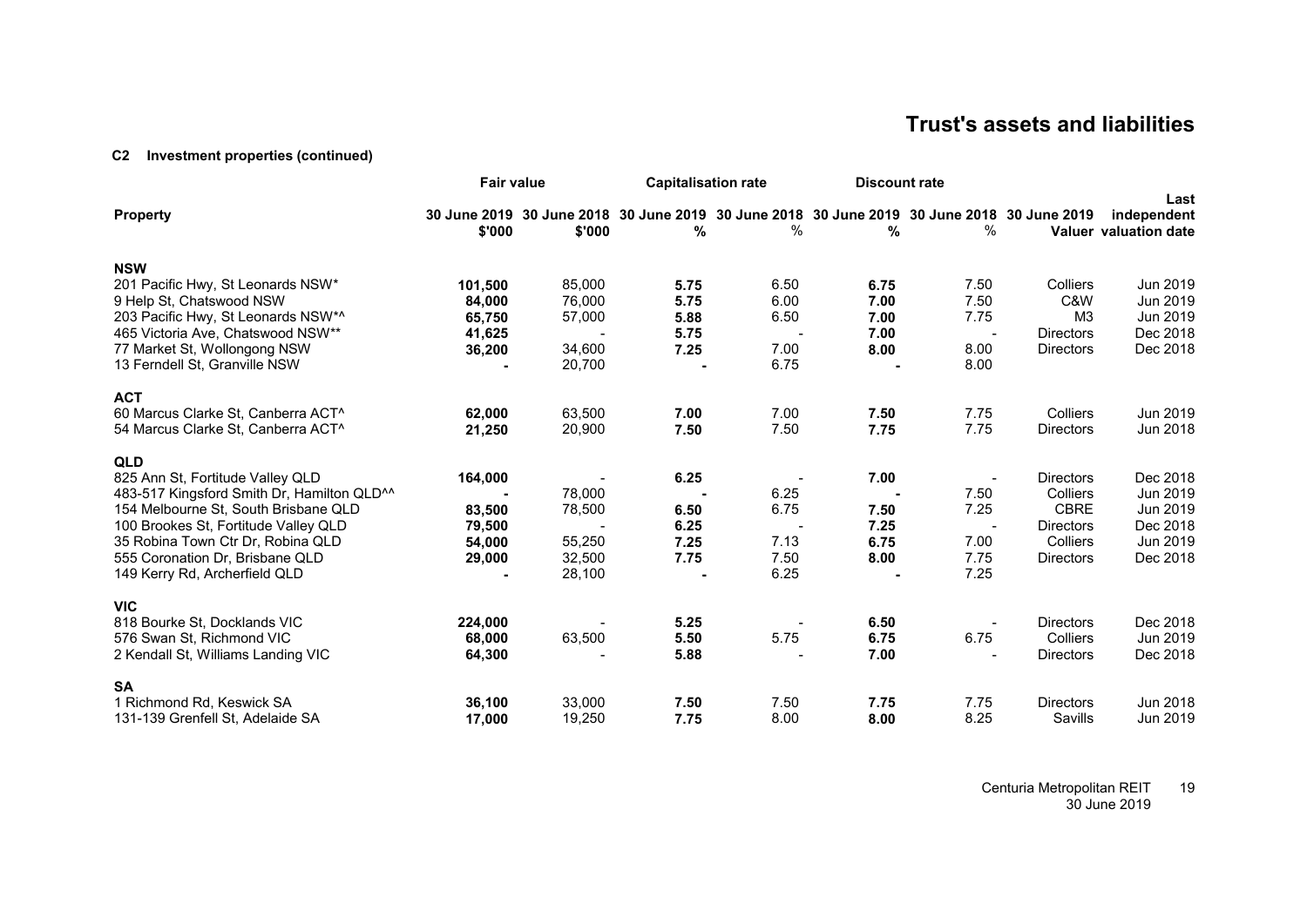#### **[C2](#page-13-4) Investment properties (continued)**

|                           | <b>Fair value</b> |                                                                                                      | <b>Capitalisation rate</b> |      | <b>Discount rate</b> |      |     |                                              |
|---------------------------|-------------------|------------------------------------------------------------------------------------------------------|----------------------------|------|----------------------|------|-----|----------------------------------------------|
| <b>Property</b>           | \$'000            | 30 June 2019 30 June 2018 30 June 2019 30 June 2018 30 June 2019 30 June 2018 30 June 2019<br>\$'000 | %                          | %    | %                    | %    |     | Last<br>independent<br>Valuer valuation date |
| <b>WA</b>                 |                   |                                                                                                      |                            |      |                      |      |     |                                              |
| 144 Stirling St, Perth WA | 54.500            | 56.000                                                                                               | 7.50                       | 7.50 | 7.75                 | 7.00 | JLL | Jun 2019                                     |
| 46 Colin St. Perth WA^    | 35.250            | 34.500                                                                                               | 7.25                       | 7.50 | 7.50                 | 7.00 | JLL | Jun 2019                                     |
|                           | 1.321.475         | 836.300                                                                                              |                            |      |                      |      |     |                                              |

\* The Trust owns 50% of these properties.

\*\*\* The Trust owns 25% of 425 Victoria Avenue, Chatswood NSW.

^ The Trust holds a leasehold interest in these properties.

^^ At 30 June 2019, this property was classified as investment property held for sale. Refer to [C3](#page-23-2) for further details.

The Trust disposed of 149 Kerry Road, Archerfield QLD and 13 Ferndell Street, Granville NSW for a gross sale price of \$30,550,000 and \$24,225,000 respectively.

The Trust's weighted average capitalisation rate for the year is 6.22% (2018: 6.68%).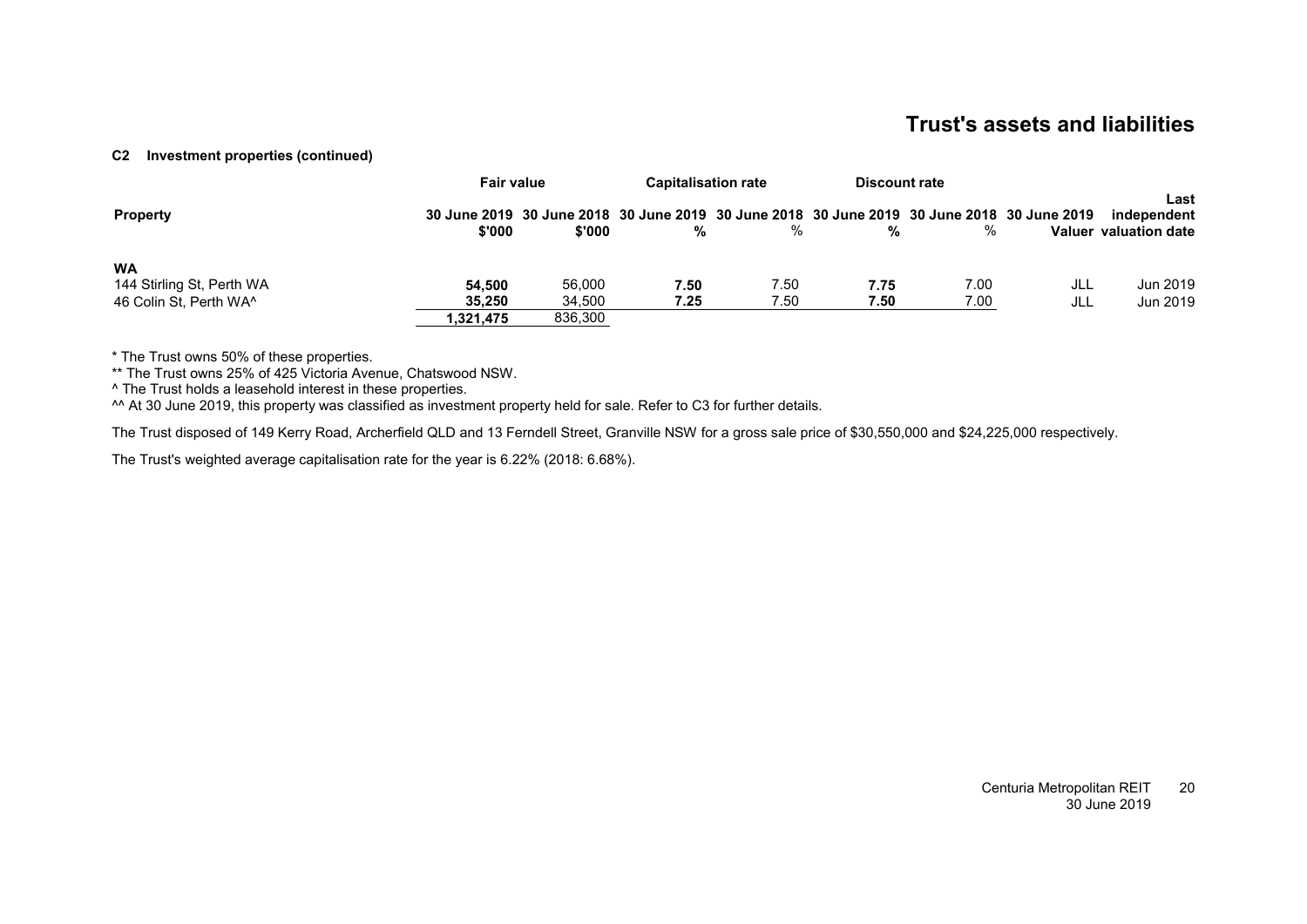#### **[C2](#page-13-0) Investment properties (continued)**

#### **Recognition and measurement**

Investment properties are properties held either to earn rental income or for capital appreciation or for both. Investment properties are initially recorded at cost which includes stamp duty and other transaction costs. Subsequently, the investment properties are measured at fair value with any change in value recognised in profit or loss. The carrying amount of investment properties includes components relating to deferred rent, lease incentives and leasing fees.

An investment property is derecognised upon disposal. Any gain or loss arising on derecognition of the property (calculated as the difference between the net disposal proceeds and the carrying amount of the asset) is included in profit or loss in the period in which the property is derecognised.

#### **Valuation techniques and significant unobservable inputs**

The fair value of the investment properties were determined by the directors of the Responsible Entity or by an external, independent valuation company having an appropriate recognised professional qualification and recent experience in the location and category of the properties being valued. Fair value is based on market values, being the estimated amount for which a property could be exchanged on the date of valuation between a willing buyer and willing seller in an arm's length transaction after proper marketing wherein the parties had each acted knowledgeably, prudently and without compulsion.

The valuations were prepared by considering the following valuation methodologies:

- Capitalisation Approach: the annual net rental income is capitalised at an appropriate market yield to arrive at the property's market value. Appropriate capital adjustments are then made where necessary to reflect the specific cash flow profile and the general characteristics of the property.
- Discounted Cash Flow Approach: this approach incorporates the estimation of future annual cash flows over a 10 year period by reference to expected rental growth rates, ongoing capital expenditure, terminal sale value and acquisition and disposal costs. The present value of future cash flows is then determined by the application of an appropriate discount rate to derive a net present value for the property.
- Direct Comparison Approach: this approach identifies comparable sales on a dollar per square metre of lettable area basis and compares the equivalent rates to the property being valued to determine the property's market value.

The valuations reflect, when appropriate; the type of tenants actually in occupation or responsible for meeting lease commitments or likely to be in occupation after letting of vacant accommodation and the market's general perception of their credit-worthiness; the allocation of maintenance and insurance responsibilities between the lessor and lessee; and the remaining economic life of the property. It has been assumed that whenever rent reviews or lease renewals are pending with anticipated reversionary increases, all notices and, where appropriate, counter notices have been served validly and within the appropriate time.

#### **Fair value measurement**

The fair value measurement of investment property has been categorised as a Level 3 fair value as it is derived from valuation techniques that include inputs that are not based on observable market data (unobservable inputs).

| Significant<br>unobservable inputs | <b>Fair value measurement</b><br>sensitivity to significant increase<br>in input | <b>Fair value measurement</b><br>sensitivity to significant<br>decrease in input | <b>Range of inputs</b>             |
|------------------------------------|----------------------------------------------------------------------------------|----------------------------------------------------------------------------------|------------------------------------|
| Capitalisation rate                | Decrease                                                                         | Increase                                                                         | $5.25\% - 7.75\%$                  |
| Discount rate<br>Net market rent   | Decrease<br>Increase                                                             | Increase<br>Decrease                                                             | $6.50\% - 8.00\%$<br>\$250 - \$632 |

Capitalisation and discount rates are considered significant Level 3 inputs. Refer to Note [E2](#page-33-2) for further information.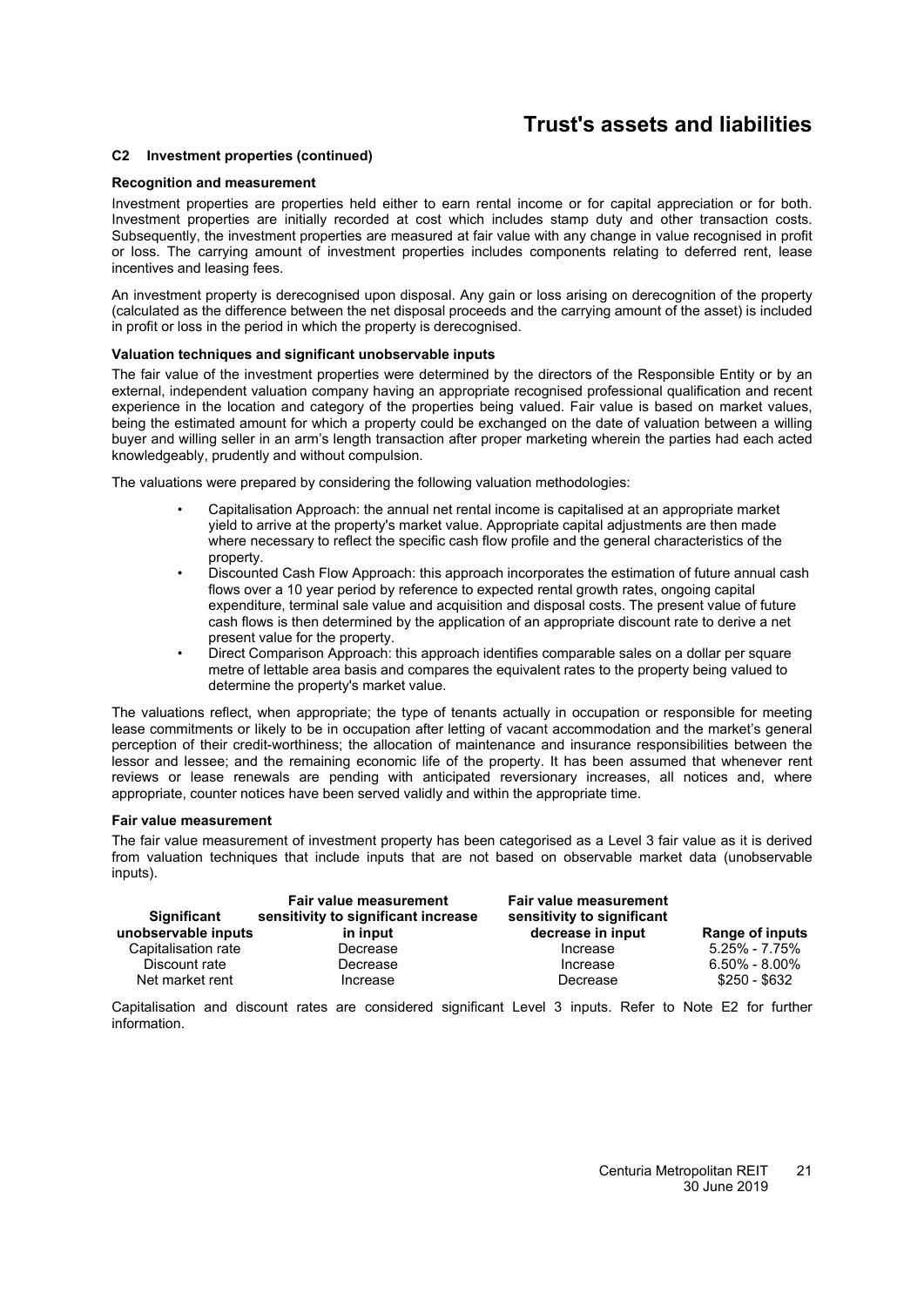#### <span id="page-23-2"></span><span id="page-23-0"></span>**[C3](#page-23-0) Investment properties held for sale**

On 24 June 2019, the Board approved a proposal for the sale of 438-517 Kingsford Smith Dr, Hamilton QLD. The property was being actively marketed as at year end and as such is classified as investment property held for sale.

|                                                |                             | 30 June 2019 30 June 2018 Capitalisation Capitalisation |                          | 30 June 2019 30 June 2018 |                                    | Last<br>independent |
|------------------------------------------------|-----------------------------|---------------------------------------------------------|--------------------------|---------------------------|------------------------------------|---------------------|
| <b>Property</b>                                | <b>Fair value</b><br>\$'000 | <b>Fair value</b><br>\$'000                             | rate<br>%                | $\%$                      | rate 30 June 2019<br><b>Valuer</b> | valuation<br>date*  |
| 483-517 Kingsford<br>Smith Dr. Hamilton<br>QLD | 78.500                      |                                                         | 6.25                     |                           | <b>Colliers</b>                    | <b>Jun 2019</b>     |
| 3 Carlingford Rd.                              |                             |                                                         |                          | $\overline{\phantom{a}}$  |                                    |                     |
| Epping                                         | ٠                           | 36,000                                                  | $\overline{\phantom{a}}$ | 5.25                      |                                    |                     |
|                                                | 78.500                      | 36,000                                                  |                          |                           |                                    |                     |

The Trust entered into an unconditional contract for the sale of 3 Carlingford Rd, Epping NSW in June 2018. The contract provided for settlement on a deferred basis and the sale was completed on 16 November 2018 for \$36.0 million.

The fair values listed above do not include estimated selling costs which are expected to be incurred upon disposal.

#### **Recognition and measurement**

Investment properties are classified as held for sale if their carrying amount will be recovered principally through a sale transaction rather than through continuing use and a sale is considered highly probable. These investment properties are carried at fair value. The valuation techniques to determine the fair value of investment properties held for sale are same as the valuation techniques of investment properties described in Note [C2.](#page-13-0)

Where sale completion is delayed by events outside the control of the Trust, and the sale is not completed within one year from the date of classification, the Trust may still classify the asset as held for sale. In this circumstance, there must be sufficient evidence the Trust is committed to sell the asset, and as such obtain a firm purchase commitment from the buyer along with a favourable resolution for the Trust, for the delay. A favourable resolution for the Trust would be the right to receive rental income for the period, up until the date any sale was completed.

#### <span id="page-23-1"></span>**[C4](#page-23-1) Intangibles**

|          | 30 June 2019 30 June 2018<br>\$'000 | \$'000 |
|----------|-------------------------------------|--------|
| Goodwill | 6.356                               | 6,356  |
|          | 6.356                               | 6,356  |

Goodwill was generated on the merger with CUA on 29 June 2017. The details of the merger are in Note [D1.](#page-28-1)

#### *(i) Goodwill*

Goodwill acquired in a business combination is measured at cost and subsequently measured at cost less any impairment losses. The cost represents the excess of the cost of a business combination over the fair value of the identifiable assets, liabilities and contingent liabilities acquired.

#### *(ii) Impairment*

Goodwill is tested annually for impairment. It is impaired if the recoverable amount, calculated as fair value less costs to sell, is less than its carrying amount.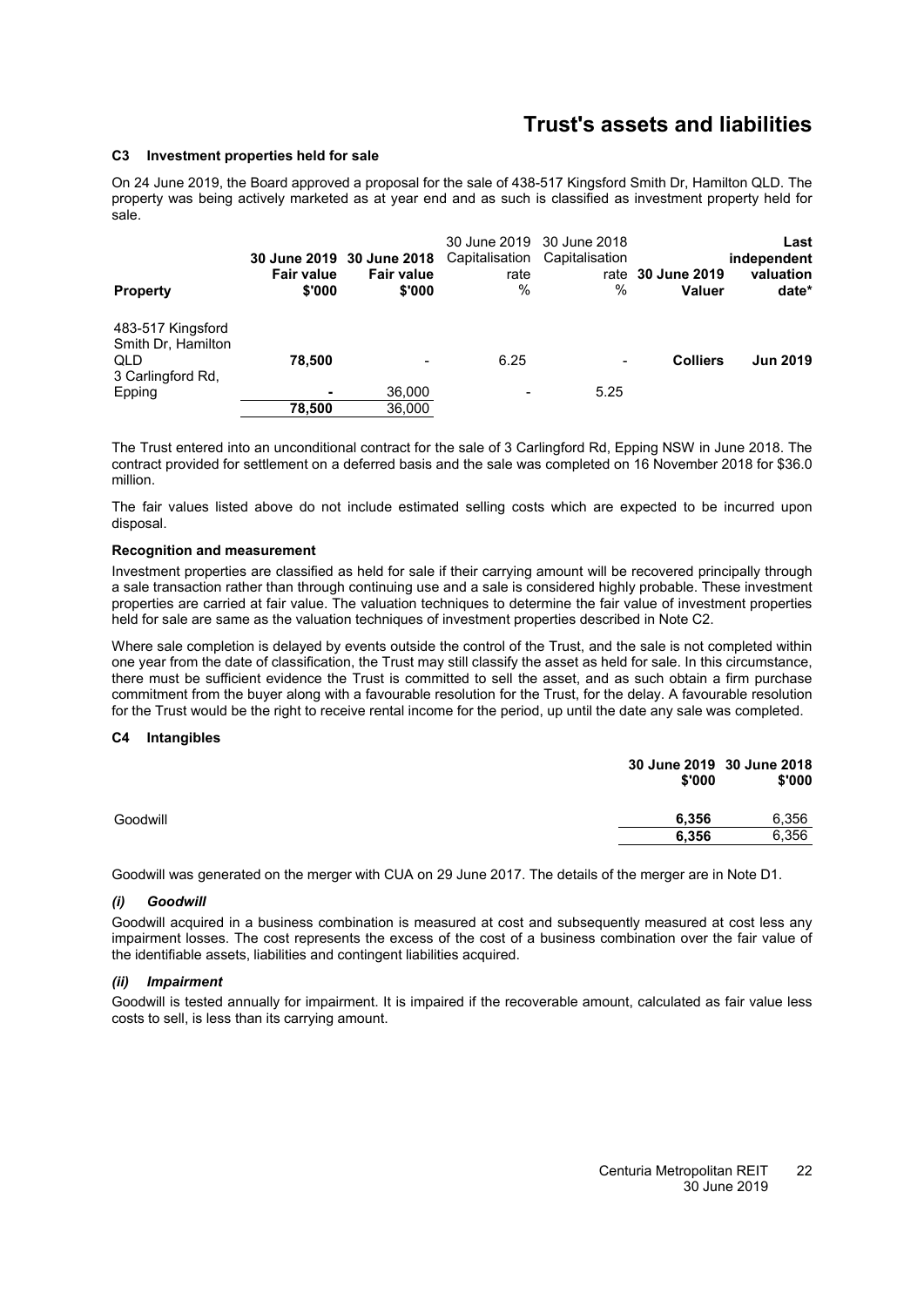#### **[C4](#page-23-1) Intangibles (continued)**

#### *(ii) Impairment (continued)*

Based on impairment testing performed as at 30 June 2019 the fair value of the portfolio less costs to sell calculation, which is based on market capitalisation plus a portfolio premium, supports the recoverability of goodwill. Based on this testing recoverable amount exceeds the carrying amount by \$141.7 million. A change in portfolio premium or market capitalisation exceeding this amount may lead to the carrying amount of goodwill exceeding its recoverable amount. At balance date and immediately after balance date, the current market price of the Trust units do not indicate a permanent structural decline in the fair valuation of equity below the net assets of the Trust. No intangibles were impaired in 2019 (30 June 2018: nil).

#### <span id="page-24-0"></span>**[C5](#page-24-0) Other non-current assets**

|                                      | 30 June 2019 30 June 2018<br>\$'000 |
|--------------------------------------|-------------------------------------|
| <b>Non-current</b>                   |                                     |
| <b>Other Non-Current Assets</b><br>٠ | 2,912                               |
| ٠                                    | 2.912                               |

<span id="page-24-1"></span>On 29 June 2017, the Trust entered into a contract for the acquisition of an investment property at 2 Kendall Street, Williams Landing. The Trust paid a 5% deposit, equivalent to \$2,912,000, with the balance of the purchase price of \$58,240,000 paid on the practical completion date which was 4 December 2018.

#### **[C6](#page-24-1) Trade and other payables**

|                                      | 30 June 2019 30 June 2018<br>\$'000 | \$'000 |
|--------------------------------------|-------------------------------------|--------|
| <b>Current</b>                       |                                     |        |
| Trade creditors and expenses payable | 5.759                               | 5.159  |
| Other current creditors and accruals | 9.165                               | 9,805  |
|                                      | 14.924                              | 14.964 |

Refer to Note [D2](#page-29-0) for amounts payable to related parties.

#### **Recognition and measurement**

Trade payables and other accounts payable are recognised when the Trust becomes obliged to make future payments resulting from the purchase of goods and services and are recorded initially at fair value, net of any attributable transaction costs. Subsequent to initial recognition they are measured at amortised cost.

Distributions paid and payable are recognised as distributions within equity. A liability is recognised where distributions have been declared but not been paid. Distributions paid are included in cash flows from financing activities in the consolidated statement of cash flows.

A provision is recognised if, as a result of a past event, the Trust has a present legal or constructive obligation that can be estimated reliably, and it is probable that an outflow of economic benefits will be required to settle the obligation. The amount recognised as a provision is the best estimate of the consideration required to settle the present obligation at the end of the reporting period, taking into account the risks and uncertainties surrounding the obligation. When a provision is measured using the cash flows estimated to settle the present obligation, its carrying amount is the present value of those cash flows (where the effect of the time value of money is material).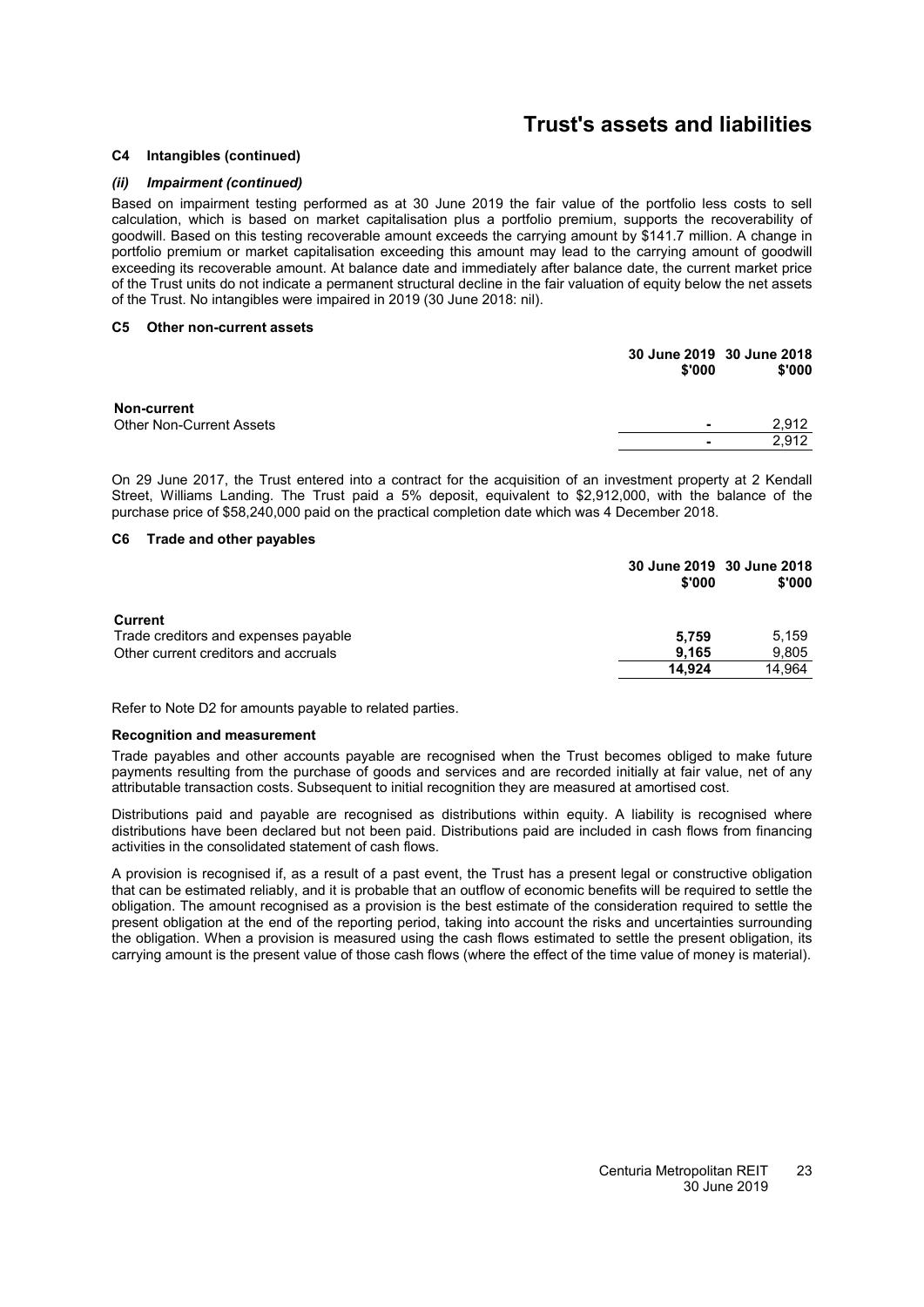#### <span id="page-25-0"></span>**[C7](#page-25-0) Borrowings**

| 30 June 2019 30 June 2018 |        |
|---------------------------|--------|
| \$'000                    | \$'000 |

| <b>Non-current</b> |         |         |
|--------------------|---------|---------|
| Secured Ioan       | 498.504 | 267,553 |
| Borrowing costs    | (1.282) | (1,592) |
|                    | 497.222 | 265,961 |
|                    |         |         |

At 30 June 2019, the Trust had the following secured debt facilities:

|                                                    | 30 June 2019 30 June 2018<br>\$'000 | \$'000     |
|----------------------------------------------------|-------------------------------------|------------|
|                                                    |                                     |            |
| Total facilities - bank loans                      | 555,000                             | 320.000    |
| Facilities used at reporting date - bank loans     | (498.504)                           | (267, 553) |
| Facilities used at reporting date - bank quarantee | (1.496)                             | (1,496)    |
| Facilities unused at reporting date - bank loans   | 55,000                              | 50.951     |

As at 30 June 2019, the Trust had \$290.0 million (2018: \$160.0 million) of interest rate swaps hedged against its drawn debt. Refer to Note [C8](#page-25-1) for further details on interest rate swap contracts held at 30 June 2019.

The debt facilities are secured by first mortgages over the Trust's investment properties and a first ranking fixed and floating charge over all assets of the Trust.

The secured loan has covenants in relation to Loan to Value Ratio ('LVR') and Interest Coverage Ratio ('ICR') which the Trust has complied with during the year.

#### **Recognition and measurement**

Borrowings are recorded initially at fair value, net of any attributable transaction costs. Subsequent to initial recognition they are measured at amortised cost using the effective interest rate method with any difference between the initial and recognised amount and redemption value being recognised in profit or loss over the period of borrowing and are derecognised when the contractual obligations are discharged, cancelled or expire.

<span id="page-25-1"></span>Refer to Note [E2](#page-33-2) for details on the Trust's exposure to risks associated with financial liabilities.

#### **[C8](#page-25-1) Derivatives**

#### **Interest rate swap contracts**

Under interest rate swap contracts, the Trust agrees to exchange the difference between fixed and floating rate interest amounts calculated on agreed notional principal amounts. Such contracts enable the Trust to mitigate the risk of changing interest rates on the cash flow exposures on the variable rate debt held. The following table details the specific instruments held at reporting date, showing the notional principal amounts and contracted fixed interest rate of each contract: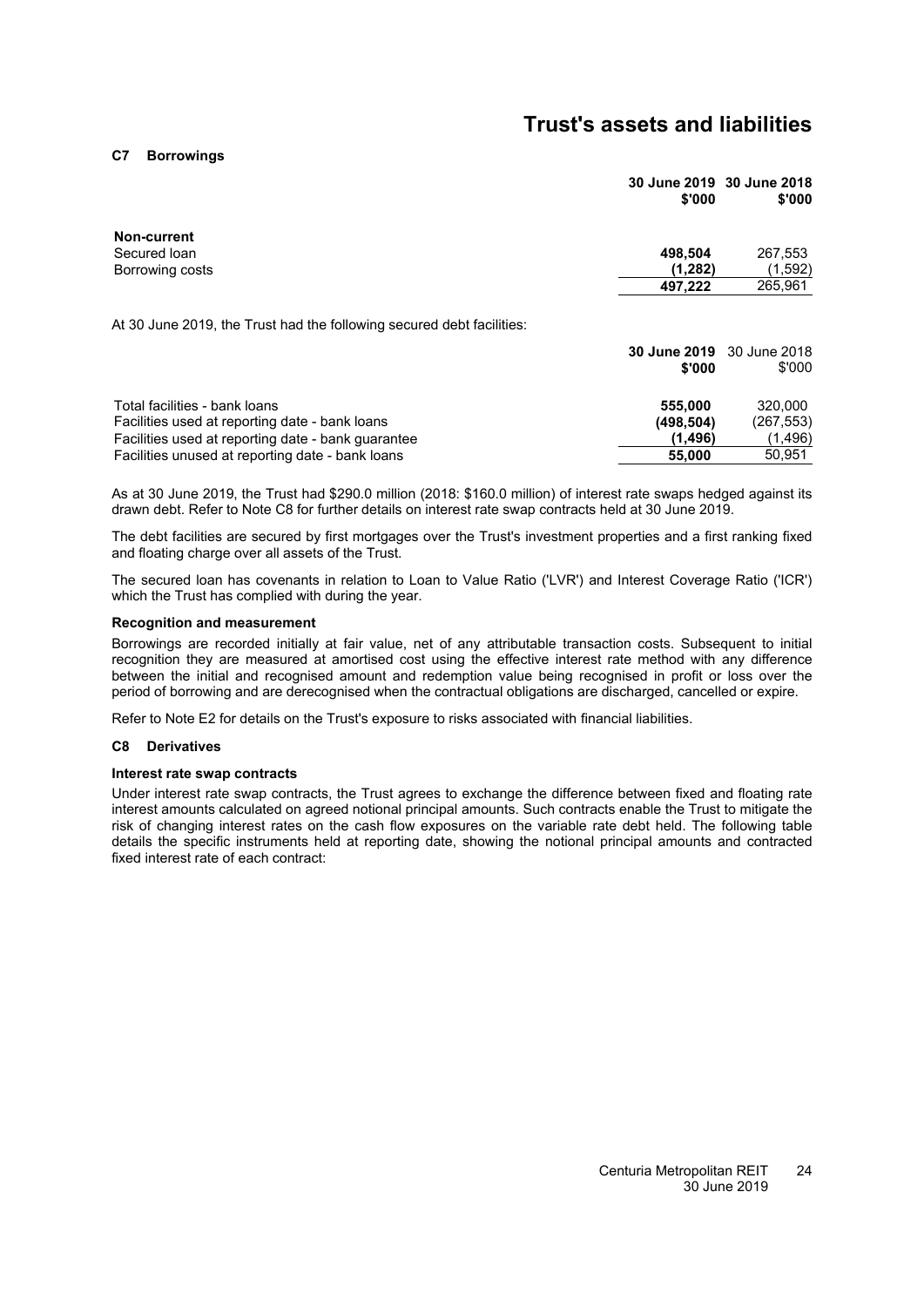#### **[C8](#page-25-1) Derivatives (continued)**

**Interest rate swap contracts (continued)**

|                                                      |                      | <b>Contracted</b><br>fixed interest | <b>Notional</b><br>amount of |                  | Fair value of Fair value of  |
|------------------------------------------------------|----------------------|-------------------------------------|------------------------------|------------------|------------------------------|
| <b>Type of contract</b>                              | <b>Maturity date</b> | rate                                | contract<br>\$'000           | assets<br>\$'000 | <b>liabilities</b><br>\$'000 |
| 30 June 2019                                         |                      |                                     |                              |                  |                              |
| Interest rate swap                                   | 30 Oct 2023          | 2.39%                               | 50,000                       | ۰                | (2,681)                      |
| Extendible interest rate swap*                       | 17 May 2021          | $1.27\%$                            | 60,000                       | ۰                | (710)                        |
| Extendible interest rate swap*                       | 16 May 2022          | 1.33%                               | 60,000                       | ۰                | (817)                        |
| Interest rate swap                                   | 30 Oct 2023          | 2.39%                               | 50,000                       | ۰                | (2,681)                      |
| <b>Extendible interest rate</b><br>swap <sup>^</sup> | 28 May 2021          | 1.15%                               | 70,000                       | ۰                | (291)                        |
|                                                      |                      |                                     | 290,000                      | ۰                | (7, 180)                     |

\*The bank has the right to exercise an option to extend the interest rate swap expiry to 16 May 2024.

^The bank has the right to exercise an option to extend the interest rate swap expiry to 22 May 2022.

| 30 June 2018       |             |       |         |                          |       |
|--------------------|-------------|-------|---------|--------------------------|-------|
| Interest rate swap | 30 Jun 2020 | 2.23% | 25,000  | -                        | (66)  |
| Interest rate swap | 30 Jun 2020 | 2.22% | 40.000  | $\blacksquare$           | (59)  |
| Interest rate swap | 21 Dec 2020 | 2.35% | 10.000  |                          | (42)  |
| Interest rate swap | 10 Jul 2020 | 2.16% | 75.000  | $\qquad \qquad$          | (226) |
| Interest rate swap | 21 Dec 2020 | 2.32% | 10.000  | $\qquad \qquad$          | (35)  |
|                    |             |       | 160.000 | $\overline{\phantom{0}}$ | (428) |

#### **Recognition and measurement**

Derivatives are initially recognised at fair value and attributable transaction costs are recognised in profit or loss when incurred. Subsequent to initial recognition, derivatives are measured at fair value, and the resulting gain or loss is recognised in profit or loss. Under the old accounting standard, the financial liabilities of the Trust were classified as FVTPL which has not changed on transition to AASB 9, where financial liabilities are still classified as FVTPL.

The fair value of interest rate swaps is the estimated amount that the entity would receive or pay to transfer the swap at reporting date, taking into account current interest rates and the current creditworthiness of the swap counterparties.

The Trust has not applied hedge accounting to its derivative financial instruments.

Refer to Note [E2](#page-33-2) for details on the Trust's exposure to risks associated with financial liabilities.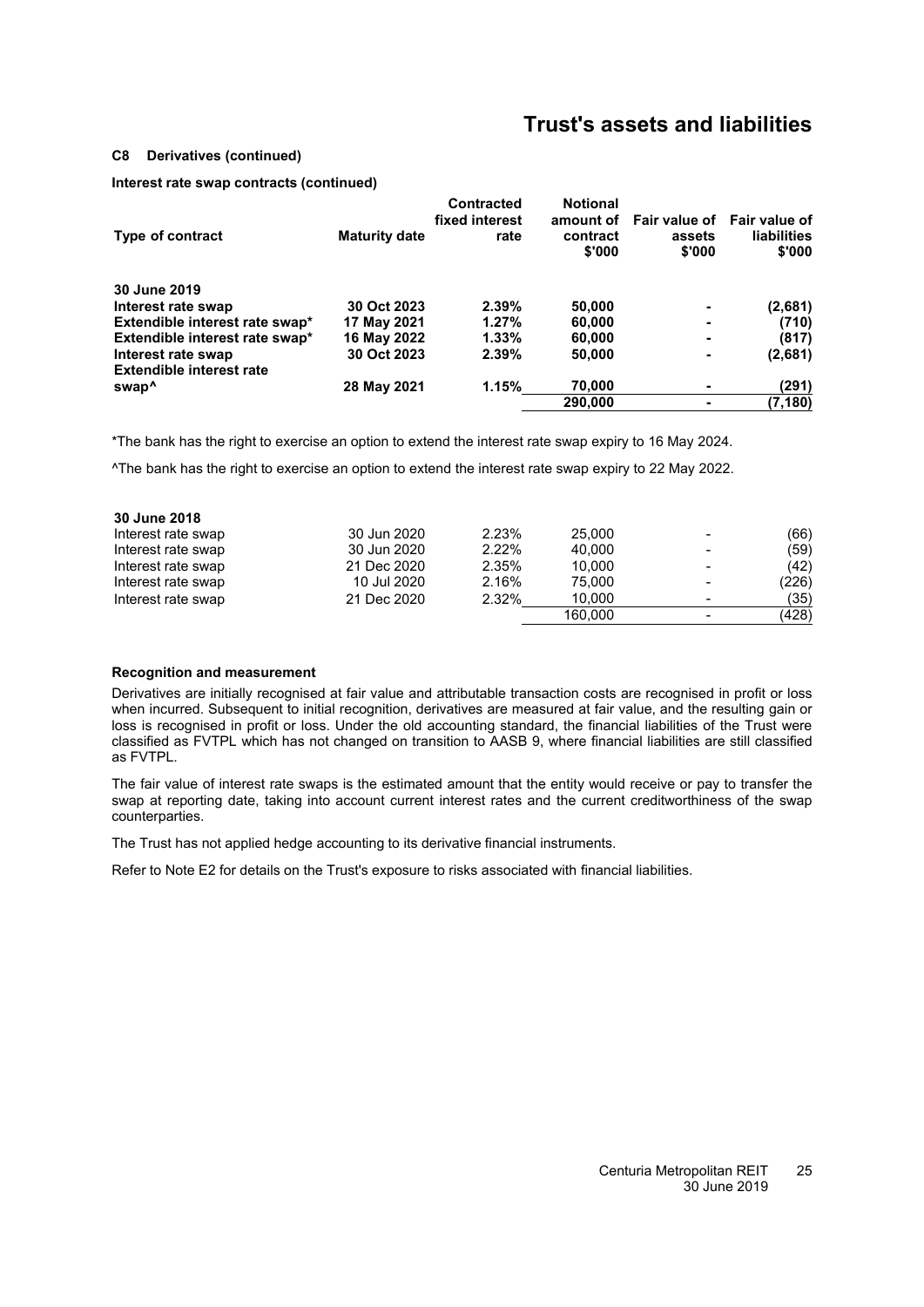#### <span id="page-27-0"></span>**[C9](#page-27-0) Issued capital**

|                           | 30 June 2019             |         | 30 June 2018      |          |
|---------------------------|--------------------------|---------|-------------------|----------|
|                           | <b>Units '000</b>        | \$'000  | <b>Units '000</b> | \$'000   |
| Opening balance           | 242,792                  | 545.228 | 178.241           | 397,637  |
| Units issued              | 113.499                  | 275.845 | 63.594            | 150.450  |
| Distributions reinvested  |                          |         | 957               | 2.272    |
| Equity raising costs      | $\overline{\phantom{0}}$ | (7,753) | $\,$              | (5, 131) |
| Contribution from manager | $\blacksquare$           | 20,000  | -                 |          |
| Closing balance           | 356.291                  | 833,320 | 242.792           | 545,228  |

All units in the Trust are of the same class and carry equal rights to capital and income distributions.

An equity instrument is any contract that evidences a residual interest in the assets of a Trust after deducting all of its liabilities. Equity instruments issued by the Trust are recognised at the proceeds received, net of direct issue costs.

#### <span id="page-27-1"></span>**[C10](#page-27-1) Contingent assets, liabilities and commitments**

<span id="page-27-2"></span>Unless otherwise stated in this report, the Trust has no contingent assets, liabilities or commitments as at 30 June 2019.

#### **[C11](#page-27-2) Cash and cash equivalents**

|                        | 30 June 2019 30 June 2018<br>\$'000 | \$'000 |
|------------------------|-------------------------------------|--------|
| Cash and bank balances | 17.546                              | 18,978 |
|                        | 17.546                              | 18,978 |

#### **Reconciliation of profit for the year to net cash flows from operating activities:**

| Net profit for the year                         | 53,572   | 85,082    |
|-------------------------------------------------|----------|-----------|
| <b>Adjustments:</b>                             |          |           |
| Net gain on fair value of investment properties | (7, 143) | (41, 957) |
| Loss on fair value of derivatives               | 6.752    | 646       |
| Change in deferred rent and lease incentives    | 1.240    | 779       |
| Change in capitalised leasing fees              | 713      | 751       |
| Borrowing cost amortisation                     | 2,817    | 560       |
| Changes in operating assets and liabilities:    |          |           |
| (Increase)/decrease in receivables              | (1, 192) | 571       |
| Increase in other assets                        | (524)    | (451)     |
| Increase in payables                            | 1,311    | 3,172     |
| Net cash generated by operating activities      | 57.546   | 49.153    |

Cash and cash equivalents comprise of cash on hand and cash in banks.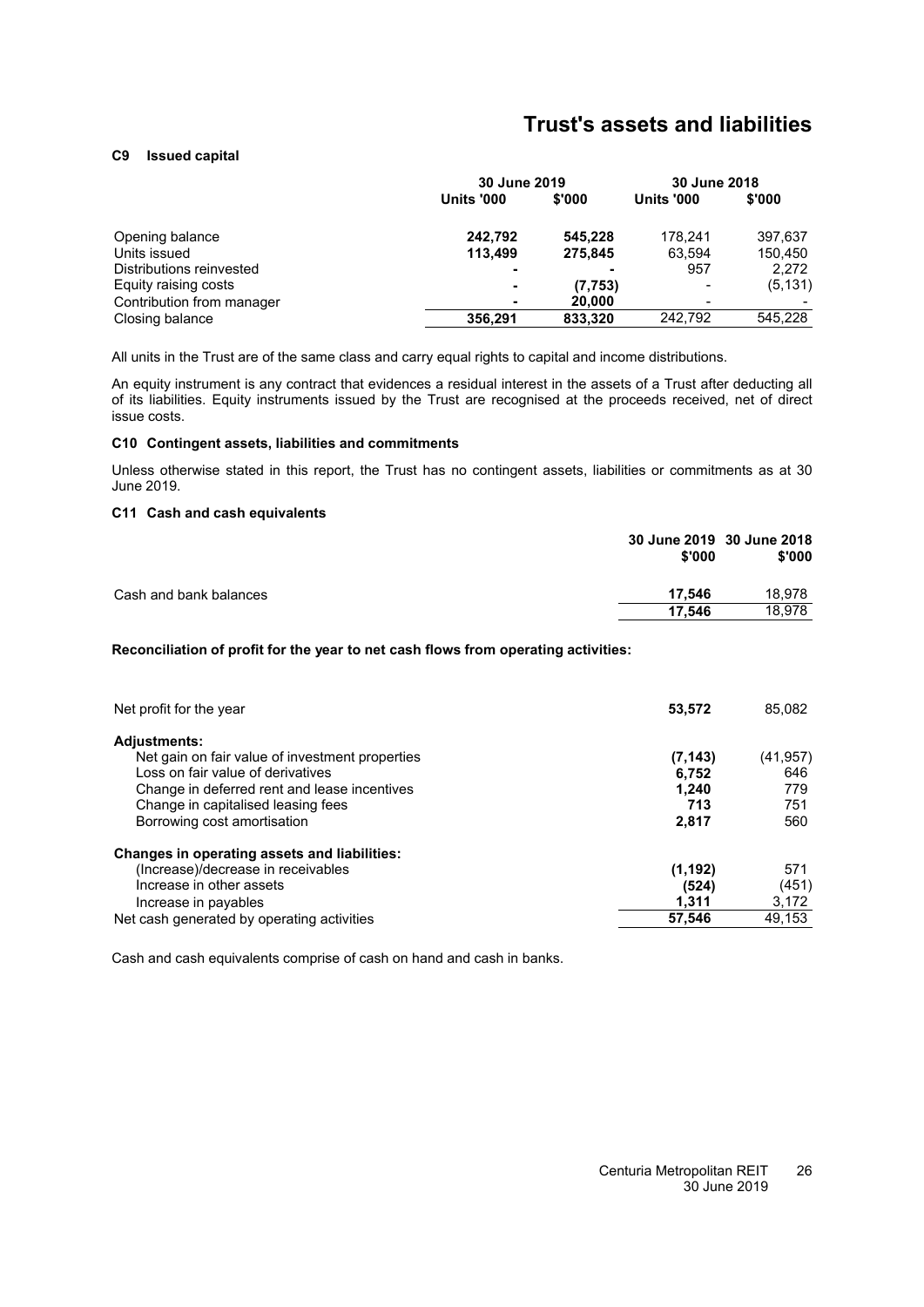#### <span id="page-28-1"></span><span id="page-28-0"></span>**[D1](#page-28-1) Interest in material subsidiaries**

#### **Centuria Metropolitan REIT No. 2 ('CMR2')**

On 9 February 2017, the Responsible Entity announced a proposal for a corporate simplification strategy which involved the de-stapling of CMR1 and CMR2, and acquisition of 100% of the units in CMR2 by CMR1. On 15 March 2017, the unitholders of CMA voted to approve the simplification strategy, with an implementation date of 22 March 2017. On the implementation date, all of the units on issue in CMR2 were transferred to CMR1 in exchange for the issue of additional units in CMR1. As such, from this date CMR1 has been recognised as a wholly owned subsidiary within the Trust's consolidated financial statements. Accordingly, there is no non-controlling interest in the Trust following this date.

#### **Centuria Urban REIT ('CUA')**

On 3 March 2017, the Responsible Entity announced a merger proposal with CUA, of which it already owned an 8.76% interest, by way of acquiring 100% of the remaining units. On 14 June 2017, the unitholders of CUA voted to approve the merger, from which point the Trust is taken to have control over CUA. As such, from this date CUA's financial performance and financial position has been included within the Trust's consolidated financial statements. The Trust completed the acquisition of the remaining units effective 29 June 2017.

#### **Recognition and measurement**

#### *(i) Business combination*

Business combinations are accounted for using the acquisition method. The cost of an acquisition is measured as the aggregate of the consideration transferred measured at acquisition date fair value and the amount of any non-controlling interests in the acquiree. For each business combination, the Trust elects whether to measure the non-controlling interests in the acquiree at fair value or at the proportionate share of the acquiree's identifiable net assets. Acquisition-related costs are expensed as incurred.

When the Trust acquires a business, it assesses the financial assets and liabilities assumed for appropriate classification and designation in accordance with the contractual terms, economic circumstances and pertinent conditions as at the acquisition date.

If the business combination is achieved in stages, any previously held equity interest is remeasured at its acquisition date fair value and any resulting gain or loss is recognised in profit or loss.

Goodwill is initially measured at cost, being the excess of the aggregate of the consideration transferred and the amount recognised for non-controlling interests, and any previous interest held, over the net identifiable assets acquired and liabilities assumed. After initial recognition, goodwill is measured at cost less any accumulated impairment losses.

Goodwill is reviewed at each reporting date to determine whether there is any indication of impairment. If any such indication exists, the asset's recoverable amount is estimated. An impairment loss is recognised whenever the carrying amount of an asset exceeds its recoverable amount. Impairment losses are recognised directly in profit or loss. Refer to Note [C4](#page-23-1) for details of management's assessment.

#### *(ii) Basis of consolidation*

The consolidated financial statements incorporate the financial statements of the Trust and entities controlled by the Trust. Control is achieved where the Trust is exposed to, or has rights to, the variable returns from its involvement with an entity and has the ability to affect these returns through its power over the entity.

The Trust accounts for business combinations using the acquisition method when control is transferred to the Trust. The consideration transferred in the acquisition is generally measured at fair value, as are the identifiable net assets acquired. When the Trust loses control over a subsidiary, it derecognises the assets and liabilities of the subsidiary, and any related non-controlling interests and other components of equity. Any resulting gain or loss is recognised in profit or loss. Any interest retained in the former subsidiary is measured at fair value when control is lost.

The results of subsidiaries acquired or disposed of during the year are included in the consolidated statement of comprehensive income from the date on which control commences until the date on which control ceases.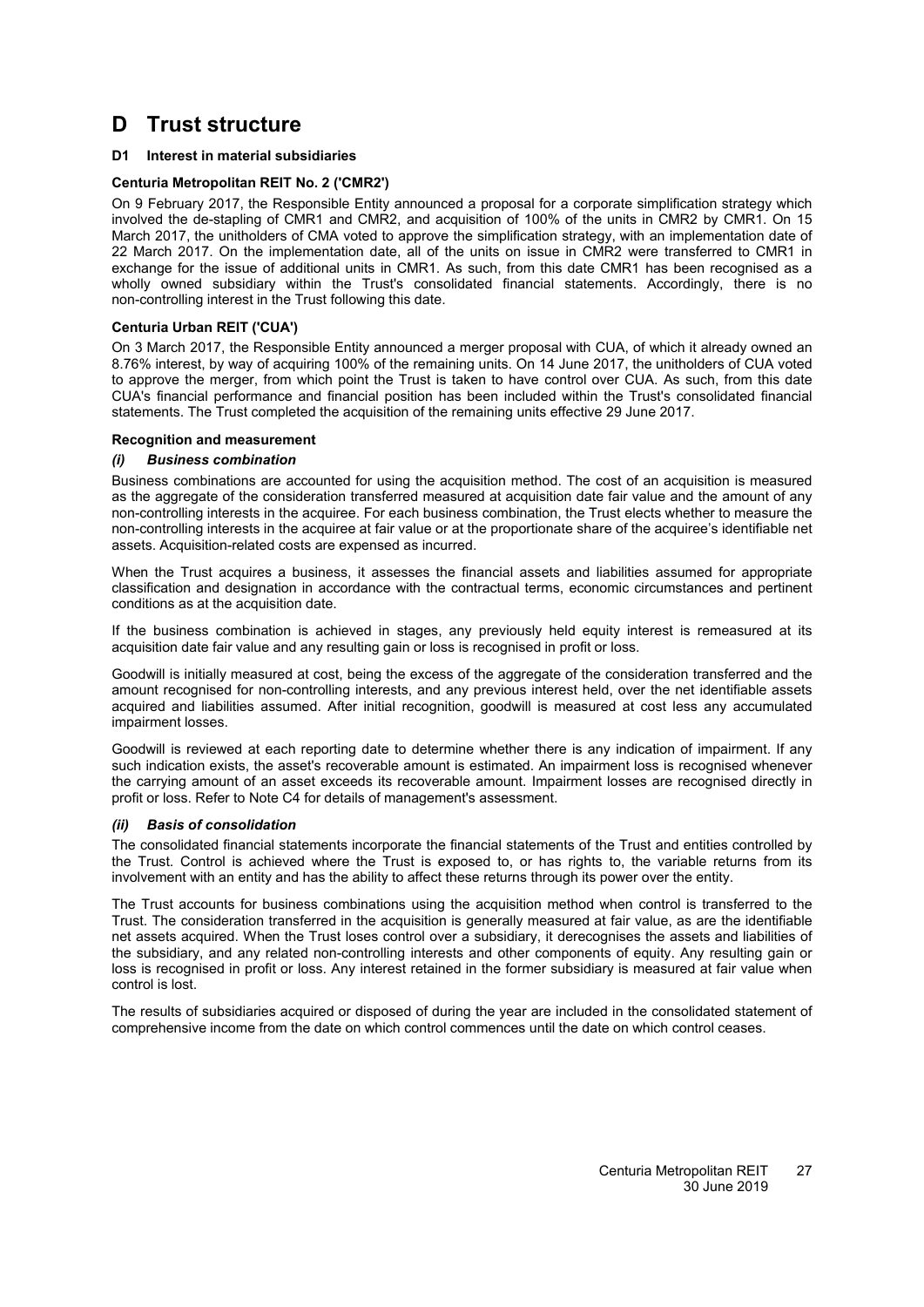#### **[D1](#page-28-1) Interest in material subsidiaries (continued)**

#### **Recognition and measurement (continued)**

#### *(ii) Basis of consolidation (continued)*

Where necessary, adjustments are made to the financial statements of subsidiaries to bring their accounting policies into line with those used by other members of the consolidated group. All intra-group transactions, balances, income and expenses are eliminated in full on consolidation.

Non-controlling interests in the net assets attributable to security holders of consolidated subsidiaries are identified separately from the Trust's security holders. Non-controlling interests are measured at their proportionate share of the acquiree's identifiable net assets at the date of acquisition.

#### *(iii) Subsidiaries*

The consolidated financial statements include the assets, liabilities and results of Centuria Metropolitan REIT and the subsidiaries it controls. Subsidiaries are entities controlled by the Trust in accordance with AASB 10. Control exists when an investor is exposed, or has rights, to variable returns from its involvement with the investee and has the ability to affect those returns through its power over the investee. The financial statements of subsidiaries are included in the financial report from the date that control commences until the date that control ceases.

The Trust uses the purchase method of accounting to account for the acquisition of subsidiaries. Intercompany transactions, balances and recognised gains on transactions between Trust entities are eliminated. Unrealised losses are also eliminated unless the transaction provides evidence of the impairment of the asset transferred. Accounting policies of subsidiaries have been changed where necessary to ensure consistency with the policies adopted by the Trust.

| Name of entity                       | <b>Country of domicile</b><br><b>Class of units</b> |          | <b>Equity interest</b>    |     |
|--------------------------------------|-----------------------------------------------------|----------|---------------------------|-----|
|                                      |                                                     |          | 30 June 2019 30 June 2018 |     |
|                                      |                                                     |          | %                         | %   |
| Centuria Urban REIT                  | Australia                                           | Ordinary | 100                       | 100 |
| Centuria Metropolitan REIT No. 2     | Australia                                           | Ordinary | 100                       | 100 |
| Centuria Metropolitan Property Trust | Australia                                           | Ordinary | 100                       | 100 |

#### <span id="page-29-0"></span>**[D2](#page-29-0) Related parties**

#### **Key management personnel**

The Trust does not employ personnel in its own right. However it is required to have an incorporated Responsible Entity to manage the activities of the Trust and this is considered the key management personnel. The directors of the Responsible Entity are key management personnel of that entity and their names are:

Peter Done Matthew Hardy Darren Collins Nicholas Collishaw Roger Dobson

No compensation is paid directly by the Trust to any of the directors or key management personnel of the Responsible Entity.

#### **Key management personnel loan disclosures**

The Trust has not made, guaranteed or secured, directly or indirectly, any loans to the key management personnel or their personally related entities at any time during the reporting period.

#### **Responsible entity fees and other transactions**

The Responsible Entity is entitled to a management fee which is calculated at 0.60% of the gross value of assets held plus GST, however, the Responsible Entity has elected to charge a management fee calculated at 0.55% of the gross value of assets held plus GST.

Custodian fees are paid to the custodians. Custody fees paid to Centuria Property Funds Limited are calculated in relation to some of the Trust's assets and in accordance with the constitution at a rate of 0.05% of the Fund's gross assets.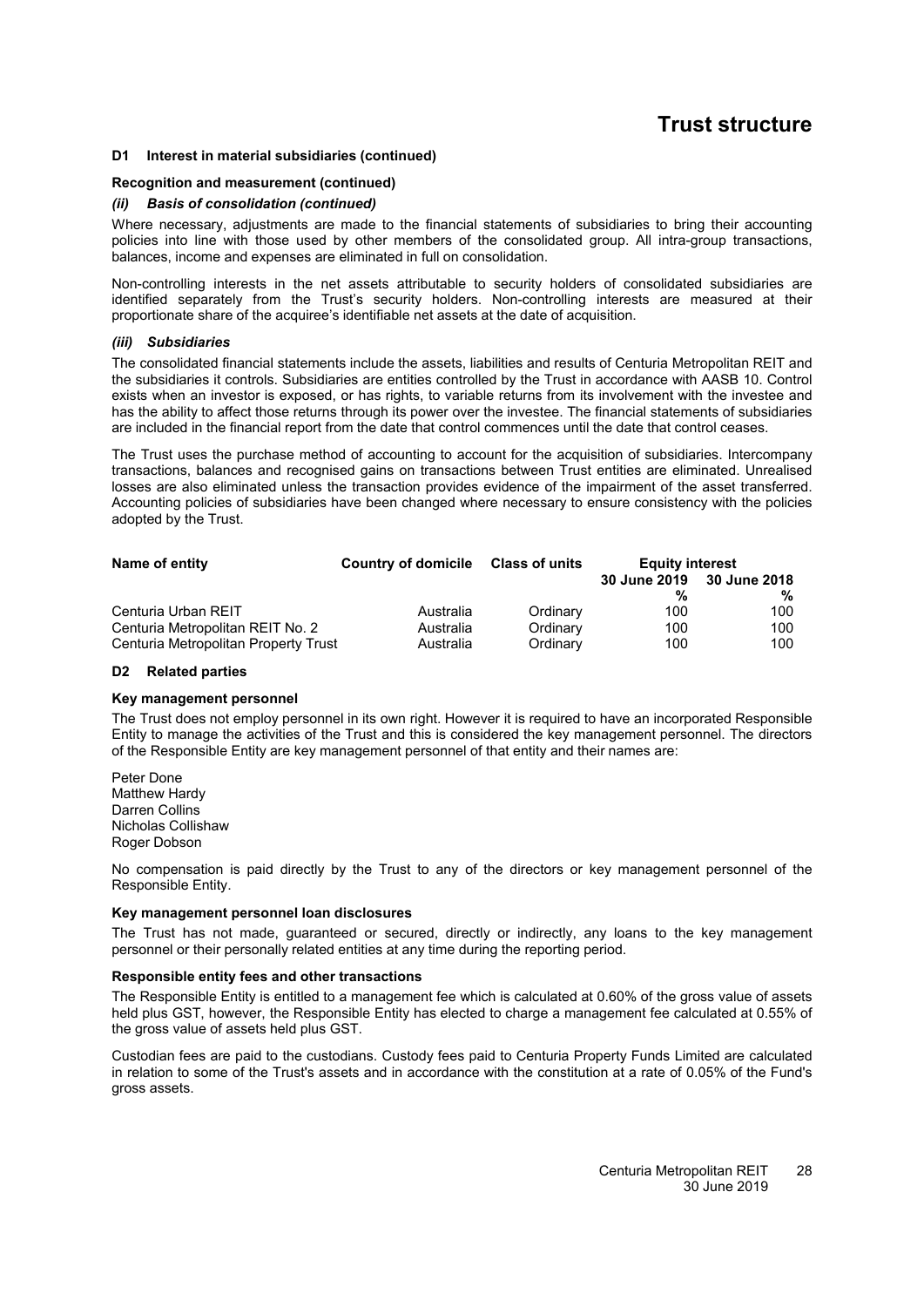#### **[D2](#page-29-0) Related parties (continued)**

#### **Responsible entity fees and other transactions (continued)**

At reporting date an amount of \$299,938 (2018: \$217,024) owing to the Responsible Entity and its related parties was included in trade and other payables. The payables are non-interest bearing with payment terms and conditions consistent with normal commercial practices. The following fees were paid and/or payable to the Responsible Entity and its related parties from the Trust and all subsidiaries during the financial year:

|                                |            | 30 June 2019 30 June 2018 |
|--------------------------------|------------|---------------------------|
| Management fees                | 6,866,825  | 4.192.254                 |
| Property management fees       | 2,725,561  | 969.651                   |
| Custodian fees                 | 372.268    | 163.679                   |
| Leasing fees                   | 248.660    | 407.716                   |
| Due diligence acquisition fees | 150,000    |                           |
| Project management fees        | 146.991    | 448.000                   |
|                                | 10.510.304 | 6,181,300                 |

Under the previous property management agreement, related party and external agent property management fees were billed and paid directly by the Trust. The revised agreement provides that Centuria Property Services Pty Limited ('CPS') as the manager, will pay all external agent property management fees on behalf of the Trust, and will recover these costs from the Trust as part of their billing process. As a result of this change, property management fees are higher compared to the prior period given it includes both external agent and related party property management fees.

Centuria Metropolitan REIT pay both external custodians and related party custodians for the custody services provided. Centuria Property Funds Limited ('CPFL') is the custodian for Centuria Urban REIT ('CUA') which is a subsidiary of Centuria Metropolitan REIT. The custodian fees above reflect the fees paid by the Trust to the related party custodian for the assets under their custody.

All transactions with related parties are conducted on normal commercial terms and conditions. From time to time Centuria Property Funds Limited, its directors or its director-related entities may buy or sell securities in the Trust. These transactions are on the same terms and conditions as those entered into by other Trust investors.

#### **Related party investments held by the Fund**

At 30 June 2019, the Fund did not hold any units in the related parties to the Responsible Entity (30 June 2018: nil).

#### **Securities in the Trust held by related parties**

At 30 June 2019, the following related parties of the Responsible Entity hold units in the Trust:

|                                              | <b>Closing units</b><br>held | <b>Closing</b><br>interest held |
|----------------------------------------------|------------------------------|---------------------------------|
| 30 June 2019                                 |                              |                                 |
| Centuria Capital No. 2 Office Fund           | 58,921,884                   | 16.54%                          |
| Over Fifty Guardian Friendly Society Limited | 14,861,980                   | 4.17%                           |
| Centuria Growth Bond Fund                    | 8,408,906                    | 2.36%                           |
| Centuria Capital No. 2 Fund                  | 3,396,219                    | 0.95%                           |
| Centuria Property Funds No. 2 Limited        | 2.263.375                    | 0.64%                           |
| Centuria Balanced Bond Fund                  | 975.493                      | 0.27%                           |
| Nicholas Collishaw                           | 153.217                      | 0.04%                           |
| Peter Done                                   | 128.994                      | 0.04%                           |
| Roger William Dobson                         | 123.480                      | 0.03%                           |
| John McBain                                  | 75.057                       | 0.02%                           |
| Darren Collins                               | 30,000                       | 0.01%                           |
| Matthew Hardy                                | 29.378                       | 0.01%                           |
| Jason Huljich                                | 3,542                        | 0.01%                           |
| Total                                        | 89,371,525                   | 25.09%                          |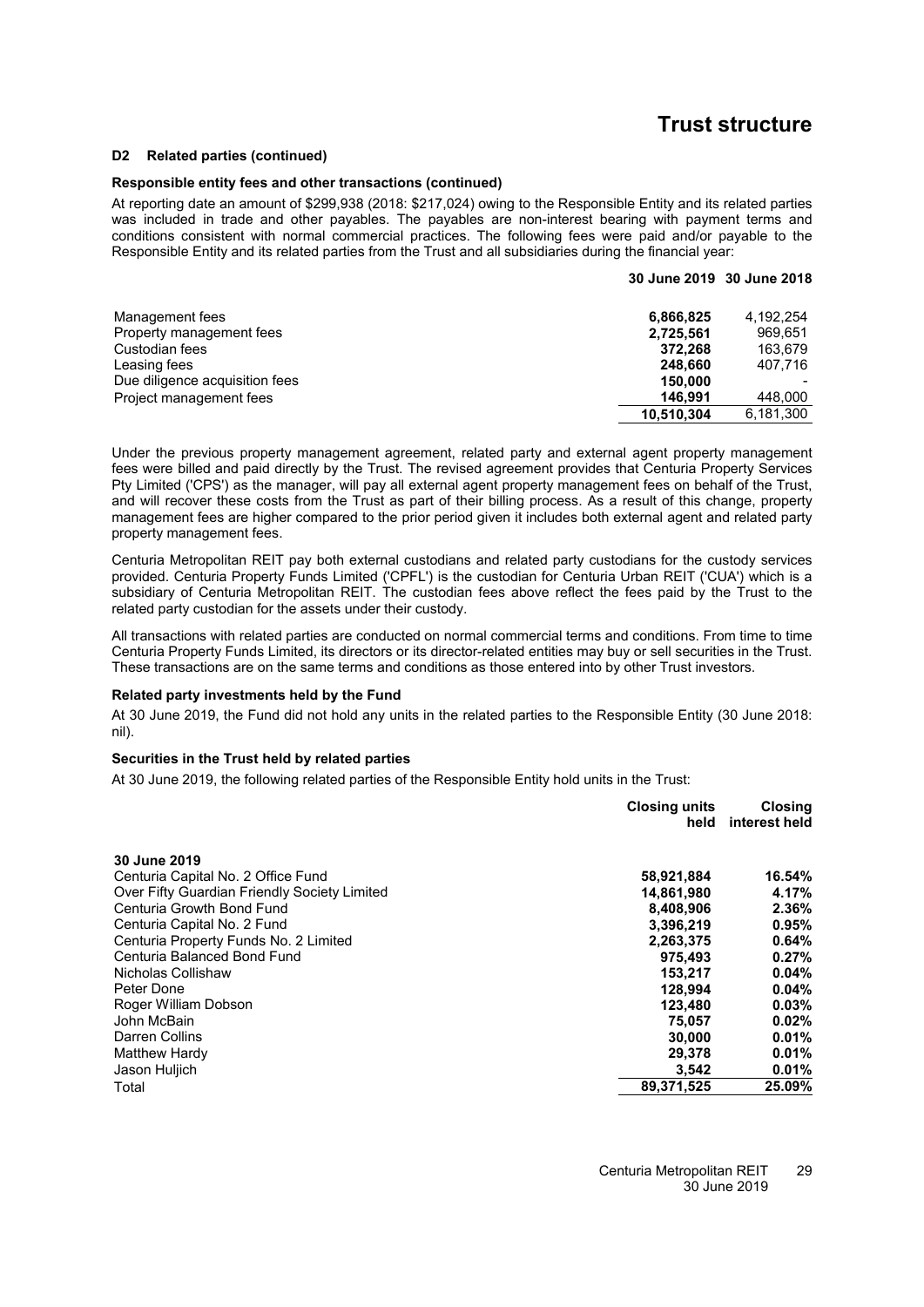#### **[D2](#page-29-0) Related parties (continued)**

#### **Securities in the Trust held by related parties (continued)**

| Total                                        | 50,010,462 | 20.61% |
|----------------------------------------------|------------|--------|
| Jason Huljich                                | 3.542      | 0.01%  |
| Matthew Hardy                                | 22.033     | 0.01%  |
| Darren Collins                               | 25.799     | 0.01%  |
| John McBain                                  | 73.027     | 0.03%  |
| Roger William Dobson                         | 92.610     | 0.04%  |
| Peter Done                                   | 96.745     | 0.04%  |
| Nicholas Collishaw                           | 153.217    | 0.06%  |
| Centuria Balanced Bond Fund                  | 731.620    | 0.30%  |
| Centuria Capital No. 2 Fund                  | 4,244,695  | 1.75%  |
| Centuria Growth Bond Fund                    | 6.306.680  | 2.60%  |
| Over Fifty Guardian Friendly Society Limited | 14.861.980 | 6.12%  |
| Centuria Capital No. 2 Office Fund           | 23.398.514 | 9.64%  |
| 30 June 2018                                 |            |        |

No other related parties of the Responsible Entity held units in the Trust.

#### **Other transactions within the Trust**

<span id="page-31-0"></span>No director has entered into a material contract with the Trust since the end of the previous year and there were no material contracts involving directors' interests subsisting at year end.

#### **[D3](#page-31-0) Parent entity disclosures**

As at, and throughout the current and previous financial year, the parent entity of the Trust was CMR1. The amounts reflected below do not include the performance and financial position of its subsidiaries.

|                                         | 30 June 2019 30 June 2018<br>\$'000 | \$'000 |  |
|-----------------------------------------|-------------------------------------|--------|--|
| <b>Results of parent entity</b>         |                                     |        |  |
| Profit for the year                     | 53.572                              | 85.082 |  |
| Total comprehensive income for the year | 53.572                              | 85.082 |  |

At reporting date, CMA has not entered into any guarantees or commitments to purchase property plant and equipment.

|                                                                  | \$'000  | 30 June 2019 30 June 2018<br>\$'000 |
|------------------------------------------------------------------|---------|-------------------------------------|
| Financial position of parent entity at year end<br><b>Assets</b> |         |                                     |
| <b>Current assets</b>                                            | 5.414   | 5,538                               |
| Non-current assets                                               | 445,015 | 445,178                             |
| Total assets                                                     | 450,429 | 450,716                             |
| <b>Liabilities</b><br><b>Current liabilities</b>                 | 1,814   | 5,122                               |
| Non-current liabilities                                          | 4,293   | 4,293                               |
| <b>Total liabilities</b>                                         | 6,107   | 9,415                               |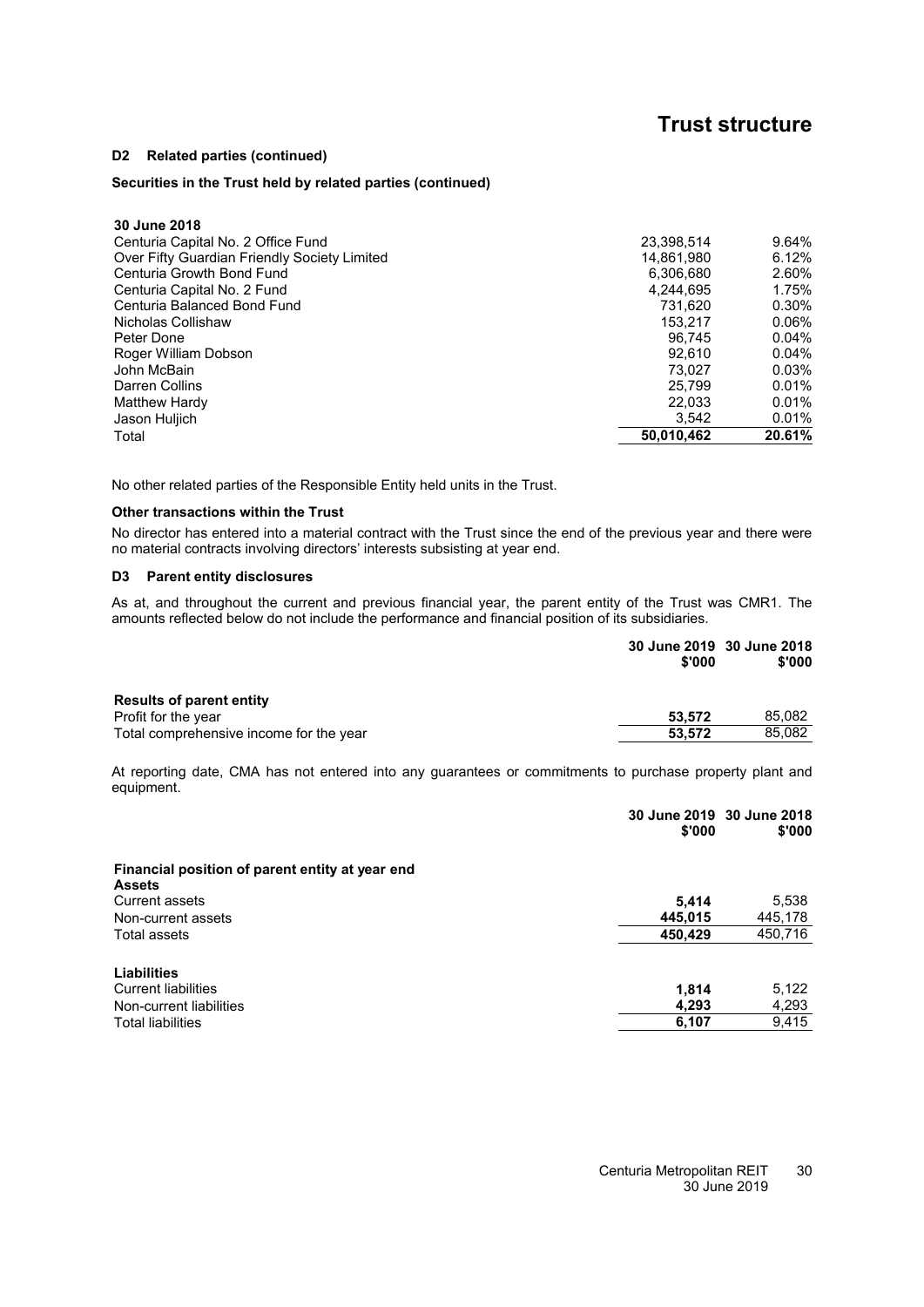### **[D3](#page-31-0) Parent entity disclosures (continued)**

| 30 June 2019 30 June 2018 |        |
|---------------------------|--------|
| \$'000                    | \$'000 |

| Equity            |         |         |
|-------------------|---------|---------|
| Issued capital    | 420.540 | 420.540 |
| Retained earnings | 23.782  | 20.761  |
| Total equity      | 444.322 | 441.301 |
|                   |         |         |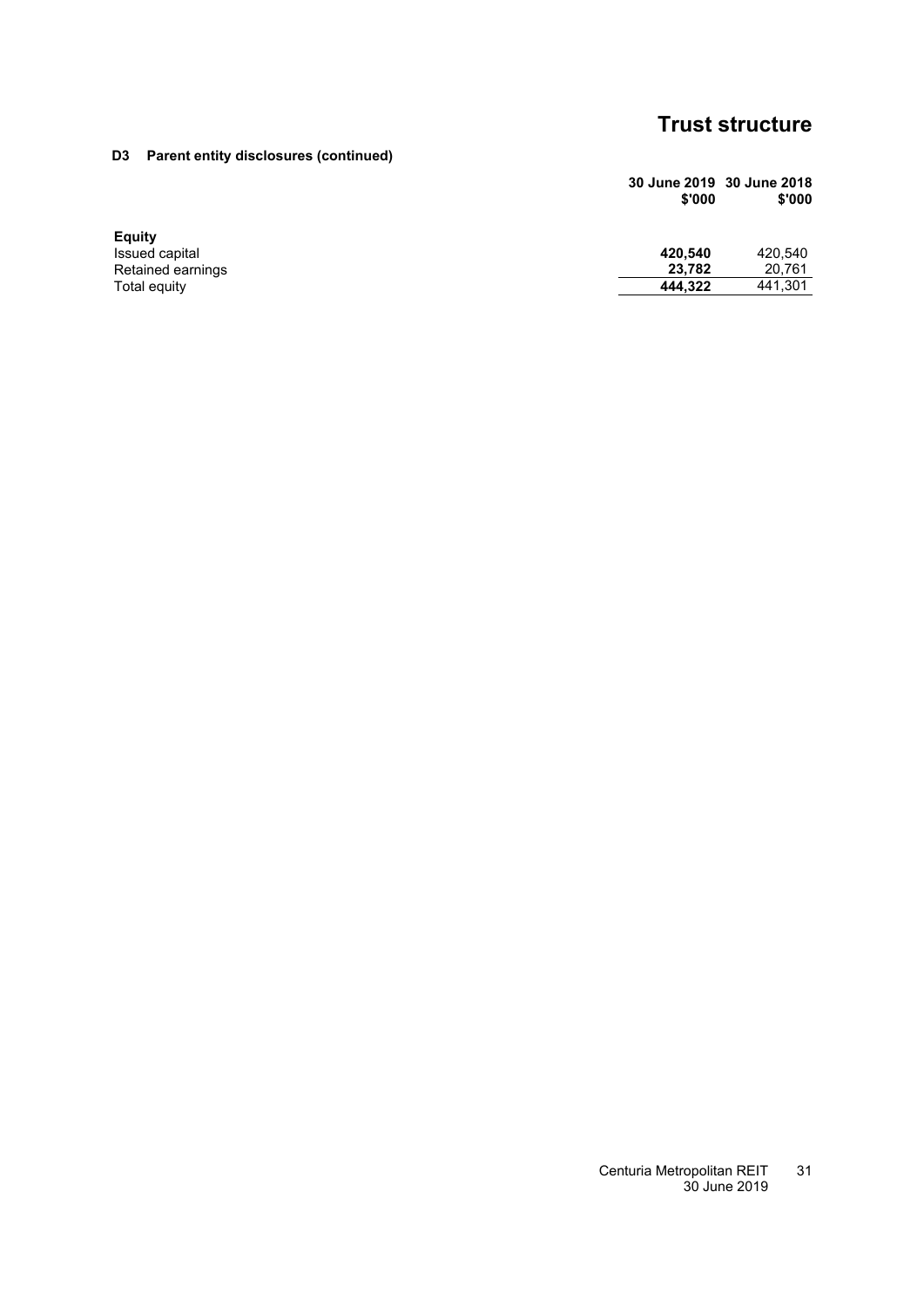#### <span id="page-33-1"></span><span id="page-33-0"></span>**[E1](#page-33-1) Auditor's remuneration**

|                                 | \$'000 | 30 June 2019 30 June 2018<br>\$'000 |
|---------------------------------|--------|-------------------------------------|
| <b>KPMG:</b>                    |        |                                     |
| Audit and review of financials  | 155    | 139                                 |
| Property due diligence services | 8      | 83                                  |
|                                 | 163    | 222                                 |

#### <span id="page-33-2"></span>**[E2](#page-33-2) Financial instruments**

The fair values of financial assets and financial liabilities, together with the carrying amounts in the consolidated statement of financial position are as follows:

#### **Fair value**

|                                        | <b>Measurement</b>    | <b>Fair value</b><br>hierarchy | Carrying<br>amount | <b>Fair value</b> |
|----------------------------------------|-----------------------|--------------------------------|--------------------|-------------------|
| 30 June 2019                           |                       |                                | \$'000             | \$'000            |
| <b>Financial assets</b>                |                       |                                |                    |                   |
| Cash and cash equivalents              | <b>Amortised cost</b> | Not applicable                 | 17,546             | 17,546            |
| Trade and other receivables            | <b>Amortised cost</b> | Not applicable                 | 4,080              | 4,080             |
|                                        |                       |                                | 21,626             | 21,626            |
| <b>Financial liabilities</b>           |                       |                                |                    |                   |
| Trade and other payables               | <b>Amortised cost</b> | Not applicable                 | 5,759              | 5,759             |
| Borrowings (Excluding borrowing costs) | <b>Amortised cost</b> | Not applicable                 | 498,504            | 498,504           |
| Interest rate swaps                    | <b>Fair value</b>     | Level <sub>2</sub>             | 7,180              | 7,180             |
|                                        |                       |                                | 511,443            | 511,443           |
| 30 June 2018                           |                       |                                |                    |                   |
| <b>Financial assets</b>                |                       |                                |                    |                   |
| Cash and cash equivalents              | Amortised cost        | Not applicable                 | 18,978             | 18,978            |
| Trade and other receivables            | Amortised cost        | Not applicable                 | 1,325              | 1,325             |
|                                        |                       |                                | 20,303             | 20,303            |
| <b>Financial liabilities</b>           |                       |                                |                    |                   |
| Trade and other payables               | Amortised cost        | Not applicable                 | 5,195              | 5,195             |
| Borrowings (Excluding borrowing costs) | Amortised cost        | Not applicable                 | 267,553            | 267,553           |
| Interest rate swaps                    | Fair value            | Level 2                        | 428                | 428               |
|                                        |                       |                                | 273,176            | 273,176           |

The directors of the Responsible Entity consider that the carrying amount of the financial assets and financial liabilities recorded at amortised cost in the financial statements approximates their fair value.

#### *(i) Valuation techniques*

The fair value of financial assets and financial liabilities are determined as follows:

• The fair value of interest rate swaps are determined using a discounted cash flow analysis. The future cash flows are estimated based on forward interest rates (from observable yield curves at the end of the reporting period) and contracted interest rates, discounted at a rate that reflects the credit risk of various counterparties.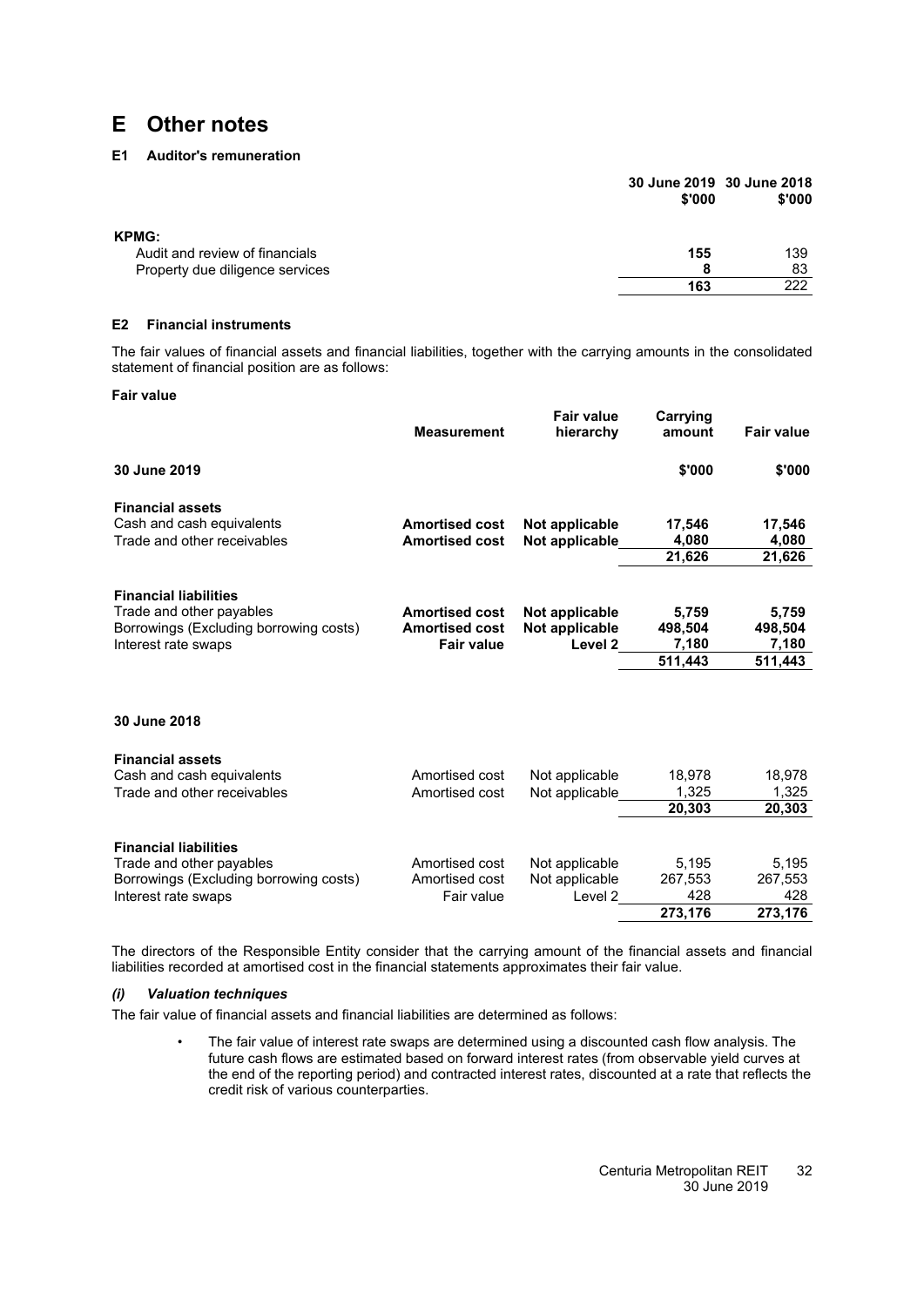#### **[E2](#page-33-2) Financial instruments (continued)**

#### **Fair value (continued)**

#### *(i) Valuation techniques (continued)*

The Trust classifies fair value measurements using a fair value hierarchy that reflects the subjectivity of the inputs used in making the measurements. The fair value hierarchy has the following levels:

- Level 1: derived from quoted prices (unadjusted) in active markets for identical assets or liabilities that the Trust can access at the measurement date.
- Level 2: derived from inputs other than quoted prices included within Level 1 that are observable for the asset or liability, either directly (i.e. as prices) or indirectly (i.e. derived from prices).
- Level 3: derived from valuation techniques that include inputs for the asset or liability that are not based on observable market data (unobservable inputs).

The level in the fair value hierarchy within which the fair value measurement is categorised in its entirety is determined on the basis of the lowest level input that is significant to the fair value measurement in its entirety. For this purpose, the significance of an input is assessed against the fair value measurement in its entirety. If a fair value measurement uses observable inputs that require significant adjustment based on unobservable inputs, that measurement is a level 3 measurement. Assessing the significance of a particular input to the fair value measurement in its entirety requires judgement, considering factors specific to the asset or liability.

The determination of what constitutes 'observable' requires significant judgement by the Responsible Entity. The Responsible Entity considers observable data to be that market data that is readily available, regularly distributed or updated, reliable and verifiable, not proprietary, and provided by independent sources that are actively involved in the relevant market.

#### *(ii) Fair value hierarchy*

The table below sets out the Trust's financial assets and liabilities (by class) measured at fair value according to the fair value hierarchy:

|                                                          | <b>Total</b><br>\$'000 | Level 1<br>\$'000 | Level 2<br>\$'000 | Level 3<br>\$'000 |
|----------------------------------------------------------|------------------------|-------------------|-------------------|-------------------|
| 30 June 2019<br>Financial liabilities held at fair value |                        |                   |                   |                   |
| Interest rate swaps                                      | 7,180                  |                   | 7,180             |                   |
|                                                          | 7,180                  | -                 | 7,180             |                   |
| 30 June 2018<br>Financial liabilities held at fair value |                        |                   |                   |                   |
| Interest rate swaps                                      | 428                    |                   | 428               |                   |
|                                                          | 428                    |                   | 428               |                   |

There were no transfers between Level 1 and Level 2 during the period.

The Responsible Entity obtains independent valuations to measure the fair value of financial instruments at each reporting date. The Responsible Entity assesses and documents the evidence obtained from the third parties to support the conclusion that such valuations meet the requirements of International Financial Reporting Standards, including the level in the fair value hierarchy that the resulting fair value estimate should be classified.

#### **Capital management**

The capital structure of the Trust consists of cash and cash equivalents and the proceeds from the issue of the units of the Trust.

The Trust's overall investment strategy remains unchanged from the prior year.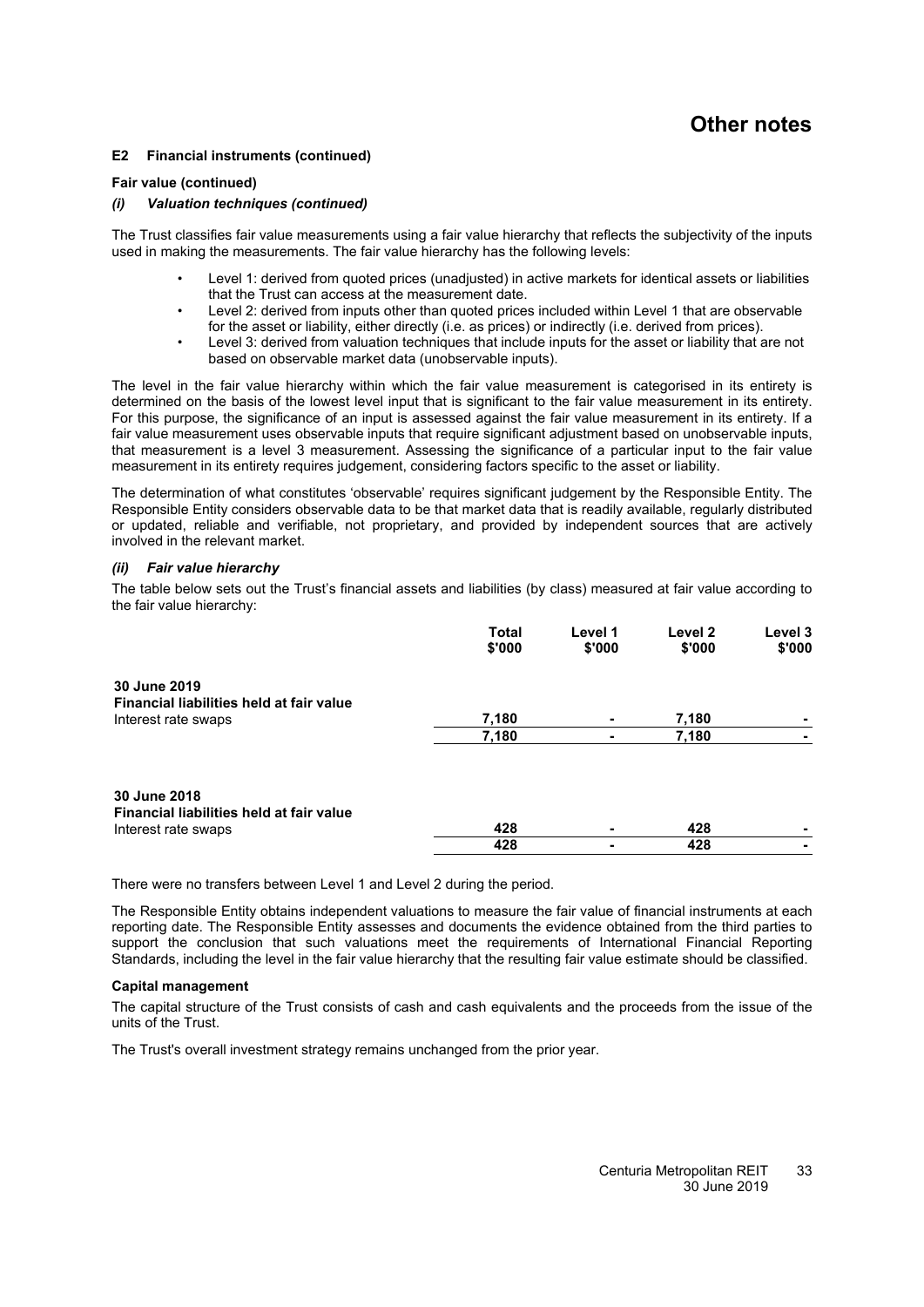#### **[E2](#page-33-2) Financial instruments (continued)**

#### **Financial risk management objectives**

The Trust is exposed to a variety of financial risks as a result of its activities. These potential risks include market risk (interest rate risk), credit risk and liquidity risk. The Trust's risk management and investment policies seek to minimise the potential adverse effects of these risks on the Trust's financial performance.

#### **Market risk**

Market risk is the risk that the fair value of future cash flows of a financial instrument will fluctuate because of changes in market prices. The Trust's activities expose it primarily to the financial risks of changes in interest rates. The Trust enters into derivative financial instruments to manage its exposure to interest rate risk and these include interest rate swaps that the Trust has entered into to mitigate the risk of rising interest rates.

There has been no change to the Trust's exposure to market risks or the manner in which it manages and measures the risk from the previous year.

#### *(i) Interest rate risk management*

In respect of income-earning financial assets and interest-bearing financial liabilities, the following table indicates their effective interest rates at reporting date:

|                                 |             | 30 June 2019     |         | 30 June 2018     |              |
|---------------------------------|-------------|------------------|---------|------------------|--------------|
|                                 |             | <b>Effective</b> | Total   | <b>Effective</b> | <b>Total</b> |
|                                 | <b>Note</b> | interest rate    | \$'000  | interest rate    | \$'000       |
| <b>Financial assets</b>         |             |                  |         |                  |              |
| Cash and cash equivalents       |             | 0.55%            | 17,546  | 0.95%            | 18,978       |
| Trade and other receivables     |             | -%               | 4,080   | -%               | 1,325        |
|                                 |             |                  | 21,626  |                  | 20,303       |
| <b>Financial liabilities</b>    |             |                  |         |                  |              |
| Borrowings (excluding borrowing |             |                  |         |                  |              |
| costs)                          |             | 3.23%            | 498.504 | 3.63%            | 267,553      |
| Interest rate swaps             |             | 0.54%            | 7,180   | 0.20%            | 428          |
|                                 |             |                  | 505,684 |                  | 267.981      |

#### *(ii) Interest rate sensitivity*

The sensitivity analysis below has been determined based on the Trust's exposure to interest rates at the reporting date and the stipulated change taking place at the beginning of the financial year and held constant throughout the reporting period, in the case of financial assets and financial liabilities that have variable interest rates.

At reporting date, if variable interest rates had been 100 (2018: 100) basis points higher or lower and all other variables were held constant, the impact to the Trust would have been as follows:

|                                   |                          | <b>Sensitivity impact</b> |                                       |  |
|-----------------------------------|--------------------------|---------------------------|---------------------------------------|--|
|                                   | <b>Variable</b><br>$+1-$ | \$'000                    | Rate increase Rate decrease<br>\$'000 |  |
| 30 June 2019<br>Net profit/(loss) | $100$ bps                | 5,536                     | (7,069)                               |  |
|                                   |                          | 5,536                     | (7,069)                               |  |
| 30 June 2018<br>Net profit/(loss) | $100$ bps                | (579)                     | 505                                   |  |
|                                   |                          | (579)                     | 505                                   |  |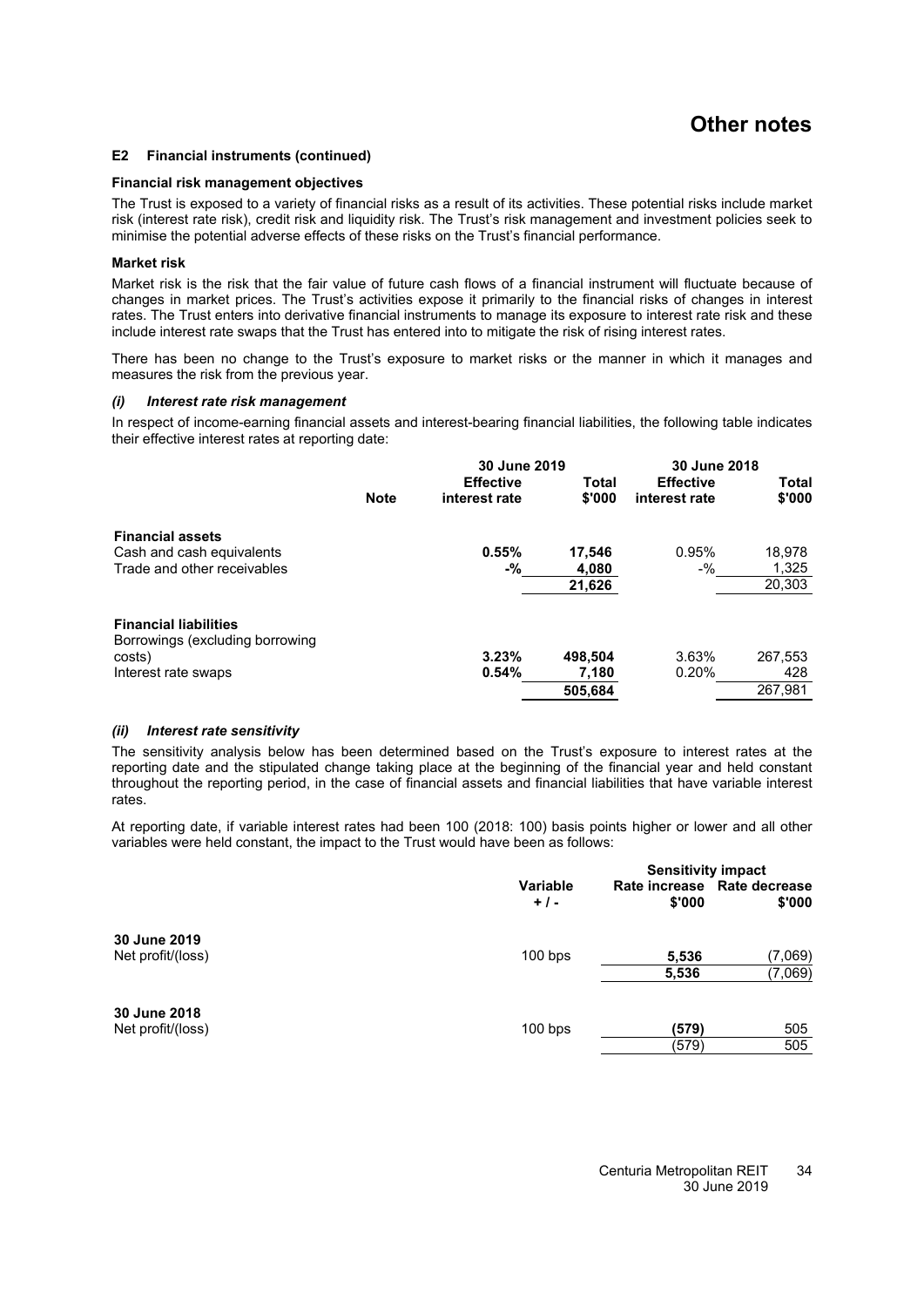#### **[E2](#page-33-2) Financial instruments (continued)**

#### **Market risk (continued)**

#### *(ii) Interest rate sensitivity (continued)*

The Trust's sensitivity to interest rates calculated above is after taking into account the impact of interest rate changes on the interest rate swap fair values. The methods and assumptions used to prepare the sensitivity analysis have not changed during the year.

#### **Credit risk**

The Trust has adopted the policy of dealing with creditworthy counterparties and obtaining sufficient collateral or other security where appropriate, as a means of mitigating the financial risk of financial loss from default. The Trust's exposure and the credit ratings of its counterparties are continuously monitored by the Responsible Entity.

At 30 June 2019, the main financial assets exposed to credit risk are trade receivables. There were no significant concentrations of credit risk to counterparties at 30 June 2019. Refer to Note [C1](#page-18-0) for details of trade receivables.

The credit risk on receivables is minimal because of the proven remittance history of the counterparties. Credit risk from balances with banks and financial institutions is managed by the Responsible Entity in accordance with the Trust's investment policy. Cash investments are made only with approved counterparties.

The carrying amounts of financial assets best represent the maximum credit risk exposure at the reporting date.

#### **Liquidity risk**

The Trust's strategy of managing liquidity risk is in accordance with the Trust's investment strategy. The Trust manages liquidity risk by maintaining adequate banking facilities and through the continuous monitoring of forecast and actual cash flows and aligning the profiles of financial assets and liabilities.

The following tables summarise the maturity profile of the Trust's financial liabilities. The tables have been drawn up based on the undiscounted cash flows of financial liabilities based on the earliest date on which the Trust can be required to pay. The tables include both interest and principal cash flows:

|                                                       | <b>Effective</b><br>interest rate | Total<br>principal and<br>interest<br>\$'000 | Less than 1<br>year<br>\$'000 | 1 to 5 years<br>\$'000 | 5+ years<br>\$'000 |
|-------------------------------------------------------|-----------------------------------|----------------------------------------------|-------------------------------|------------------------|--------------------|
| 30 June 2019                                          |                                   |                                              |                               |                        |                    |
| Trade and other payables                              | -%<br>3.23%                       | 5,759<br>516,365                             | 5,759                         |                        | 45,008             |
| <b>Borrowings</b><br>Derivative financial instruments | 0.54%                             | 1,892                                        | 14,815<br>90                  | 456,542<br>1,802       |                    |
|                                                       |                                   | 524,016                                      | 20,664                        | 458,344                | 45,008             |
| 30 June 2018                                          |                                   |                                              |                               |                        |                    |
| Trade and other payables                              | $-$ %                             | 5.159                                        | 5,159                         |                        |                    |
| <b>Borrowings</b>                                     | 3.63%                             | 288.244                                      | 8.224                         | 280.020                |                    |
| Derivative financial instruments                      | 0.20%                             | 434                                          | 326                           | 108                    |                    |
|                                                       |                                   | 293,837                                      | 13,709                        | 280,128                |                    |

<span id="page-36-0"></span>The principal amounts included in the above borrowings is \$455.0 million (2018: \$267.6 million).

#### **[E3](#page-36-0) New accounting standards and interpretations**

#### **Adoption of new and revised accounting standards**

In the current year, the Trust has adopted all of the new and revised Standards and Interpretations issued by the Australian Accounting Standards Board that are relevant to its operations and effective for the current reporting year. New and revised Standards and amendments thereof and Interpretations effective for the current period that are relevant to the Trust include:

• AASB 9 *Financial Instruments -* Effective for annual reporting periods beginning on or after 1 July 2019.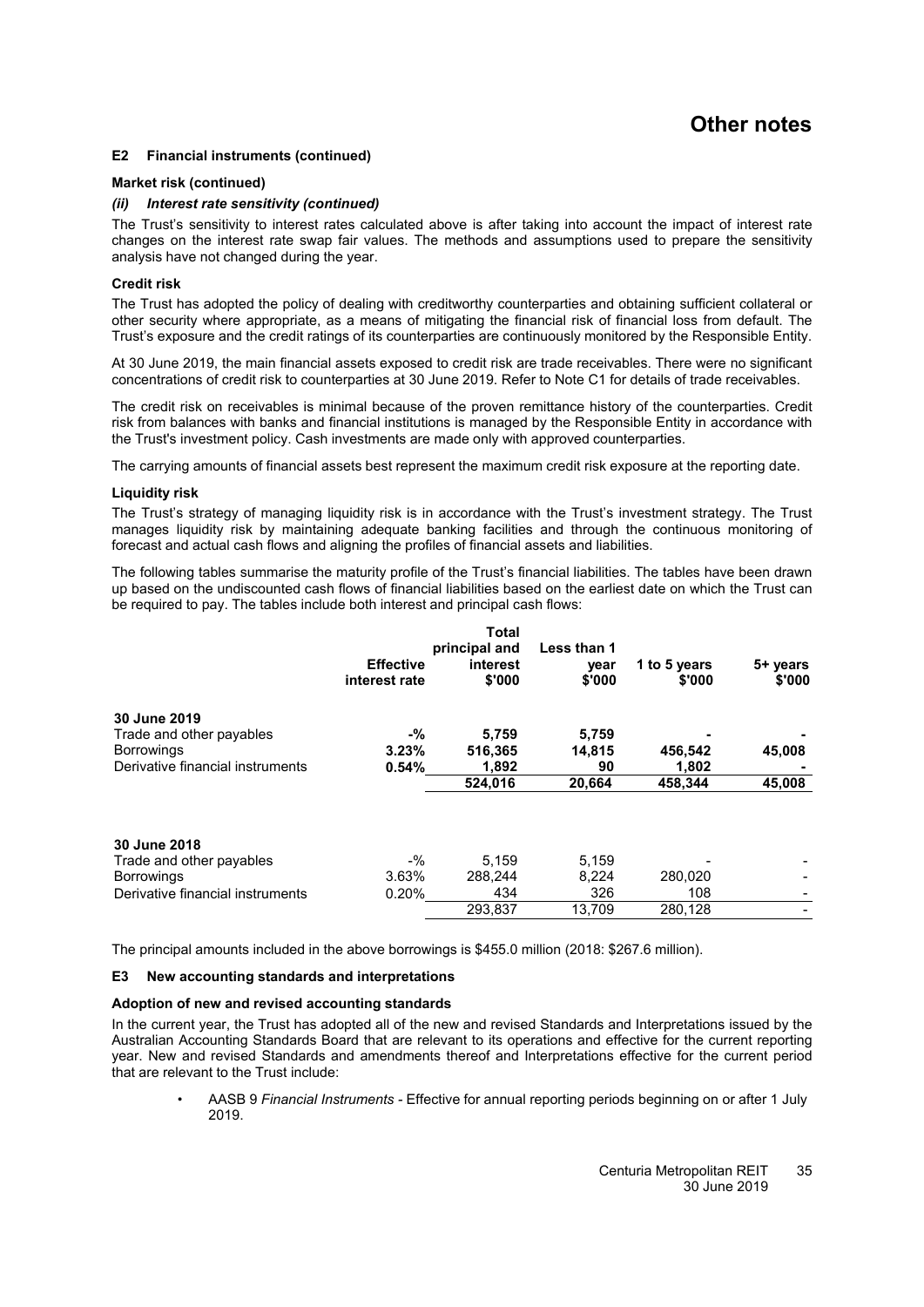#### **[E3](#page-36-0) New accounting standards and interpretations (continued)**

#### **Adoption of new and revised accounting standards (continued)**

• AASB 15 *Revenue from Contracts with Customers -* Effective for annual reporting periods beginning on or after 1 July 2019.

#### **AASB 9 Financial Instruments**

AASB 9 sets out requirements for recognising and measuring financial assets, financial liabilities and some contracts to buy or sell non-financial items. This standard replaces AASB 139 *Financial Instruments: Recognition and Measurement.*

#### (a) Classification - Financial assets and financial liabilities

AASB 9 contains a new classification and measurement approach for financial assets that reflects the business model in which assets are managed and their cash flow characteristics. AASB 9 contains three principal classification categories for financial assets: measured at amortised cost, fair value through other comprehensive income (FVOCI) and fair value through profit and loss (FVTPL). The standard eliminates the existing AASB 139 categories of held to maturity, loans and receivables and available for sale. Loans and receivables are classified and measured at amortised cost. The Trust holds these assets in order to collect contractual cash flows, and the contractual terms are solely payments of outstanding principal and interest on the principal outstanding. The Trust's available for sale financial assets are already measured at FVTPL.

The standard requires all financial liabilities to be subsequently classified at amortised cost, except in certain circumstances, of which none apply to the Trust. Accordingly, there is no change in the classification of the Trust's payables and borrowings on adoption of AASB 9.

#### (b) Impairment - Receivables

AASB 9 replaces the 'incurred loss' model in AASB 139 with a forward-looking 'expected credit loss' (ECL) model. The new impairment model is only relevant to the Trust's financial assets measured at amortised cost. The new accounting policy in Note [C1](#page-18-0) outlines the probability-weighted model used to determine ECL amounts. Based on the Trust's assessment, the new impairment model has no material impact on its equity at transition date.

#### (c) Hedge accounting

The new hedge accounting rules generally allow for more hedge relationships to be eligible for hedge accounting, as the standard is aligned to a principles-based approach. The Trust's risk management strategies and hedging documentation are aligned with the requirements of AASB 9 and accordingly there is no impact with the adoption of AASB 9 on the Trust's derivatives and hedge accounting.

#### (d) Transition

Changes in the accounting policies resulting from the adoption of AASB 9 have been applied retrospectively. There has been no impact on the financial position previously reported as at 30 June 2018 and 31 December 2018 as a result of the adoption of AASB 9 and its retrospective application.

#### **AASB 15 Revenue from customers**

AASB 15 applies to all contracts with customers to deliver goods or services as part of the entity's ordinary course of business excluding insurance contracts, financial instruments and leases, which are addressed by other standards. It replaces existing revenue recognition guidance, including AASB 118 *Revenue* and AASB 111 *Construction Contracts* and contains a single model that applies to contracts with customers and two approaches to recognising revenue: at a point in time or over time. The model features a contract-based give-step analysis of transactions to determine whether, how much and when revenue is recognised. It applies to all contracts with customers except leases, financial instruments and insurance contracts.

(a) Classification and measurement of revenue

Revenue is recognised over time if:

- The customer simultaneously receives and consumes the benefits as the entity performs;
- The customer controls the asset as the entity creates or enhances it; or

• The seller's performance does not create an asset for which the seller has an alternative use and there is a right to payment for the performance to date.

Where the above criteria are not met, revenue is recognised at a point in time.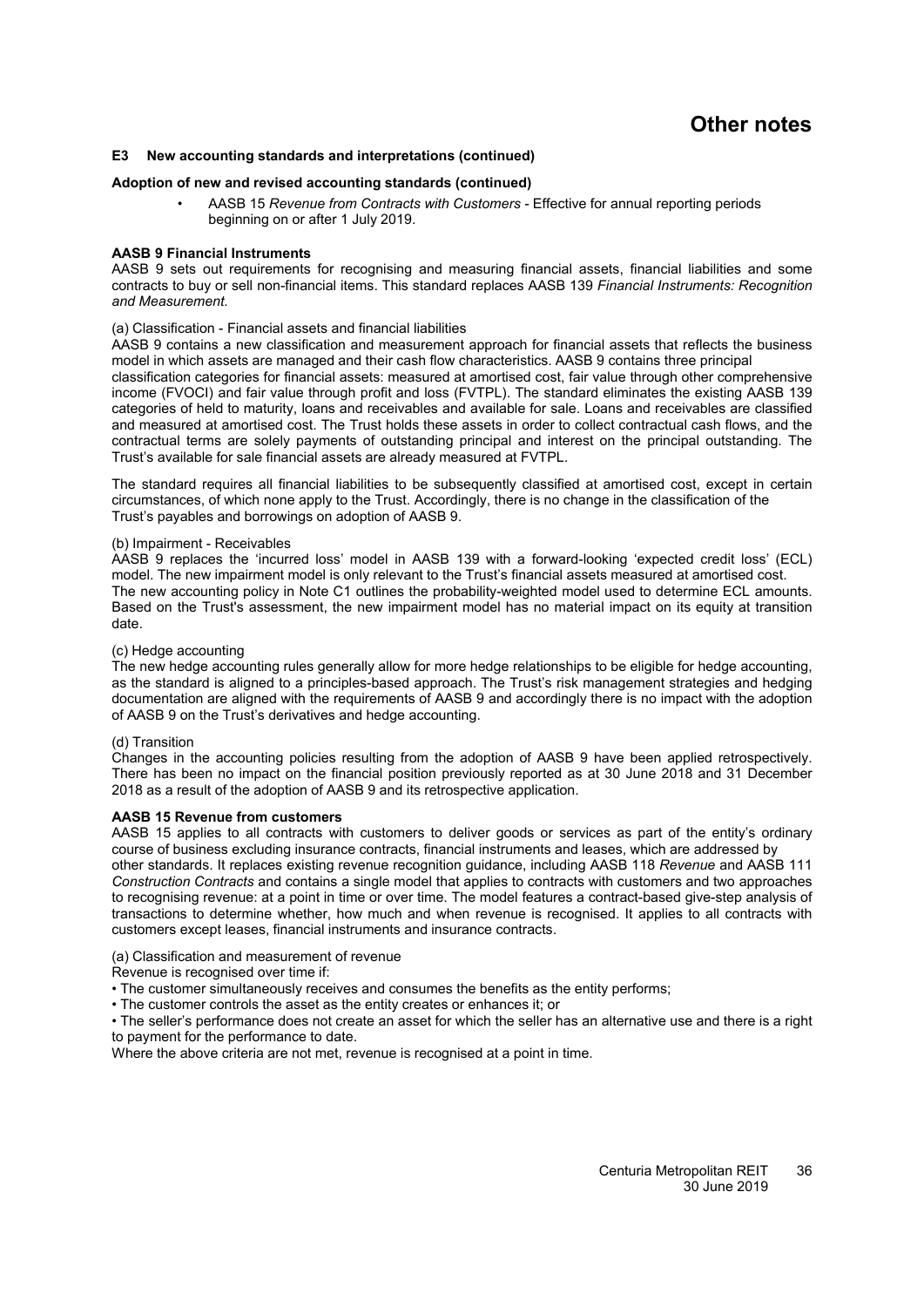#### **[E3](#page-36-0) New accounting standards and interpretations (continued)**

#### **Adoption of new and revised accounting standards (continued)**

In the notes to the financial statements, the Trust has disaggregated income for the current and comparative financial period to disclose recoveries revenue. Based on the Trust's assessment of when performance obligations are satisfied, there is no change in the timing of revenue recognition when comparing to the previous accounting policy, other than the change in terminology. Under AASB 15, recoveries revenue will be recognised over time.

#### (b) Transition

Changes in the accounting policies resulting from the adoption of AASB 15 have been applied retrospectively. There has been no impact on the Trust's previously reported financial position as a result of the adoption of AASB 15. Refer to Note [B2](#page-15-2) for further details.

The adoption of these new and revised Standards and Interpretations has not had any significant impact on the disclosures or amounts reported in these financial statements.

#### **New standards and interpretations not yet adopted**

#### *(i) AASB 16 Leases*

AASB 16 was issued in February 2016. It will result in almost all leases being recognised on the balance sheet, as the distinction between operating and finance leases is removed. Under the new standard, an asset (the right to use the leased item) and a financial liability to pay rentals are recognised. The only exceptions are short-term and low-value leases.

Impact

The new standard will primarily impact the accounting for the Trust's operating leases. As at the reporting date, the Trust has only one material non-cancellable operating lease commitment at 46 Colin Street, Perth WA. The application of the new standard will result in the recognition of a right of use asset along with a lease liability in the consolidated statement of financial position.

The adoption of the new standard will also require reclassifications on the consolidated statement of profit or loss and other comprehensive income with the lease repayments expense associated with this lease replaced with depreciation expense on the leased asset and an interest charge with respect to the lease liability. The changes on first time adoption of the new standard are not expected to have a material impact on retained earnings, and the consolidated statement of profit or loss and other comprehensive income in future periods.

Upon adoption of the new leasing standard effective 1 July 2019, management estimate that the lease assets would increase by approximately \$33,885,000 offset by a corresponding increase in lease liabilities amounting to \$33,885,000, with no material impact to net profit.

It is mandatory for financial years commencing on or after 1 January 2019, but available for early adoption. The Trust will adopt this standard in the year ending 30 June 2020.

<span id="page-38-0"></span>There are no other standards that are not yet effective and that would be expected to have a material impact on the entity in the current or future reporting periods and on foreseeable future transactions.

#### **[E4](#page-38-0) Events subsequent to reporting date**

<span id="page-38-1"></span>There have been no other events subsequent to balance date which would have a material effect on the Trust's consolidated financial statements at 30 June 2019.

#### **[E5](#page-38-1) Additional information**

The registered office and principal place of business of the Trust and the Responsible Entity are as follows:

Registered office:  $\blacksquare$  Principal place of business: Level 41, Chifley Tower, 2 Chifley Square<br>
Sydney NSW 2000<br>
Sydney NSW 2000

Sydney NSW 2000

Centuria Metropolitan REIT 30 June 2019 37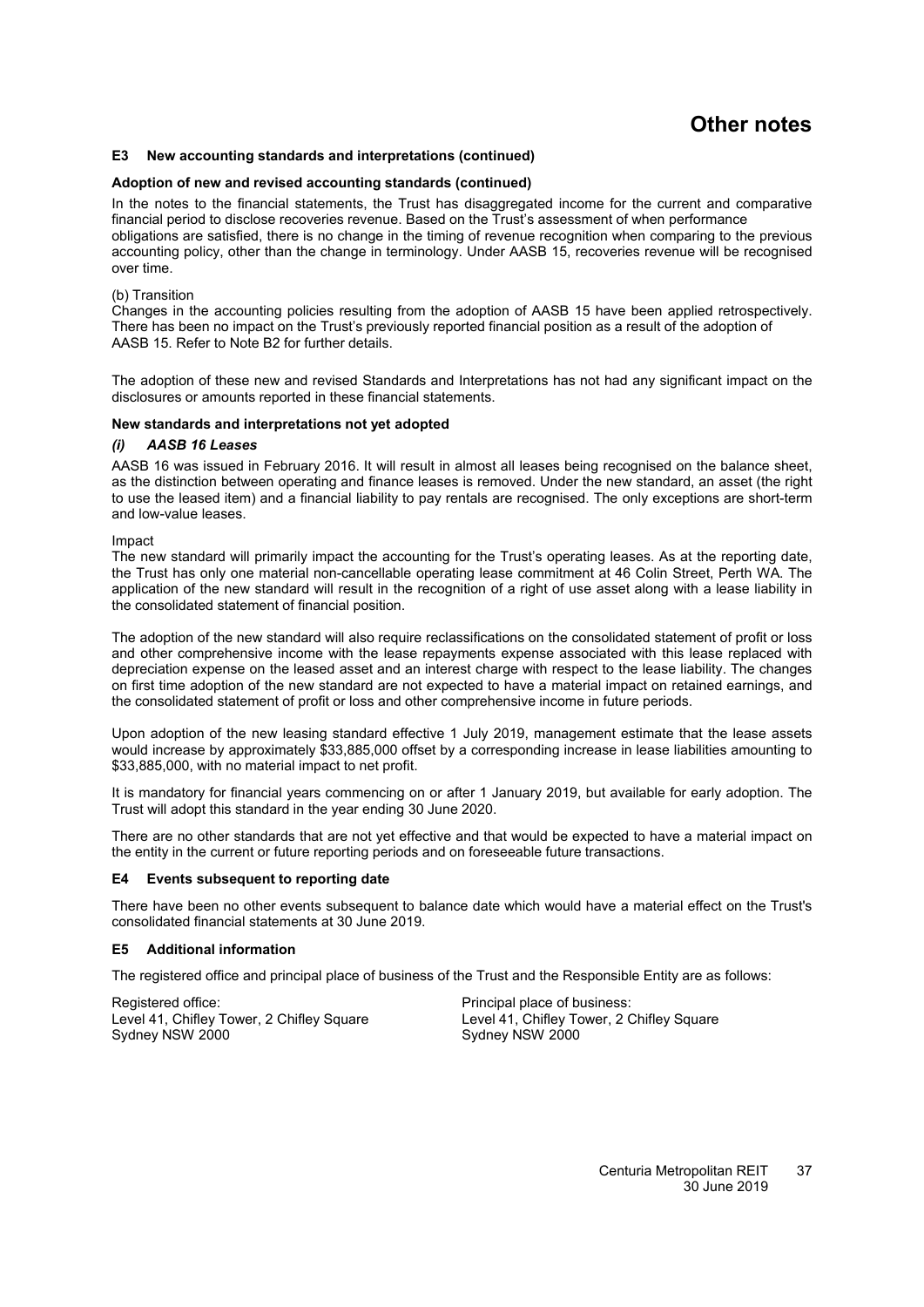### <span id="page-39-0"></span>**Directors' declaration**

#### **For the year ended 30 June 2019**

In the opinion of the Directors' of Centuria Property Funds Limited, the Responsible Entity of Centuria Metropolitan REIT ('the Trust'):

- (a) the consolidated financial statements and notes set out on pages [7](#page-8-0) to [37](#page-13-0) are in accordance with the *Corporations Act 2001*, including:
	- (i) complying with Australian Accounting Standards, the *Corporations Regulations 2001* and other mandatory professional reporting requirements, and
	- (ii) giving a true and fair view of the Trust's financial position as at 30 June 2019 and of its performance for the financial year ended on that date, and
- (b) there are reasonable grounds to believe that the Trust will be able to pay its debts as and when they become due and payable.

Note [A1](#page-13-2) confirms that the consolidated financial statements also comply with International Financial Reporting Standards as issued by the International Accounting Standards Board.

The Directors have been given the declarations by the chief executive officer and chief financial officer required by section 295A of the *Corporations Act 2001*.

This declaration is made in accordance with a resolution of Directors.

Peter Done Director

Matthew Hardy **Director** 

Sydney 6 August 2019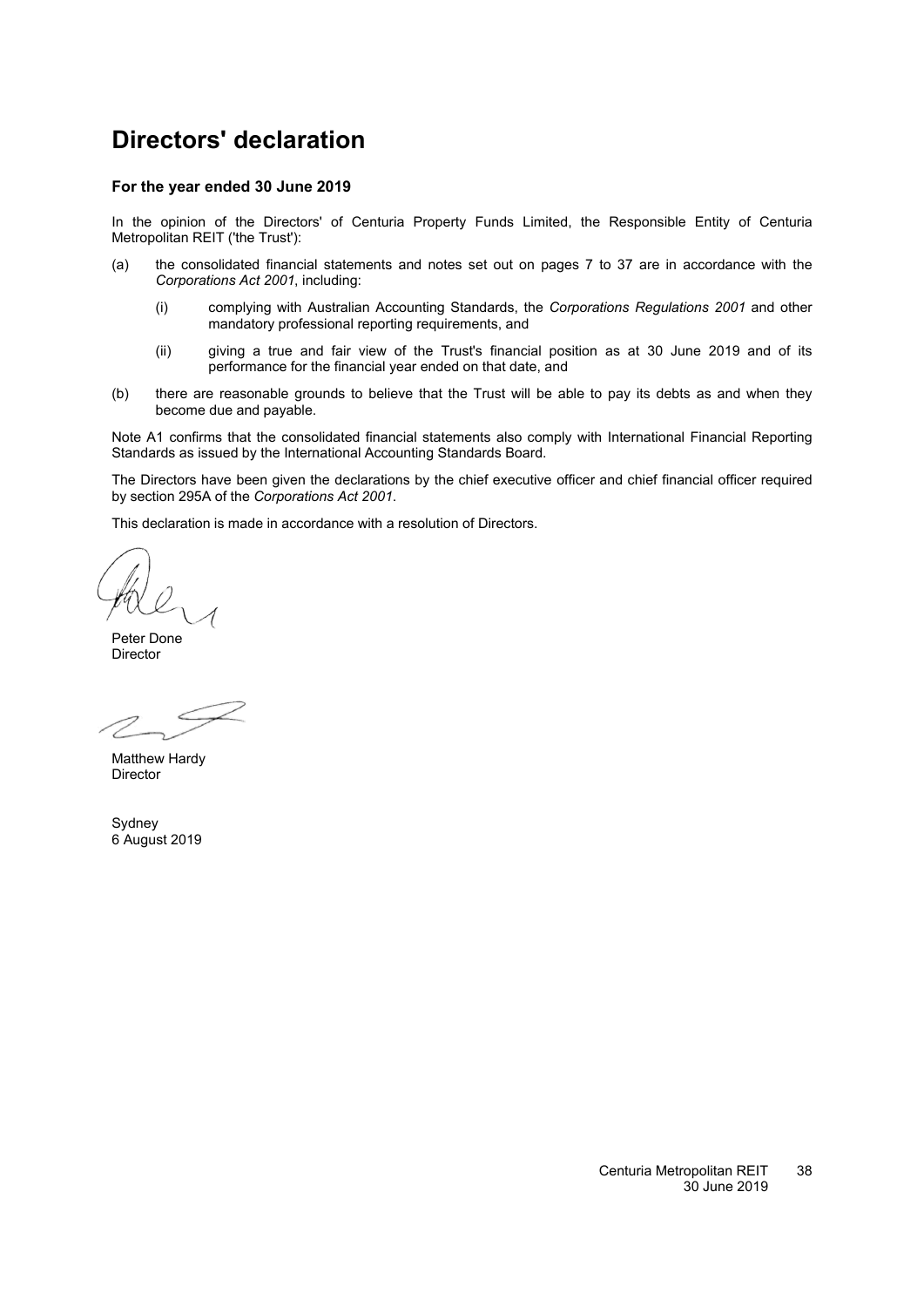

## Independent Auditor's Report

### To the unitholders of Centuria Metropolitan REIT

#### **Opinion**

We have audited the **Financial Report** of Centuria Metropolitan REIT (the Fund).

In our opinion, the accompanying Financial Report of the Fund is in accordance with the Corporations Act 2001, including:

- giving a true and fair view of the **Group**'s financial position as at 30 June 2019 and of its financial performance for the year ended on that date; and
- complying with Australian Accounting Standards and the Corporations Regulations 2001.

The **Financial Report** comprises:

- Consolidated statement of financial position as at 30 June 2019
- Consolidated statement of profit or loss and other comprehensive income, Consolidated statement of changes in equity, and Consolidated statement of cash flows for the year then ended
- Notes including a summary of significant accounting policies
- Directors' Declaration.

The **Group** consists of Centuria Metropolitan REIT (the Fund) and the entities it controlled at the year-end or from time to time during the financial year.

#### **Basis for opinion**

We conducted our audit in accordance with Australian Auditing Standards. We believe that the audit evidence we have obtained is sufficient and appropriate to provide a basis for our opinion.

Our responsibilities under those standards are further described in the Auditor's responsibilities for the audit of the Financial Report section of our report.

We are independent of the Group in accordance with the Corporations Act 2001 and the ethical requirements of the Accounting Professional and Ethical Standards Board's APES 110 Code of Ethics for Professional Accountants (the Code) that are relevant to our audit of the Financial Report in Australia. We have fulfilled our other ethical responsibilities in accordance with the Code.

#### **Key Audit Matters**

Key Audit Matters are those matters that, in our professional judgement, were of most significance in our audit of the Financial Report of the current period.

This matter was addressed in the context of our audit of the Financial Report as a whole, and in forming our opinion thereon, and we do not provide a separate opinion on this matter.

> 39 KPMG, an Australian partnership and a member firm of the KPMG network of independent member firms affiliated with KPMG International Cooperative ("KPMG International"), a Swiss entity.

Liability limited by a scheme approved under Professional Standards Legislation.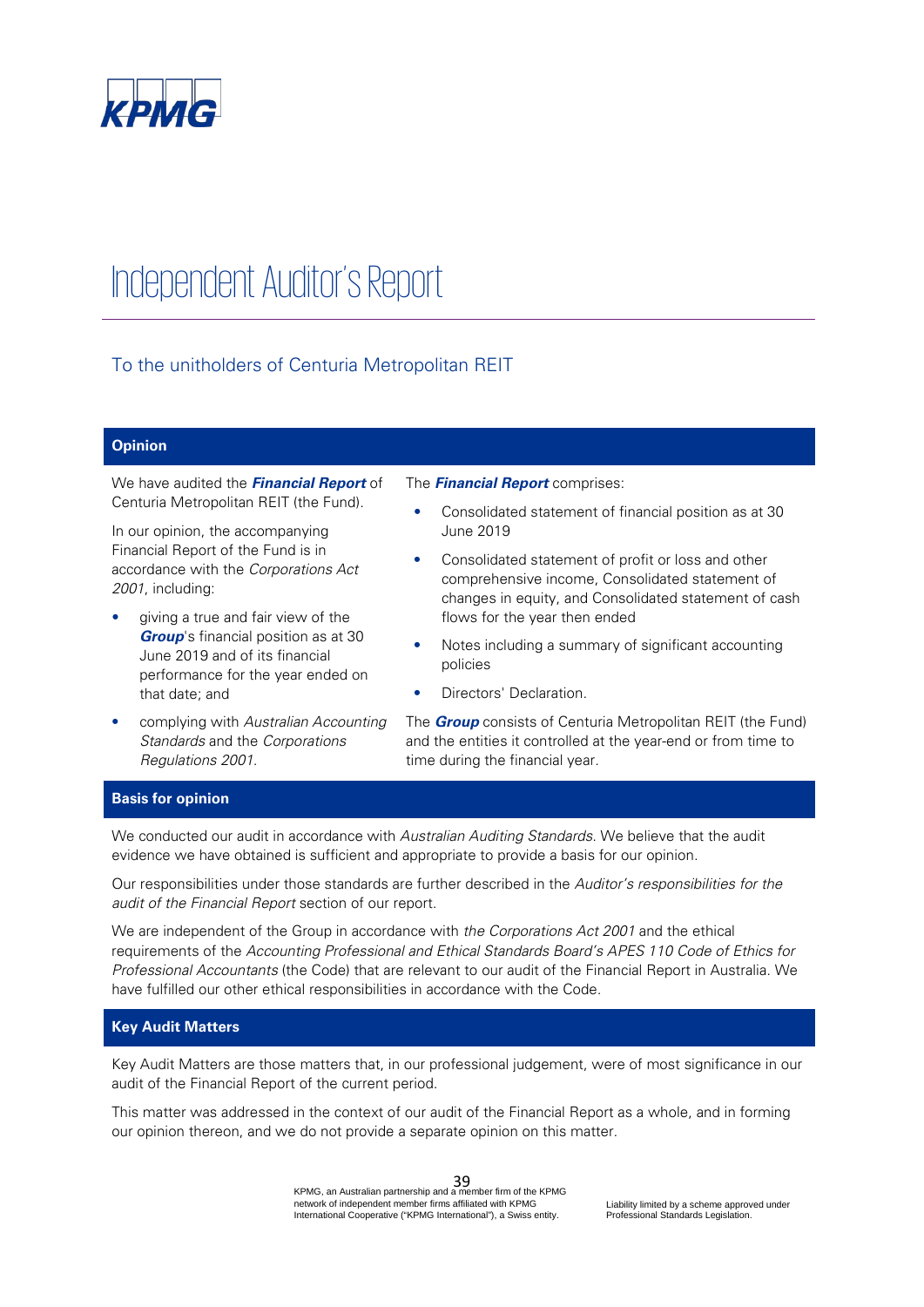

| Valuation of Investment Properties (\$1,321.5m) and Investment Properties Held for Sale (\$78.5m)                                                                                                                                                                                                                                                                                                                                                                                                                                                                                                                                                                                                                                                                                                                                                                                                                                                                                                                                                                                                                                                                                                                                                         |                                                                                                                                                                                                                                                                                                                                                                                                                                                                                                                                                                                                                                                                                                                                                                                                                                                                                                                                                                                                                                                                                                                                                                                                                                                                                                                                                                                                                                                                                                                   |  |  |  |
|-----------------------------------------------------------------------------------------------------------------------------------------------------------------------------------------------------------------------------------------------------------------------------------------------------------------------------------------------------------------------------------------------------------------------------------------------------------------------------------------------------------------------------------------------------------------------------------------------------------------------------------------------------------------------------------------------------------------------------------------------------------------------------------------------------------------------------------------------------------------------------------------------------------------------------------------------------------------------------------------------------------------------------------------------------------------------------------------------------------------------------------------------------------------------------------------------------------------------------------------------------------|-------------------------------------------------------------------------------------------------------------------------------------------------------------------------------------------------------------------------------------------------------------------------------------------------------------------------------------------------------------------------------------------------------------------------------------------------------------------------------------------------------------------------------------------------------------------------------------------------------------------------------------------------------------------------------------------------------------------------------------------------------------------------------------------------------------------------------------------------------------------------------------------------------------------------------------------------------------------------------------------------------------------------------------------------------------------------------------------------------------------------------------------------------------------------------------------------------------------------------------------------------------------------------------------------------------------------------------------------------------------------------------------------------------------------------------------------------------------------------------------------------------------|--|--|--|
| Refer to Notes C2 and C3 to the Financial Report.                                                                                                                                                                                                                                                                                                                                                                                                                                                                                                                                                                                                                                                                                                                                                                                                                                                                                                                                                                                                                                                                                                                                                                                                         |                                                                                                                                                                                                                                                                                                                                                                                                                                                                                                                                                                                                                                                                                                                                                                                                                                                                                                                                                                                                                                                                                                                                                                                                                                                                                                                                                                                                                                                                                                                   |  |  |  |
| The key audit matter                                                                                                                                                                                                                                                                                                                                                                                                                                                                                                                                                                                                                                                                                                                                                                                                                                                                                                                                                                                                                                                                                                                                                                                                                                      | How the matter was addressed in our audit                                                                                                                                                                                                                                                                                                                                                                                                                                                                                                                                                                                                                                                                                                                                                                                                                                                                                                                                                                                                                                                                                                                                                                                                                                                                                                                                                                                                                                                                         |  |  |  |
| The valuation of investment properties and<br>investment properties held for sale is a key audit<br>matter as they are significant in value (being 98%<br>of total assets) and contain assumptions with<br>estimation uncertainty.<br>These estimates lead to additional audit effort due<br>to differing assumptions based on asset classes,<br>geographies and characteristics of individual<br>investment properties.<br>The Group's policy is investment properties and<br>investment properties held for sale are valued at<br>fair value. The fair value is determined by the<br>Group using internal methodologies and through<br>the use of external valuation experts.<br>We focussed on the following significant<br>assumptions contained in the Group's valuation<br>methodology for investment properties:<br>Capitalisation rates;<br>Market rental yield;<br>Weighted average lease expiry and<br>$\qquad \qquad \blacksquare$<br>vacancy levels;<br>Capital adjustments; and<br>Leasing incentives.<br>In assessing this Key Audit Matter, we involved<br>valuation<br>specialists,<br>real-estate<br>who<br>our<br>understand the Group's investment profile and<br>business<br>and<br>the<br>economic<br>environment it<br>operates in. | Our procedures included:<br>Understanding the Group's process regarding the<br>valuation of investment properties;<br>Assessing the methodology used in the valuation<br>of investment properties for consistency with<br>accounting standards, industry practice and<br>Group policies;<br>Assessing the scope, competence and<br>objectivity of external experts engaged by the<br>Group and internal valuers;<br>Working with our real estate valuation specialists<br>and reading published reports and industry<br>commentary to gain an understanding of<br>prevailing market conditions;<br>On a portfolio basis, taking into account the asset<br>classes, geographies and characteristics of<br>individual investment properties, challenged,<br>with reference to published reports or industry<br>commentary, significant assumptions. These<br>assumptions included capitalisation rates, market<br>rental yields, weighted average lease expiry and<br>vacancy levels, capital adjustments and leasing<br>incentives; and<br>On a sample basis, we assessed the<br>appropriateness of specific valuation<br>assumptions through comparison to market<br>analysis published by industry experts, recent<br>market transactions, inquiries with the Group and<br>historical performance of the investment<br>properties. We also involved our real estate<br>valuation specialists to assess significant<br>assumptions where there are limited published<br>reports or industry commentary available. |  |  |  |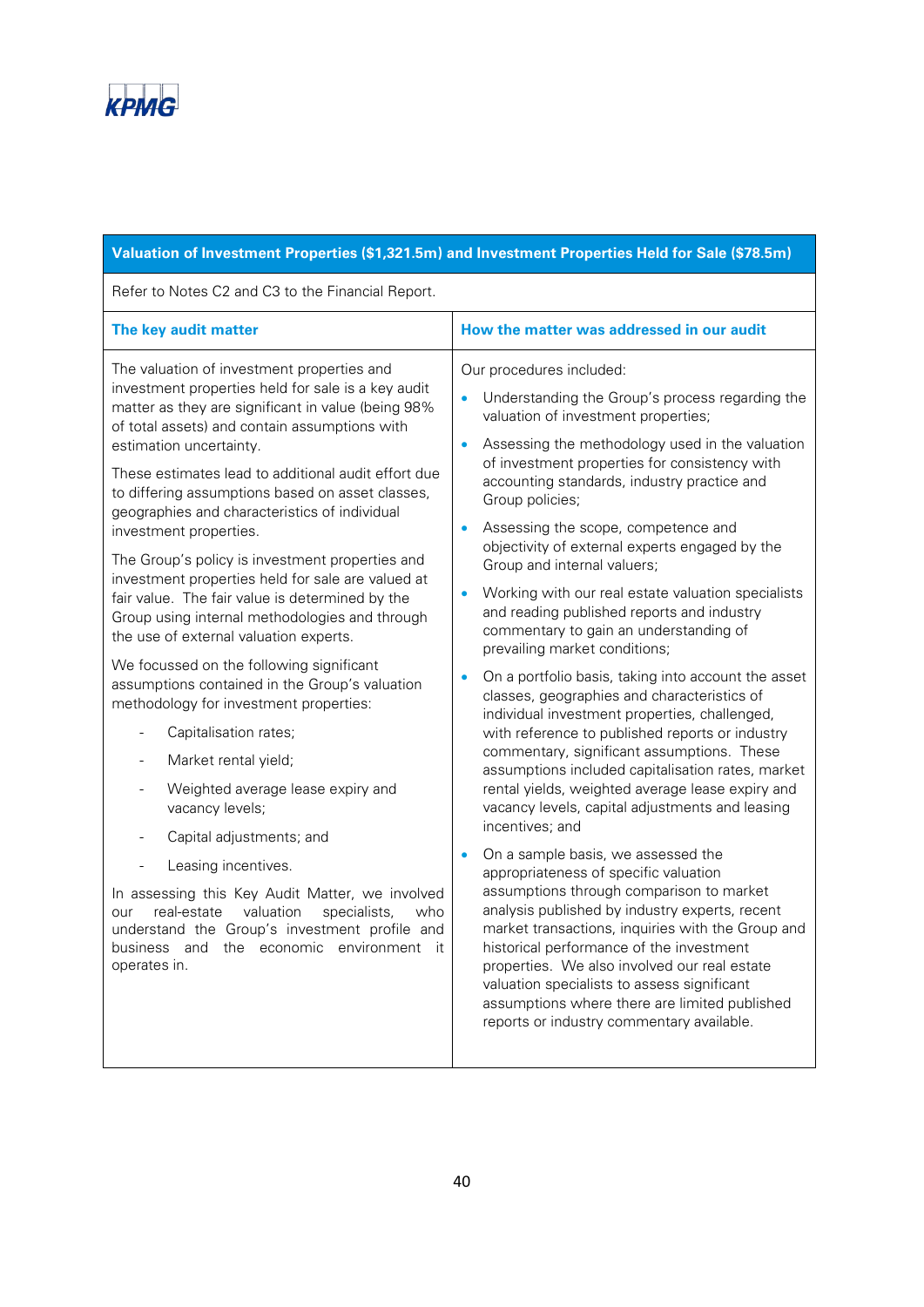

#### **Other Information**

Other Information is financial and non-financial information in Centuria Metropolitan REIT's annual reporting which is provided in addition to the Financial Report and the Auditor's Report. The Directors of Centuria Property Funds Limited (the Responsible Entity) are responsible for the Other Information.

The Other Information we obtained prior to the date of this Auditor's Report was the Directors' Report, Corporate Governance Statement and Additional ASX Information. The Letter from the Chairman & Fund Manager, portfolio overview and portfolio profile are expected to be made available to us after the date of the Auditor's Report.

Our opinion on the Financial Report does not cover the Other Information and, accordingly, we do not express an audit opinion or any form of assurance conclusion thereon.

In connection with our audit of the Financial Report, our responsibility is to read the Other Information. In doing so, we consider whether the Other Information is materially inconsistent with the Financial Report or our knowledge obtained in the audit, or otherwise appears to be materially misstated.

We are required to report if we conclude that there is a material misstatement of this Other Information, and based on the work we have performed on the Other Information that we obtained prior to the date of this Auditor's Report we have nothing to report.

#### **Responsibilities of the Directors for the Financial Report**

The Directors of the Responsible Entity are responsible for:

- preparing the Financial Report that gives a true and fair view in accordance with Australian Accounting Standards and the Corporations Act 2001
- implementing necessary internal control to enable the preparation of a Financial Report that gives a true and fair view and is free from material misstatement, whether due to fraud or error
- assessing the Group and Fund's ability to continue as a going concern and whether the use of the going concern basis of accounting is appropriate. This includes disclosing, as applicable, matters related to going concern and using the going concern basis of accounting unless they either intend to liquidate the Group or to cease operations, or have no realistic alternative but to do so.

#### **Auditor's responsibilities for the audit of the Financial Report**

Our objective is:

- to obtain reasonable assurance about whether the Financial Report as a whole is free from material misstatement, whether due to fraud or error; and
- to issue an Auditor's Report that includes our opinion.

Reasonable assurance is a high level of assurance, but is not a guarantee that an audit conducted in accordance with Australian Auditing Standards will always detect a material misstatement when it exists.

Misstatements can arise from fraud or error. They are considered material if, individually or in the aggregate, they could reasonably be expected to influence the economic decisions of users taken on the basis of the Financial Report.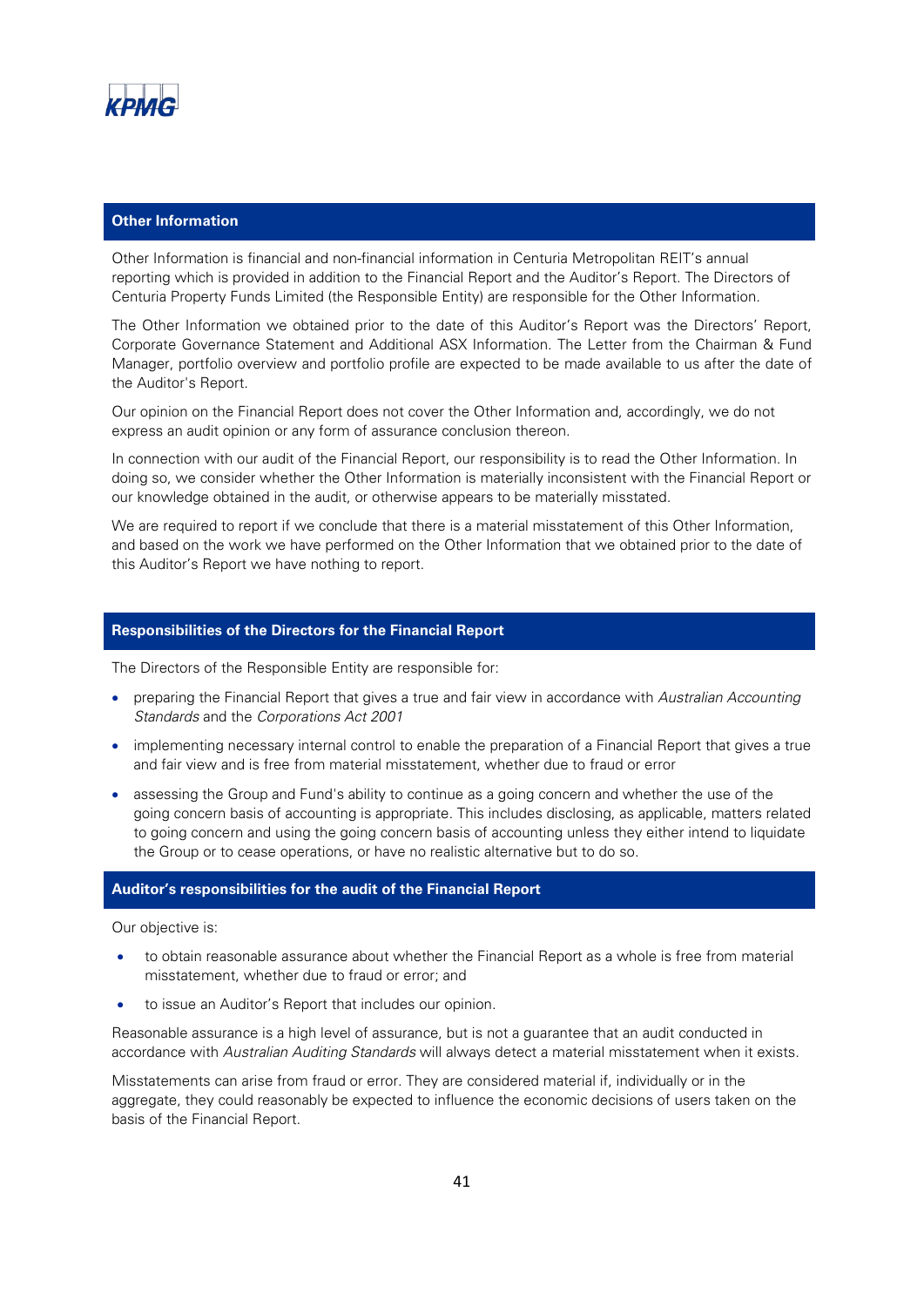

A further description of our responsibilities for the audit of the Financial Report is located at the Auditing and Assurance Standards Board website at: http://www.auasb.gov.au/auditors\_responsibilities/ar1.pdf. This description forms part of our Auditor's Report.

f fyl

KPMG Nigel Virgo Partner Sydney 6 August 2019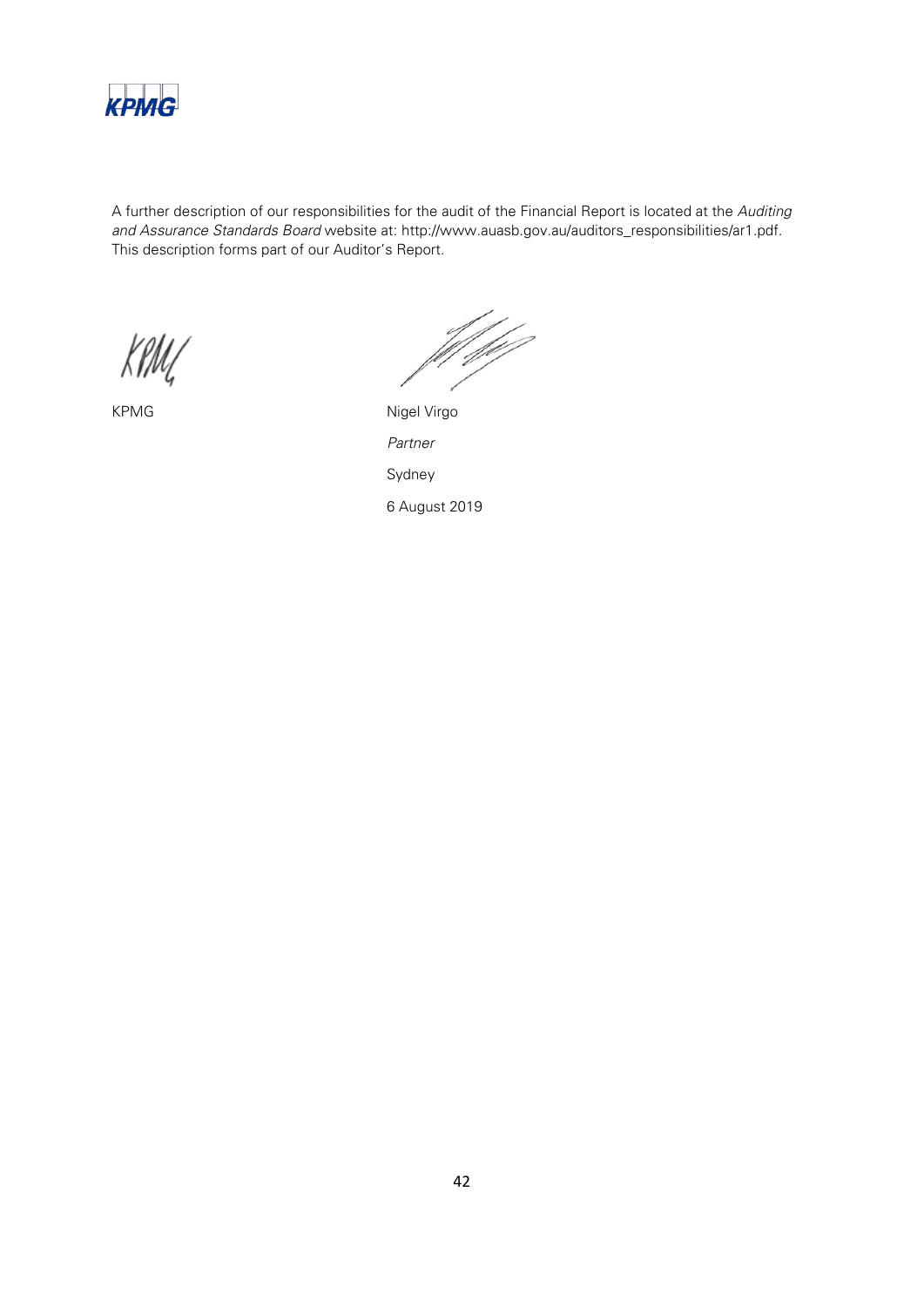### <span id="page-44-0"></span>**Corporate Governance Statement**

The corporate governance statement for the Trust was last updated on 25 September 2018 and is available on the Centuria website at https://centuria.com.au/metropolitan-reit/corporate/corporate-governance/.